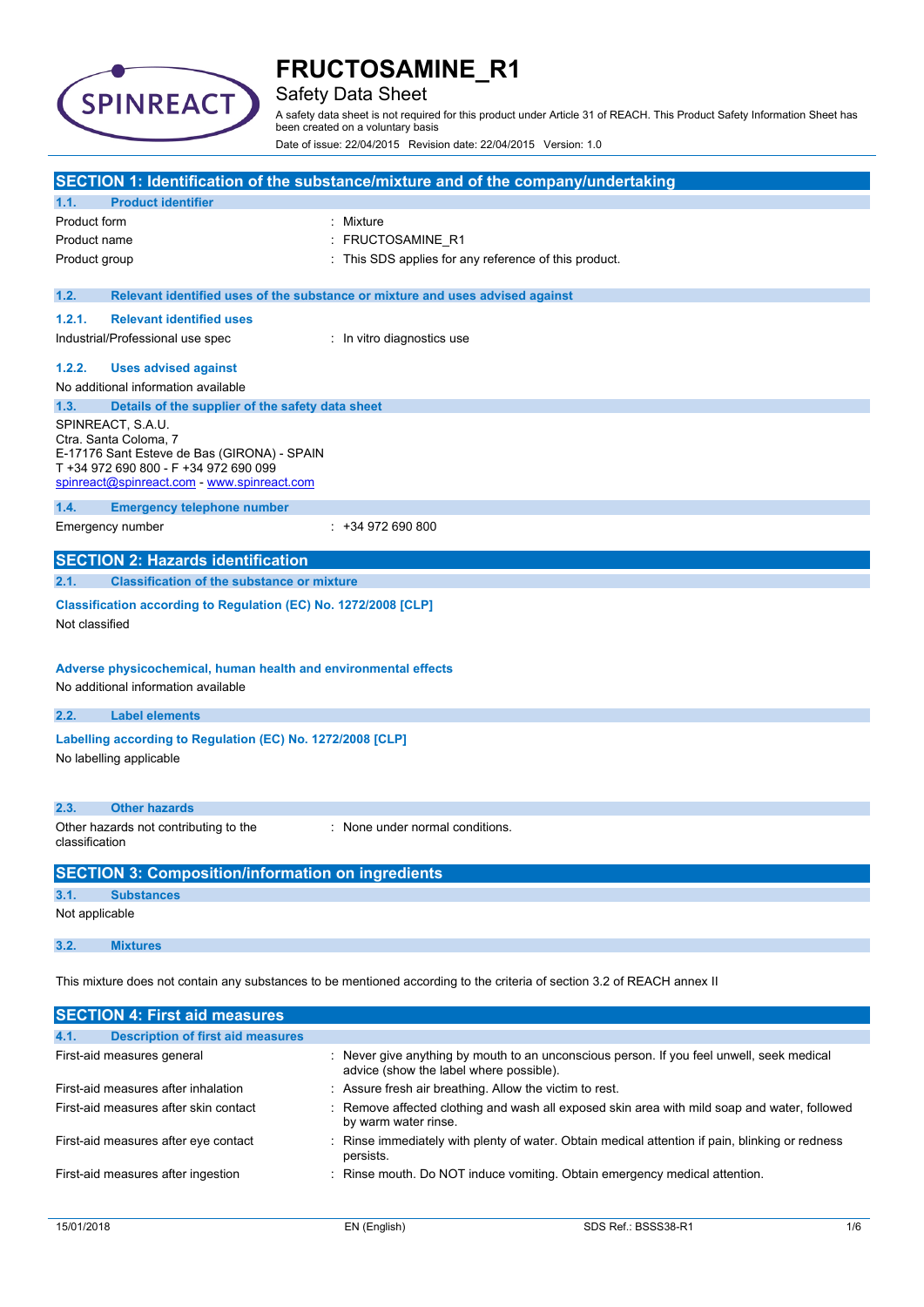Safety Data Sheet

A safety data sheet is not required for this product under Article 31 of REACH. This Product Safety Information Sheet has been created on a voluntary basis

| 4.2.<br>Most important symptoms and effects, both acute and delayed                                     |                                                                                                                                                                                                        |  |  |
|---------------------------------------------------------------------------------------------------------|--------------------------------------------------------------------------------------------------------------------------------------------------------------------------------------------------------|--|--|
| Symptoms/effects                                                                                        | : Not expected to present a significant hazard under anticipated conditions of normal use.                                                                                                             |  |  |
| 4.3.                                                                                                    | Indication of any immediate medical attention and special treatment needed                                                                                                                             |  |  |
| No additional information available                                                                     |                                                                                                                                                                                                        |  |  |
| <b>SECTION 5: Firefighting measures</b>                                                                 |                                                                                                                                                                                                        |  |  |
| 5.1.<br><b>Extinguishing media</b>                                                                      |                                                                                                                                                                                                        |  |  |
| Suitable extinguishing media                                                                            | : Foam. Dry powder. Carbon dioxide. Water spray. Sand.                                                                                                                                                 |  |  |
| Unsuitable extinguishing media                                                                          | : Do not use a heavy water stream.                                                                                                                                                                     |  |  |
| 5.2.<br>Special hazards arising from the substance or mixture                                           |                                                                                                                                                                                                        |  |  |
| No additional information available                                                                     |                                                                                                                                                                                                        |  |  |
| 5.3.<br><b>Advice for firefighters</b>                                                                  |                                                                                                                                                                                                        |  |  |
| Firefighting instructions                                                                               | Use water spray or fog for cooling exposed containers. Exercise caution when fighting any<br>chemical fire. Prevent fire fighting water from entering the environment.                                 |  |  |
| Protection during firefighting                                                                          | Do not enter fire area without proper protective equipment, including respiratory protection.                                                                                                          |  |  |
| <b>SECTION 6: Accidental release measures</b>                                                           |                                                                                                                                                                                                        |  |  |
| Personal precautions, protective equipment and emergency procedures<br>6.1.                             |                                                                                                                                                                                                        |  |  |
| 6.1.1.<br>For non-emergency personnel                                                                   |                                                                                                                                                                                                        |  |  |
| Emergency procedures                                                                                    | Evacuate unnecessary personnel.                                                                                                                                                                        |  |  |
| 6.1.2.<br>For emergency responders                                                                      |                                                                                                                                                                                                        |  |  |
| Protective equipment                                                                                    | Equip cleanup crew with proper protection.                                                                                                                                                             |  |  |
| Emergency procedures                                                                                    | Ventilate area.                                                                                                                                                                                        |  |  |
| 6.2.<br><b>Environmental precautions</b>                                                                |                                                                                                                                                                                                        |  |  |
| Prevent entry to sewers and public waters. Notify authorities if liquid enters sewers or public waters. |                                                                                                                                                                                                        |  |  |
| 6.3.<br>Methods and material for containment and cleaning up                                            |                                                                                                                                                                                                        |  |  |
| Methods for cleaning up                                                                                 | Soak up spills with inert solids, such as clay or diatomaceous earth as soon as possible. Collect<br>spillage. Store away from other materials.                                                        |  |  |
| <b>Reference to other sections</b><br>6.4.                                                              |                                                                                                                                                                                                        |  |  |
| See Heading 8. Exposure controls and personal protection.                                               |                                                                                                                                                                                                        |  |  |
| <b>SECTION 7: Handling and storage</b>                                                                  |                                                                                                                                                                                                        |  |  |
| <b>Precautions for safe handling</b><br>7.1.                                                            |                                                                                                                                                                                                        |  |  |
| Precautions for safe handling                                                                           | : Wash hands and other exposed areas with mild soap and water before eating, drinking or<br>smoking and when leaving work. Provide good ventilation in process area to prevent formation<br>of vapour. |  |  |
| 7.2.<br>Conditions for safe storage, including any incompatibilities                                    |                                                                                                                                                                                                        |  |  |
| Storage conditions                                                                                      | Keep only in the original container in a cool, well ventilated place away from : Heat sources.<br>Keep container closed when not in use.                                                               |  |  |
| Incompatible products                                                                                   | Strong bases. Strong acids.                                                                                                                                                                            |  |  |
| Incompatible materials                                                                                  | Sources of ignition. Direct sunlight.                                                                                                                                                                  |  |  |
| 7.3.<br>Specific end use(s)                                                                             |                                                                                                                                                                                                        |  |  |
| No additional information available                                                                     |                                                                                                                                                                                                        |  |  |
| <b>SECTION 8: Exposure controls/personal protection</b>                                                 |                                                                                                                                                                                                        |  |  |
| <b>Control parameters</b><br>8.1.                                                                       |                                                                                                                                                                                                        |  |  |
| No additional information available                                                                     |                                                                                                                                                                                                        |  |  |
| 8.2.<br><b>Exposure controls</b>                                                                        |                                                                                                                                                                                                        |  |  |
| Personal protective equipment:                                                                          |                                                                                                                                                                                                        |  |  |
| Avoid all unnecessary exposure.                                                                         |                                                                                                                                                                                                        |  |  |
| Hand protection:                                                                                        |                                                                                                                                                                                                        |  |  |
| Wear protective gloves.                                                                                 |                                                                                                                                                                                                        |  |  |

**Eye protection:**

Chemical goggles or safety glasses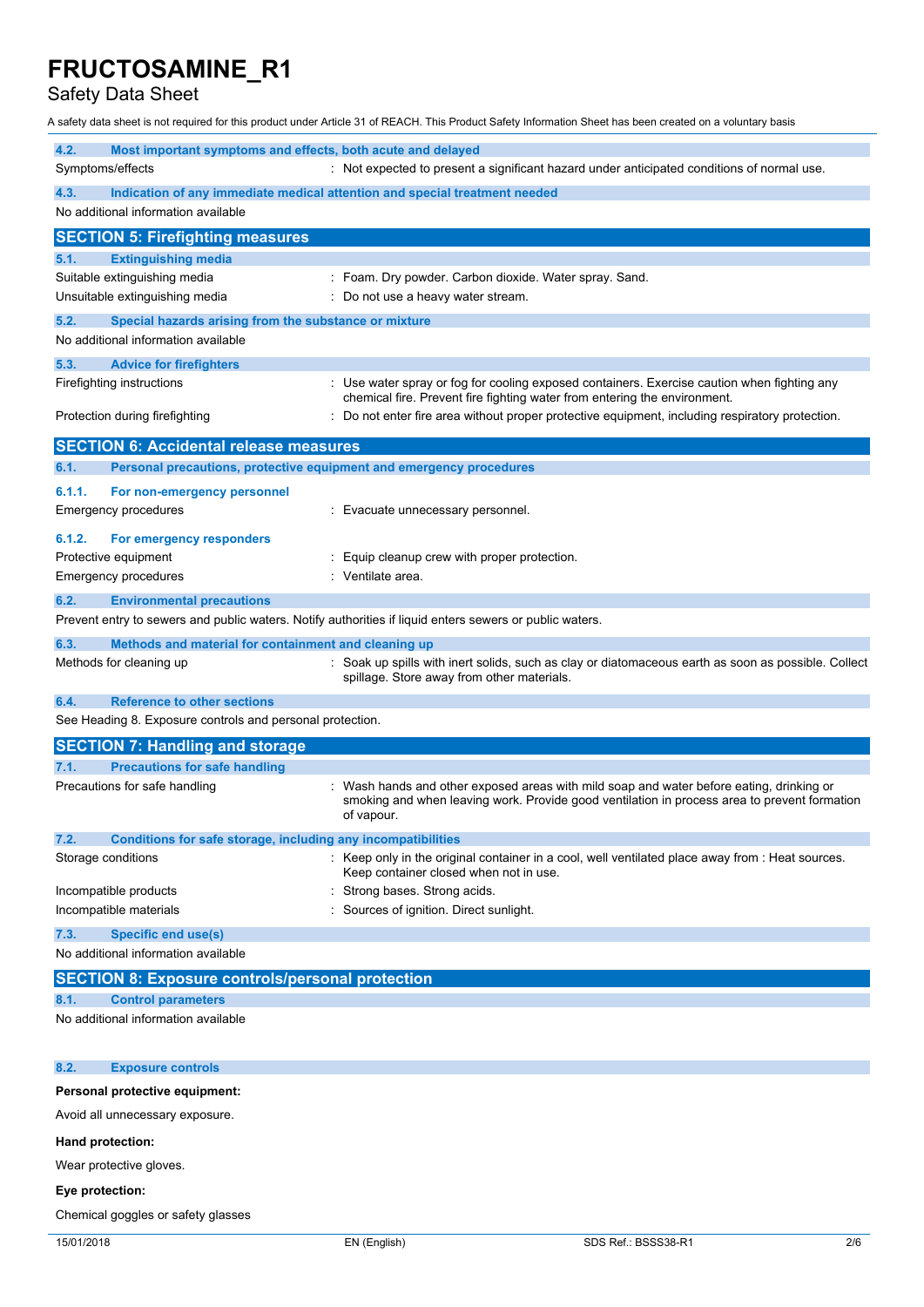### Safety Data Sheet

A safety data sheet is not required for this product under Article 31 of REACH. This Product Safety Information Sheet has been created on a voluntary basis

#### **Respiratory protection:**

Wear appropriate mask

#### **Other information:**

Do not eat, drink or smoke during use.

| <b>SECTION 9: Physical and chemical properties</b>            |                     |
|---------------------------------------------------------------|---------------------|
| 9.1.<br>Information on basic physical and chemical properties |                     |
| Physical state                                                | : Liquid            |
| Colour                                                        | : Colourless.       |
| Odour                                                         | Odorless.           |
| Odour threshold                                               | No data available   |
| рH                                                            | : $\approx 10.3$    |
| Relative evaporation rate (butylacetate=1)                    | : No data available |
| Melting point                                                 | No data available   |
| Freezing point                                                | No data available   |
| Boiling point                                                 | No data available   |
| Flash point                                                   | No data available   |
| Auto-ignition temperature                                     | No data available   |
| Decomposition temperature                                     | No data available   |
| Flammability (solid, gas)                                     | Non flammable.      |
| Vapour pressure                                               | No data available   |
| Relative vapour density at 20 °C                              | No data available   |
| Relative density                                              | No data available   |
| Solubility                                                    | : No data available |
| Log Pow                                                       | : No data available |
| Viscosity, kinematic                                          | No data available   |
| Viscosity, dynamic                                            | No data available   |
| <b>Explosive properties</b>                                   | No data available   |
| Oxidising properties                                          | No data available   |
| <b>Explosive limits</b>                                       | : No data available |
| 9.2.<br><b>Other information</b>                              |                     |
| No additional information available                           |                     |
| <b>SECTION 10: Stability and reactivity</b>                   |                     |
| 10.1.<br><b>Reactivity</b>                                    |                     |
| No additional information available                           |                     |
|                                                               |                     |
| 10.2.<br><b>Chemical stability</b>                            |                     |

Not established.

### **10.3. Possibility of hazardous reactions** Not established.

**10.4. Conditions to avoid**

Direct sunlight. Extremely high or low temperatures.

**10.5. Incompatible materials**

Not known when used appropiately.

**10.6. Hazardous decomposition products**

No hazardous decomposition products known.

|       | <b>SECTION 11: Toxicological information</b> |                    |
|-------|----------------------------------------------|--------------------|
| 11.1. | Information on toxicological effects         |                    |
|       | Acute toxicity (oral)                        | Not classified     |
|       | Acute toxicity (dermal)                      | Not classified     |
|       | Acute toxicity (inhalation)                  | Not classified     |
|       | Skin corrosion/irritation                    | Not classified     |
|       |                                              | $pH: \approx 10.3$ |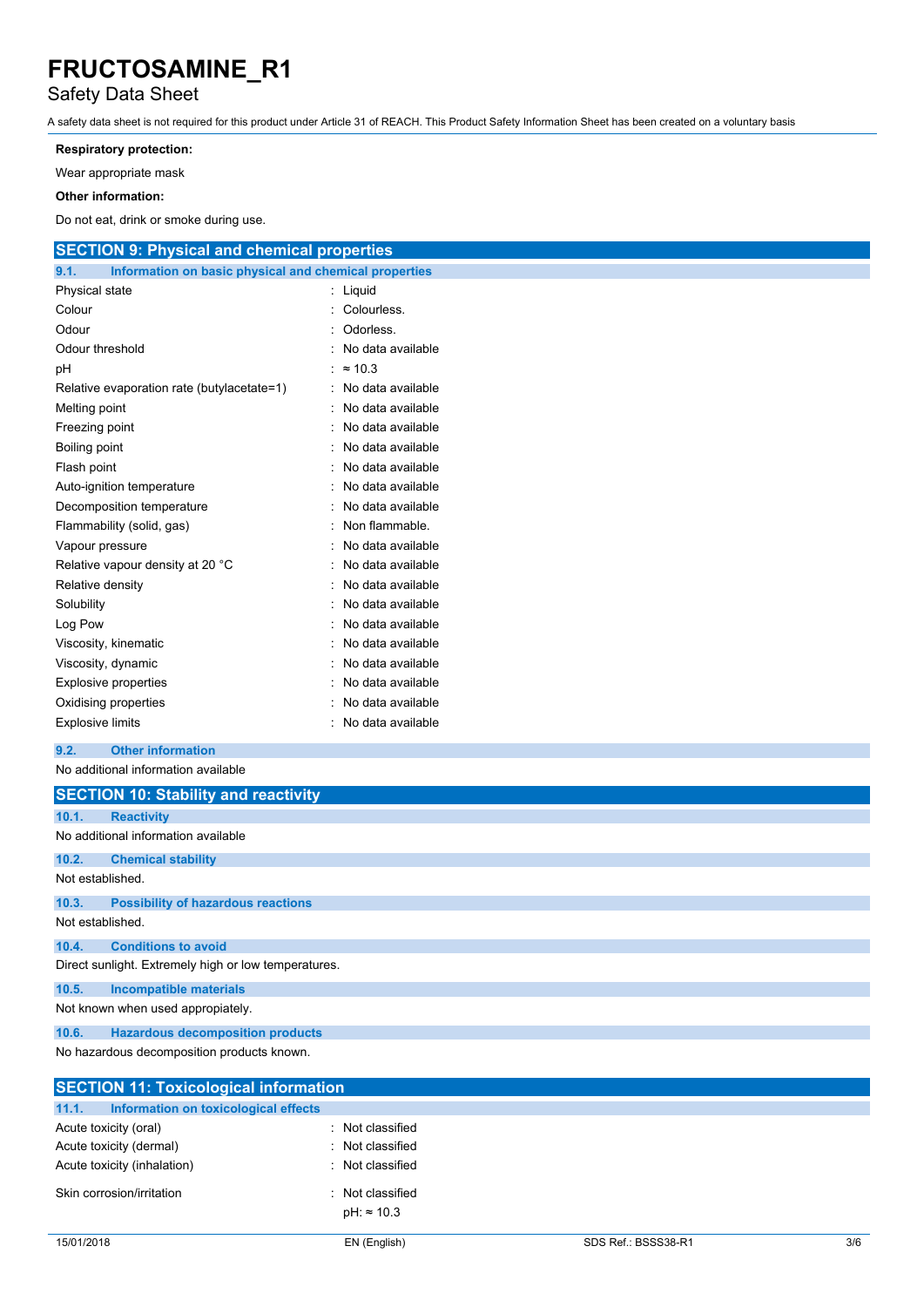### Safety Data Sheet

A safety data sheet is not required for this product under Article 31 of REACH. This Product Safety Information Sheet has been created on a voluntary basis

| Additional information                                 | : Based on available data, the classification criteria are not met  |
|--------------------------------------------------------|---------------------------------------------------------------------|
| Serious eye damage/irritation                          | : Not classified                                                    |
|                                                        | $pH: \approx 10.3$                                                  |
| Additional information                                 | Based on available data, the classification criteria are not met    |
| Respiratory or skin sensitisation                      | : Not classified                                                    |
| Additional information                                 | Based on available data, the classification criteria are not met    |
| Germ cell mutagenicity                                 | : Not classified                                                    |
| Additional information                                 | Based on available data, the classification criteria are not met    |
| Carcinogenicity                                        | Not classified                                                      |
| Additional information                                 | Based on available data, the classification criteria are not met    |
| Reproductive toxicity                                  | : Not classified                                                    |
| Additional information                                 | : Based on available data, the classification criteria are not met  |
| STOT-single exposure                                   | : Not classified                                                    |
| Additional information                                 | Based on available data, the classification criteria are not met    |
| STOT-repeated exposure                                 | : Not classified                                                    |
| Additional information                                 | Based on available data, the classification criteria are not met    |
| Aspiration hazard                                      | Not classified                                                      |
| Additional information                                 | Based on available data, the classification criteria are not met    |
| Potential adverse human health effects and<br>symptoms | : Based on available data, the classification criteria are not met. |

| <b>SECTION 12: Ecological information</b> |                  |
|-------------------------------------------|------------------|
| 12.1.<br><b>Toxicity</b>                  |                  |
| Acute aquatic toxicity                    | : Not classified |
| Chronic aquatic toxicity                  | Not classified   |

| 12.2.<br><b>Persistence and degradability</b>      |                                                                         |  |  |
|----------------------------------------------------|-------------------------------------------------------------------------|--|--|
| <b>FRUCTOSAMINE R1</b>                             |                                                                         |  |  |
| Persistence and degradability                      | Not established.                                                        |  |  |
| 12.3.<br><b>Bioaccumulative potential</b>          |                                                                         |  |  |
| <b>FRUCTOSAMINE R1</b>                             |                                                                         |  |  |
| Bioaccumulative potential                          | Not established.                                                        |  |  |
| 12.4.<br><b>Mobility in soil</b>                   |                                                                         |  |  |
| No additional information available                |                                                                         |  |  |
| <b>Results of PBT and vPvB assessment</b><br>12.5. |                                                                         |  |  |
| No additional information available                |                                                                         |  |  |
| <b>Other adverse effects</b><br>12.6.              |                                                                         |  |  |
| Additional information                             | : Avoid release to the environment.                                     |  |  |
| <b>SECTION 13: Disposal considerations</b>         |                                                                         |  |  |
| <b>Waste treatment methods</b><br>13.1.            |                                                                         |  |  |
| Product/Packaging disposal recommendations         | Dispose in a safe manner in accordance with local/national regulations. |  |  |
| Ecology - waste materials                          | : Avoid release to the environment.                                     |  |  |
| <b>SECTION 14: Transport information</b>           |                                                                         |  |  |
| In accordance with ADR / RID / IMDG / IATA / ADN   |                                                                         |  |  |
| 14.1.<br><b>UN number</b>                          |                                                                         |  |  |
| UN-No. (ADR)                                       | : Not applicable                                                        |  |  |
| UN-No. (IMDG)                                      | Not applicable                                                          |  |  |
| UN-No. (IATA)                                      | Not applicable                                                          |  |  |
| UN-No. (ADN)                                       | Not applicable                                                          |  |  |
| UN-No. (RID)                                       | Not applicable                                                          |  |  |
| 14.2.<br>UN proper shipping name                   |                                                                         |  |  |
| Proper Shipping Name (ADR)                         | Not applicable                                                          |  |  |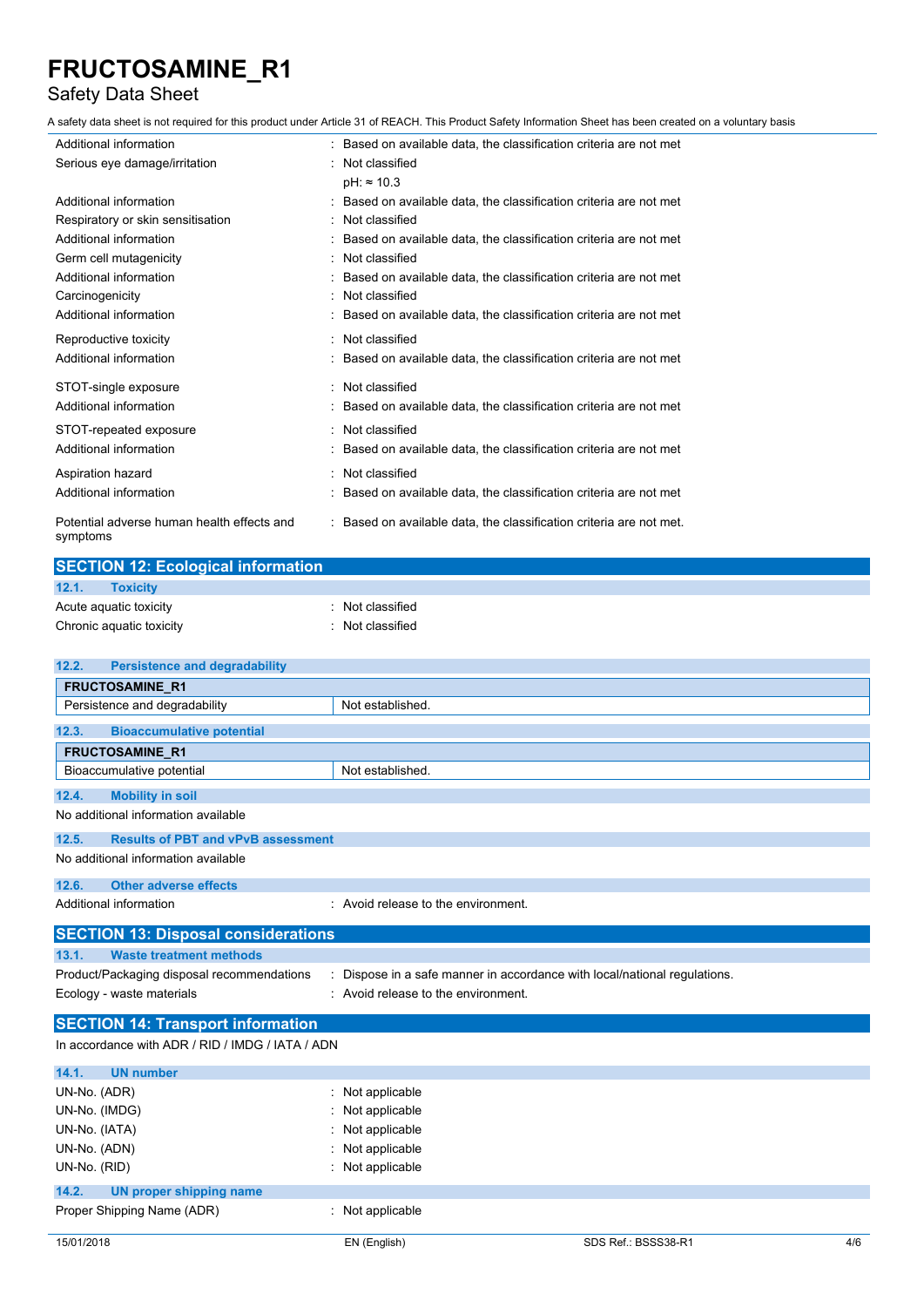## Safety Data Sheet

A safety data sheet is not required for this product under Article 31 of REACH. This Product Safety Information Sheet has been created on a voluntary basis

| Not applicable                         |
|----------------------------------------|
| Not applicable                         |
| Not applicable                         |
| Not applicable                         |
|                                        |
|                                        |
| : Not applicable                       |
|                                        |
|                                        |
| : Not applicable                       |
|                                        |
|                                        |
| : Not applicable                       |
|                                        |
|                                        |
| : Not applicable                       |
|                                        |
|                                        |
| : Not applicable                       |
|                                        |
| Not applicable                         |
| Not applicable                         |
| Not applicable                         |
| Not applicable                         |
| Not applicable                         |
|                                        |
| : No                                   |
| No                                     |
| No supplementary information available |
|                                        |

#### $14.6.$ **14.6. Special precautions for user**

**- Overland transport**

No data available

**- Transport by sea**

No data available

**- Air transport**

No data available

**- Inland waterway transport**

No data available

**- Rail transport**

No data available

**14.7. Transport in bulk according to Annex II of Marpol and the IBC Code**

Not applicable

### **SECTION 15: Regulatory information**

**15.1. Safety, health and environmental regulations/legislation specific for the substance or mixture**

### **15.1.1. EU-Regulations**

Contains no REACH substances with Annex XVII restrictions Contains no substance on the REACH candidate list Contains no REACH Annex XIV substances

### **15.1.2. National regulations**

No additional information available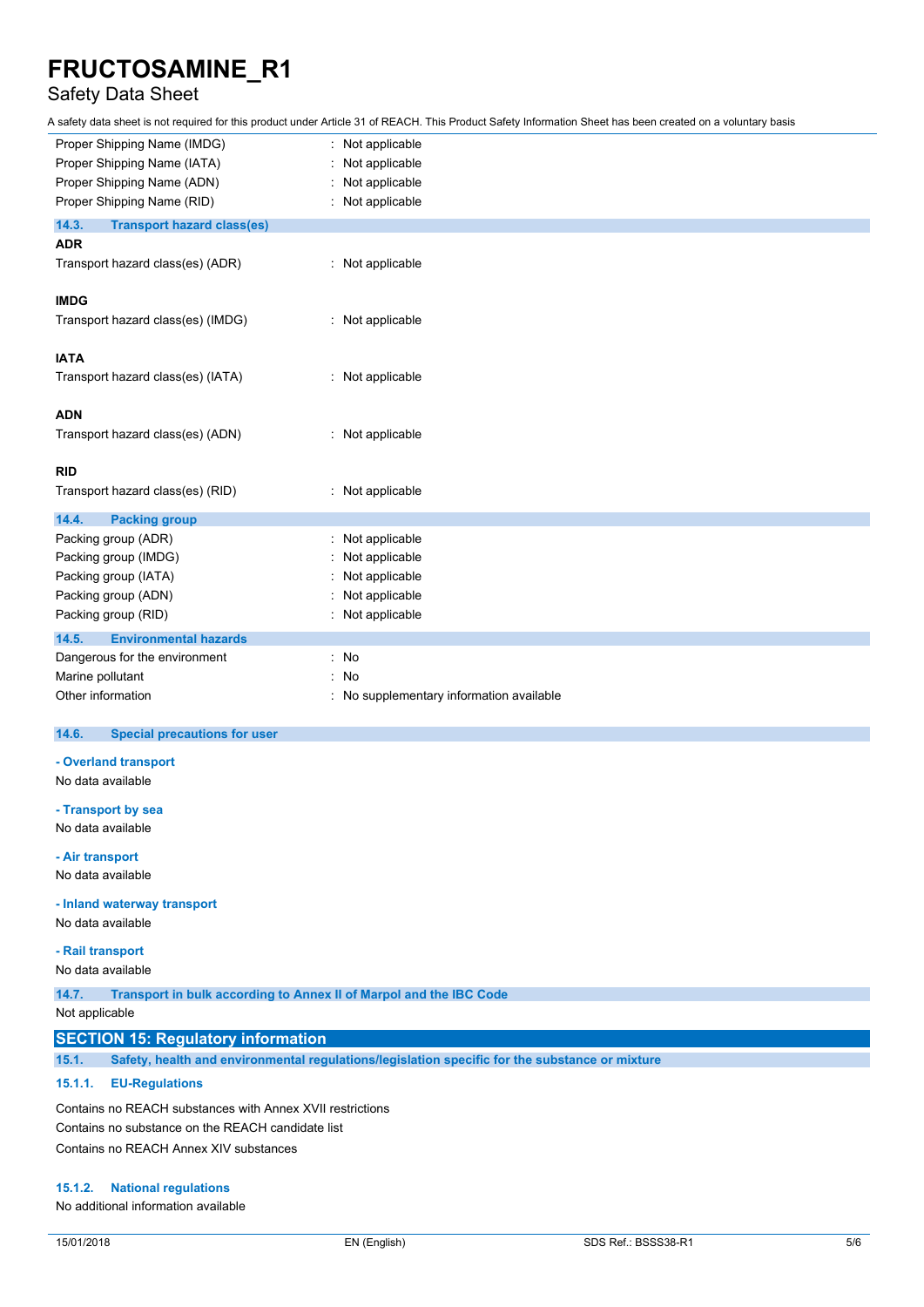### Safety Data Sheet

A safety data sheet is not required for this product under Article 31 of REACH. This Product Safety Information Sheet has been created on a voluntary basis

#### **15.2. Chemical safety assessment**

No chemical safety assessment has been carried out

#### **SECTION 16: Other information**

A safety data sheet is not required for this product under Article 31 of REACH. This Product Safety Information Sheet has been created on a voluntary basis

Data sources : REGULATION (EC) No 1272/2008 OF THE EUROPEAN PARLIAMENT AND OF THE COUNCIL of 16 December 2008 on classification, labelling and packaging of substances and mixtures, amending and repealing Directives 67/548/EEC and 1999/45/EC, and amending Regulation (EC) No 1907/2006. Other information : None.

SDS EU (REACH Annex II)

This information is based on our current knowledge and is intended to describe the product for the purposes of health, safety and environmental requirements only. It should not therefore be *construed as guaranteeing any specific property of the product*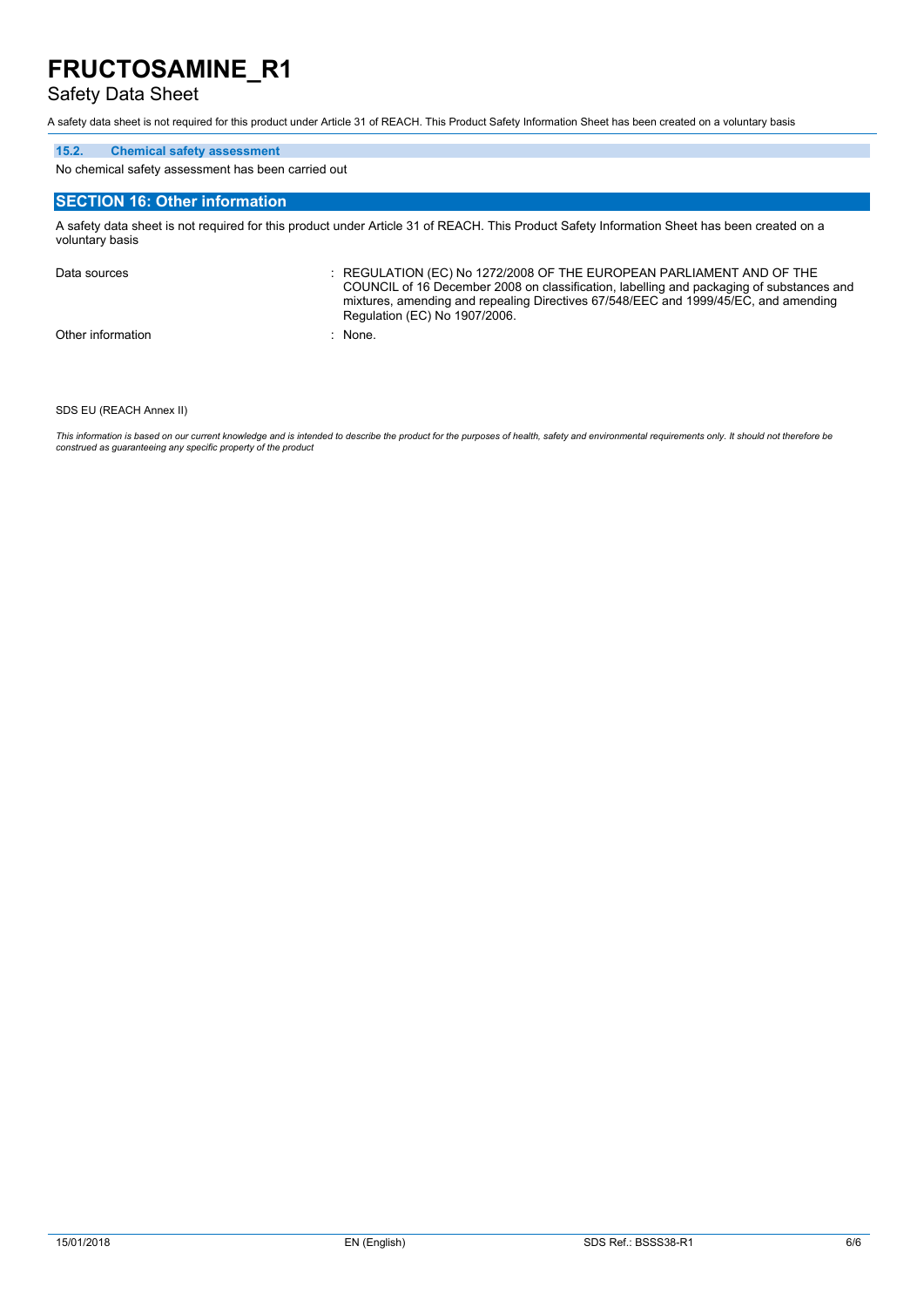

### Safety Data Sheet

A safety data sheet is not required for this product under Article 31 of REACH. This Product Safety Information Sheet has been created on a voluntary basis

Date of issue: 22/04/2015 Revision date: 22/04/2015 Version: 1.0

|                                                                                                                         |                                                                                                                                                                                   | SECTION 1: Identification of the substance/mixture and of the company/undertaking |  |
|-------------------------------------------------------------------------------------------------------------------------|-----------------------------------------------------------------------------------------------------------------------------------------------------------------------------------|-----------------------------------------------------------------------------------|--|
| 1.1.                                                                                                                    | <b>Product identifier</b>                                                                                                                                                         |                                                                                   |  |
| Product form                                                                                                            |                                                                                                                                                                                   | Mixture                                                                           |  |
| Product name                                                                                                            |                                                                                                                                                                                   | FRUCTOSAMINE_R2                                                                   |  |
| Product group                                                                                                           |                                                                                                                                                                                   | This SDS applies for any reference of this product.                               |  |
| 1.2.                                                                                                                    |                                                                                                                                                                                   | Relevant identified uses of the substance or mixture and uses advised against     |  |
| 1.2.1.                                                                                                                  | <b>Relevant identified uses</b>                                                                                                                                                   |                                                                                   |  |
|                                                                                                                         | Industrial/Professional use spec                                                                                                                                                  | : In vitro diagnostics use                                                        |  |
| 1.2.2.                                                                                                                  | <b>Uses advised against</b>                                                                                                                                                       |                                                                                   |  |
|                                                                                                                         | No additional information available                                                                                                                                               |                                                                                   |  |
| 1.3.                                                                                                                    | Details of the supplier of the safety data sheet                                                                                                                                  |                                                                                   |  |
|                                                                                                                         | SPINREACT, S.A.U.<br>Ctra. Santa Coloma, 7<br>E-17176 Sant Esteve de Bas (GIRONA) - SPAIN<br>T +34 972 690 800 - F +34 972 690 099<br>spinreact@spinreact.com - www.spinreact.com |                                                                                   |  |
| 1.4.                                                                                                                    | <b>Emergency telephone number</b>                                                                                                                                                 |                                                                                   |  |
|                                                                                                                         | Emergency number                                                                                                                                                                  | $: +34972690800$                                                                  |  |
|                                                                                                                         | <b>SECTION 2: Hazards identification</b>                                                                                                                                          |                                                                                   |  |
| 2.1.                                                                                                                    | <b>Classification of the substance or mixture</b>                                                                                                                                 |                                                                                   |  |
| Not classified                                                                                                          | Classification according to Regulation (EC) No. 1272/2008 [CLP]                                                                                                                   |                                                                                   |  |
| Adverse physicochemical, human health and environmental effects<br>No additional information available                  |                                                                                                                                                                                   |                                                                                   |  |
| 2.2.                                                                                                                    | <b>Label elements</b>                                                                                                                                                             |                                                                                   |  |
| Labelling according to Regulation (EC) No. 1272/2008 [CLP]<br>No labelling applicable                                   |                                                                                                                                                                                   |                                                                                   |  |
| 2.3.                                                                                                                    | <b>Other hazards</b>                                                                                                                                                              |                                                                                   |  |
| Other hazards not contributing to the<br>None under normal conditions.<br>classification                                |                                                                                                                                                                                   |                                                                                   |  |
|                                                                                                                         | <b>SECTION 3: Composition/information on ingredients</b>                                                                                                                          |                                                                                   |  |
| 3.1.                                                                                                                    | <b>Substances</b>                                                                                                                                                                 |                                                                                   |  |
| Not applicable                                                                                                          |                                                                                                                                                                                   |                                                                                   |  |
| 3.2.                                                                                                                    | <b>Mixtures</b>                                                                                                                                                                   |                                                                                   |  |
| This mixture does not contain any substances to be mentioned according to the criteria of section 3.2 of REACH annex II |                                                                                                                                                                                   |                                                                                   |  |
|                                                                                                                         | <b>SECTION 4: First aid measures</b>                                                                                                                                              |                                                                                   |  |
| 4.1.                                                                                                                    | <b>Description of first aid measures</b>                                                                                                                                          |                                                                                   |  |

| First-aid measures general            | : Never give anything by mouth to an unconscious person. If you feel unwell, seek medical<br>advice (show the label where possible). |
|---------------------------------------|--------------------------------------------------------------------------------------------------------------------------------------|
| First-aid measures after inhalation   | : Assure fresh air breathing. Allow the victim to rest.                                                                              |
| First-aid measures after skin contact | : Remove affected clothing and wash all exposed skin area with mild soap and water, followed<br>by warm water rinse.                 |
| First-aid measures after eye contact  | : Rinse immediately with plenty of water. Obtain medical attention if pain, blinking or redness<br>persists.                         |
| First-aid measures after ingestion    | : Rinse mouth. Do NOT induce vomiting. Obtain emergency medical attention.                                                           |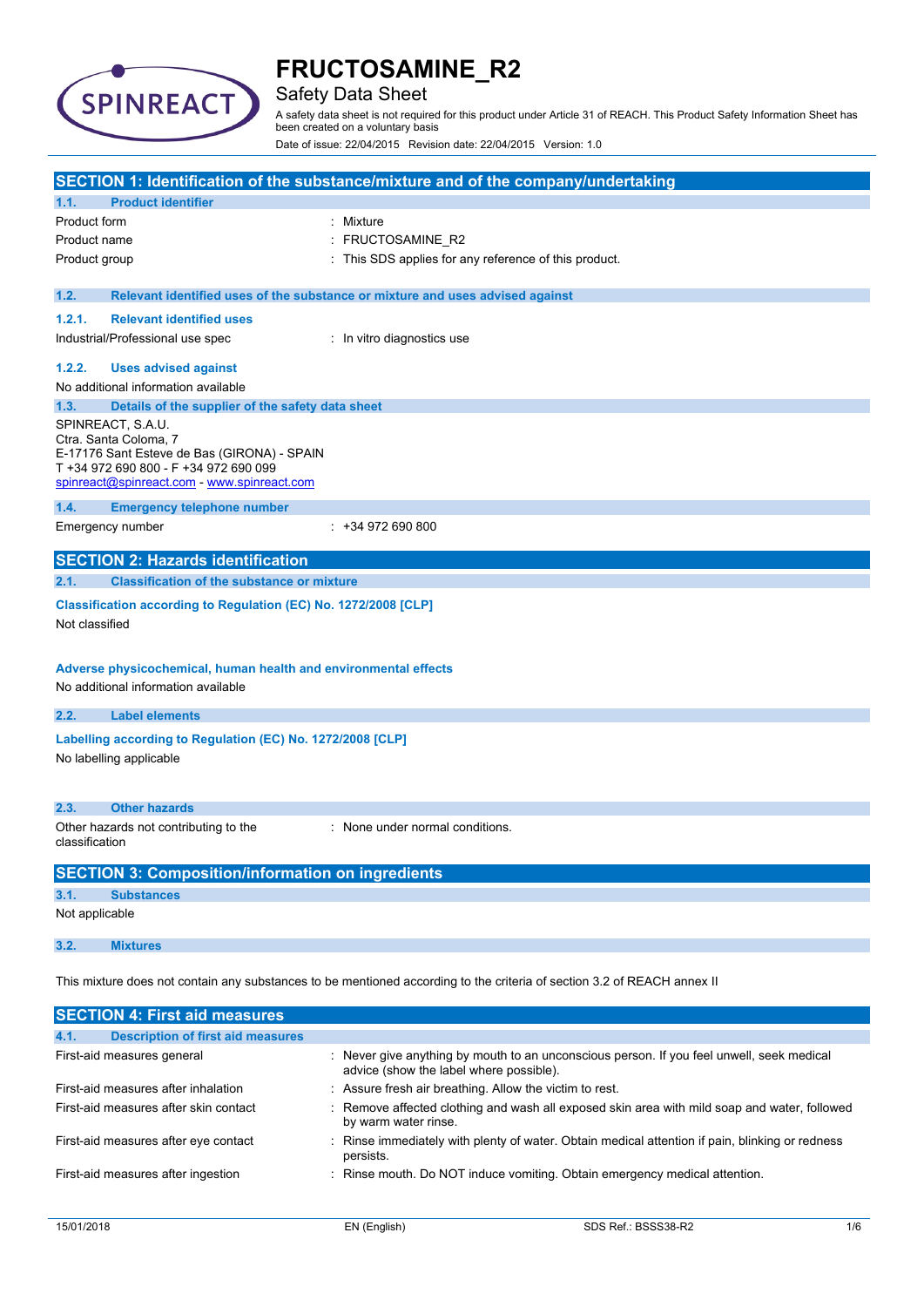Safety Data Sheet

A safety data sheet is not required for this product under Article 31 of REACH. This Product Safety Information Sheet has been created on a voluntary basis

| 4.2.<br>Most important symptoms and effects, both acute and delayed<br>Symptoms/effects                 | : Not expected to present a significant hazard under anticipated conditions of normal use.                                                                                                           |  |  |
|---------------------------------------------------------------------------------------------------------|------------------------------------------------------------------------------------------------------------------------------------------------------------------------------------------------------|--|--|
| 4.3.                                                                                                    | Indication of any immediate medical attention and special treatment needed                                                                                                                           |  |  |
| No additional information available                                                                     |                                                                                                                                                                                                      |  |  |
| <b>SECTION 5: Firefighting measures</b>                                                                 |                                                                                                                                                                                                      |  |  |
| 5.1.<br><b>Extinguishing media</b>                                                                      |                                                                                                                                                                                                      |  |  |
| Suitable extinguishing media<br>Unsuitable extinguishing media                                          | : Foam. Dry powder. Carbon dioxide. Water spray. Sand.<br>Do not use a heavy water stream.                                                                                                           |  |  |
| 5.2.<br>Special hazards arising from the substance or mixture                                           |                                                                                                                                                                                                      |  |  |
| No additional information available                                                                     |                                                                                                                                                                                                      |  |  |
| 5.3.<br><b>Advice for firefighters</b>                                                                  |                                                                                                                                                                                                      |  |  |
| Firefighting instructions                                                                               | : Use water spray or fog for cooling exposed containers. Exercise caution when fighting any<br>chemical fire. Prevent fire fighting water from entering the environment.                             |  |  |
| Protection during firefighting                                                                          | Do not enter fire area without proper protective equipment, including respiratory protection.                                                                                                        |  |  |
| <b>SECTION 6: Accidental release measures</b>                                                           |                                                                                                                                                                                                      |  |  |
| Personal precautions, protective equipment and emergency procedures<br>6.1.                             |                                                                                                                                                                                                      |  |  |
| 6.1.1.<br>For non-emergency personnel                                                                   |                                                                                                                                                                                                      |  |  |
| <b>Emergency procedures</b>                                                                             | Evacuate unnecessary personnel.                                                                                                                                                                      |  |  |
| 6.1.2.<br>For emergency responders                                                                      |                                                                                                                                                                                                      |  |  |
| Protective equipment                                                                                    | Equip cleanup crew with proper protection.<br>Ventilate area.                                                                                                                                        |  |  |
| <b>Emergency procedures</b>                                                                             |                                                                                                                                                                                                      |  |  |
| <b>Environmental precautions</b><br>6.2.                                                                |                                                                                                                                                                                                      |  |  |
| Prevent entry to sewers and public waters. Notify authorities if liquid enters sewers or public waters. |                                                                                                                                                                                                      |  |  |
| 6.3.<br>Methods and material for containment and cleaning up                                            |                                                                                                                                                                                                      |  |  |
| Methods for cleaning up                                                                                 | Soak up spills with inert solids, such as clay or diatomaceous earth as soon as possible. Collect<br>spillage. Store away from other materials.                                                      |  |  |
| <b>Reference to other sections</b><br>6.4.                                                              |                                                                                                                                                                                                      |  |  |
| See Heading 8. Exposure controls and personal protection.                                               |                                                                                                                                                                                                      |  |  |
| <b>SECTION 7: Handling and storage</b>                                                                  |                                                                                                                                                                                                      |  |  |
| <b>Precautions for safe handling</b><br>7.1.                                                            |                                                                                                                                                                                                      |  |  |
| Precautions for safe handling                                                                           | Wash hands and other exposed areas with mild soap and water before eating, drinking or<br>smoking and when leaving work. Provide good ventilation in process area to prevent formation<br>of vapour. |  |  |
| 7.2.<br>Conditions for safe storage, including any incompatibilities                                    |                                                                                                                                                                                                      |  |  |
| Storage conditions                                                                                      | Keep only in the original container in a cool, well ventilated place away from : Heat sources.<br>Keep container closed when not in use.                                                             |  |  |
| Incompatible products                                                                                   | Strong bases. Strong acids.                                                                                                                                                                          |  |  |
| Incompatible materials                                                                                  | Sources of ignition. Direct sunlight.                                                                                                                                                                |  |  |
| <b>Specific end use(s)</b><br>7.3.                                                                      |                                                                                                                                                                                                      |  |  |
| No additional information available                                                                     |                                                                                                                                                                                                      |  |  |
| <b>SECTION 8: Exposure controls/personal protection</b>                                                 |                                                                                                                                                                                                      |  |  |
| <b>Control parameters</b><br>8.1.                                                                       |                                                                                                                                                                                                      |  |  |
| No additional information available                                                                     |                                                                                                                                                                                                      |  |  |
| 8.2.<br><b>Exposure controls</b>                                                                        |                                                                                                                                                                                                      |  |  |
| Personal protective equipment:                                                                          |                                                                                                                                                                                                      |  |  |
| Avoid all unnecessary exposure.                                                                         |                                                                                                                                                                                                      |  |  |
| Hand protection:                                                                                        |                                                                                                                                                                                                      |  |  |

Wear protective gloves.

### **Eye protection:**

Chemical goggles or safety glasses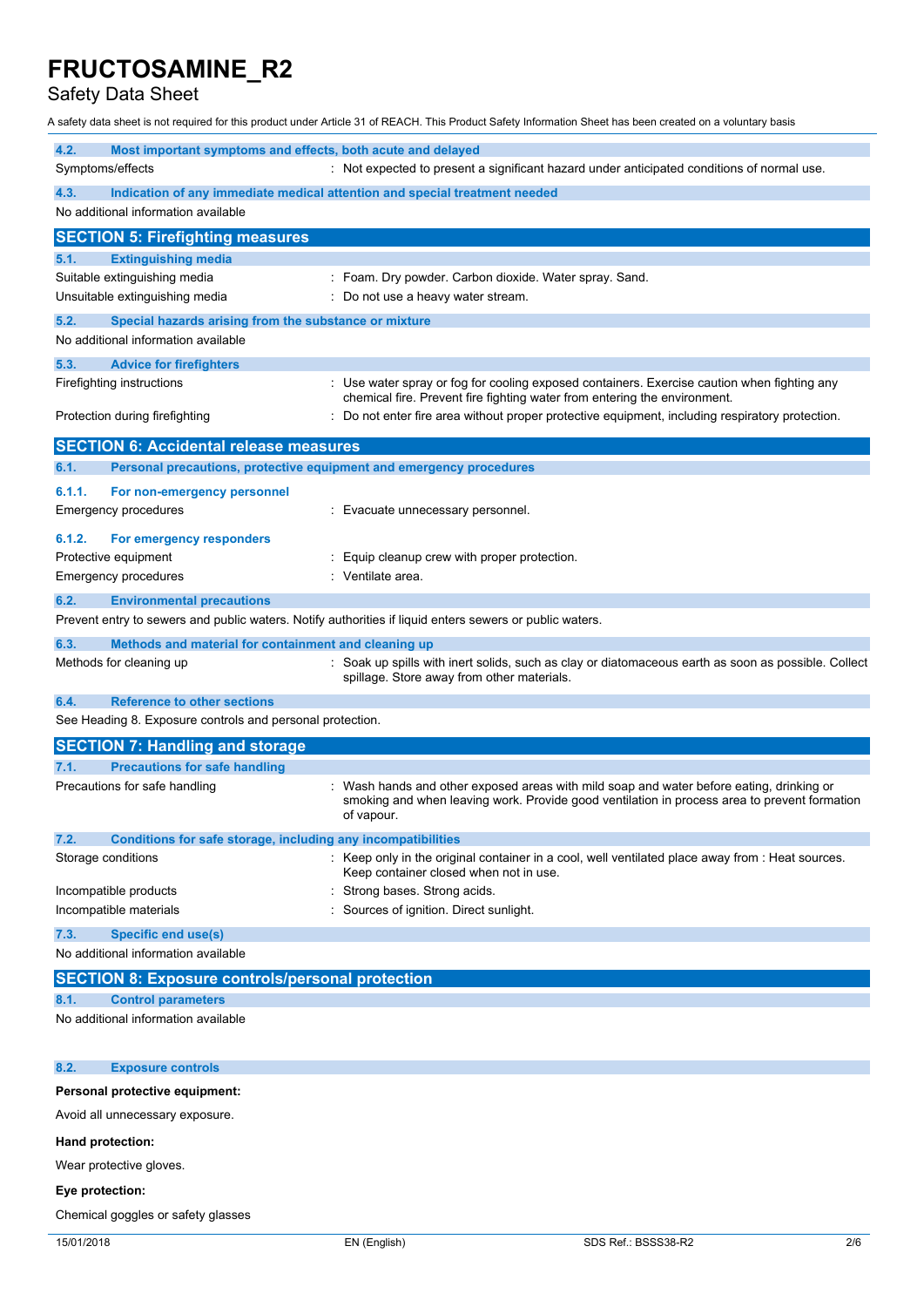### Safety Data Sheet

A safety data sheet is not required for this product under Article 31 of REACH. This Product Safety Information Sheet has been created on a voluntary basis

#### **Respiratory protection:**

Wear appropriate mask

#### **Other information:**

Do not eat, drink or smoke during use.

| <b>SECTION 9: Physical and chemical properties</b>            |                   |
|---------------------------------------------------------------|-------------------|
| 9.1.<br>Information on basic physical and chemical properties |                   |
| Physical state                                                | Solid             |
| Appearance                                                    | Tablets.          |
| Colour                                                        | White.            |
| Odour                                                         | Odorless.         |
| Odour threshold                                               | No data available |
| pH                                                            | No data available |
| Relative evaporation rate (butylacetate=1)                    | No data available |
| Melting point                                                 | No data available |
| Freezing point                                                | No data available |
| Boiling point                                                 | No data available |
| Flash point                                                   | No data available |
| Auto-ignition temperature                                     | No data available |
| Decomposition temperature                                     | No data available |
| Flammability (solid, gas)                                     | Non flammable.    |
| Vapour pressure                                               | No data available |
| Relative vapour density at 20 °C                              | No data available |
| Relative density                                              | No data available |
| Solubility                                                    | No data available |
| Log Pow                                                       | No data available |
| Viscosity, kinematic                                          | No data available |
| Viscosity, dynamic                                            | No data available |
| <b>Explosive properties</b>                                   | No data available |
| Oxidising properties                                          | No data available |
| <b>Explosive limits</b>                                       | No data available |
| 9.2.<br><b>Other information</b>                              |                   |
| No additional information available                           |                   |
| <b>SECTION 10: Stability and reactivity</b>                   |                   |
| <b>Reactivity</b><br>10.1.                                    |                   |
| No additional information available                           |                   |
| 10.2.<br><b>Chemical stability</b>                            |                   |
| Not established.                                              |                   |
| 10.3.<br><b>Possibility of hazardous reactions</b>            |                   |
| Not established.                                              |                   |
| 10.4.<br><b>Conditions to avoid</b>                           |                   |
| Direct sunlight. Extremely high or low temperatures.          |                   |
| <b>Incompatible materials</b><br>10.5.                        |                   |
| Not known when used appropiately.                             |                   |
| <b>Hazardous decomposition products</b><br>10.6.              |                   |

No hazardous decomposition products known.

| <b>SECTION 11: Toxicological information</b>  |                  |  |
|-----------------------------------------------|------------------|--|
| 11.1.<br>Information on toxicological effects |                  |  |
| Acute toxicity (oral)                         | : Not classified |  |
| Acute toxicity (dermal)                       | : Not classified |  |
| Acute toxicity (inhalation)                   | : Not classified |  |
| Skin corrosion/irritation                     | : Not classified |  |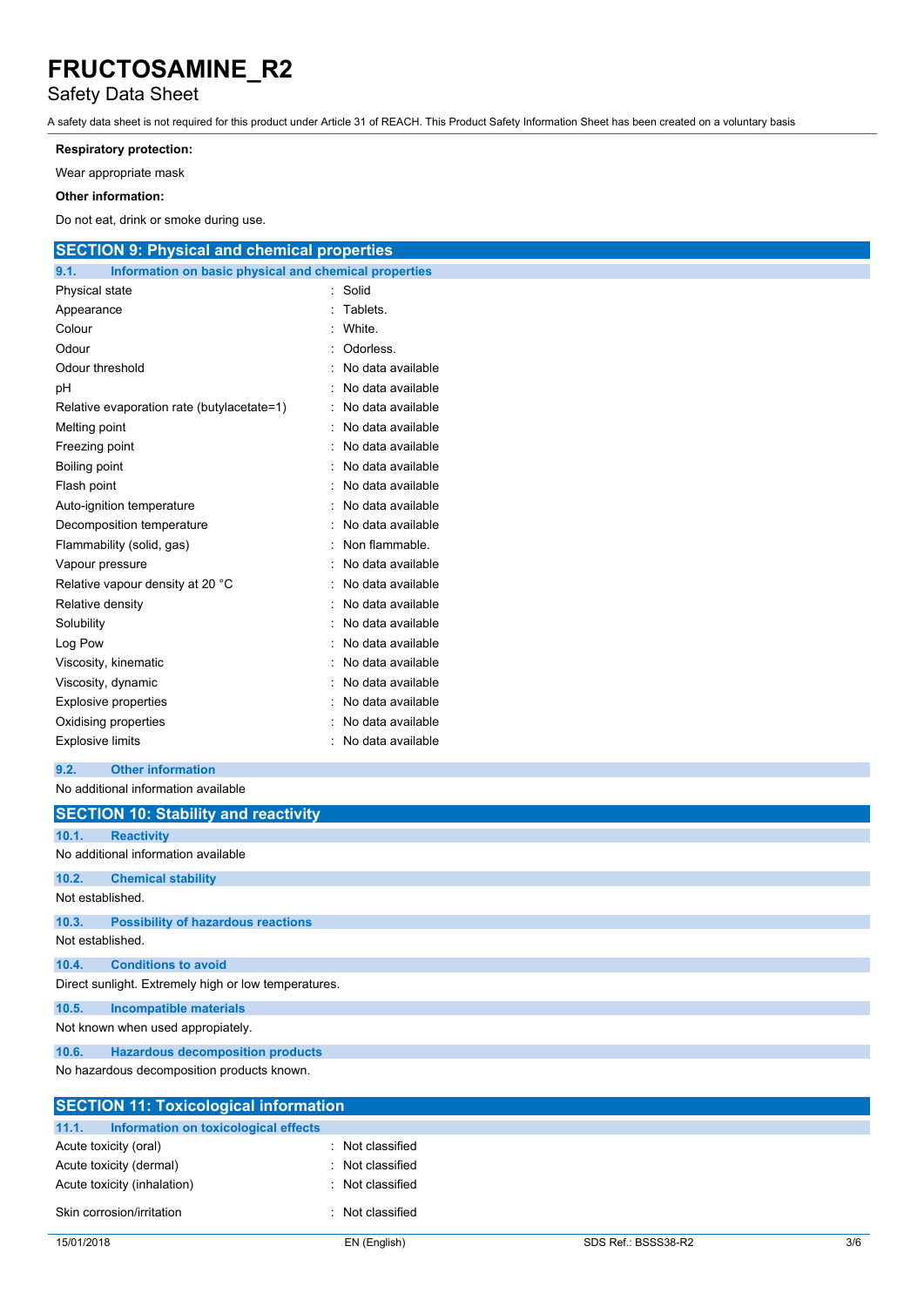### Safety Data Sheet

A safety data sheet is not required for this product under Article 31 of REACH. This Product Safety Information Sheet has been created on a voluntary basis

| Additional information                                 | : Based on available data, the classification criteria are not met  |
|--------------------------------------------------------|---------------------------------------------------------------------|
| Serious eye damage/irritation                          | : Not classified                                                    |
| Additional information                                 | Based on available data, the classification criteria are not met    |
| Respiratory or skin sensitisation                      | : Not classified                                                    |
| Additional information                                 | Based on available data, the classification criteria are not met    |
| Germ cell mutagenicity                                 | Not classified                                                      |
| Additional information                                 | Based on available data, the classification criteria are not met    |
| Carcinogenicity                                        | : Not classified                                                    |
| Additional information                                 | : Based on available data, the classification criteria are not met  |
| Reproductive toxicity                                  | Not classified                                                      |
| Additional information                                 | : Based on available data, the classification criteria are not met  |
| STOT-single exposure                                   | : Not classified                                                    |
| Additional information                                 | Based on available data, the classification criteria are not met    |
| STOT-repeated exposure                                 | : Not classified                                                    |
| Additional information                                 | : Based on available data, the classification criteria are not met  |
| Aspiration hazard                                      | : Not classified                                                    |
| Additional information                                 | Based on available data, the classification criteria are not met    |
| Potential adverse human health effects and<br>symptoms | : Based on available data, the classification criteria are not met. |

| <b>SECTION 12: Ecological information</b> |                             |  |
|-------------------------------------------|-----------------------------|--|
| 12.1.<br>Toxicity                         |                             |  |
| Acute aquatic toxicity                    | $\therefore$ Not classified |  |
| Chronic aquatic toxicity                  | : Not classified            |  |
|                                           |                             |  |

| 12.2.         | <b>Persistence and degradability</b>             |                                                                         |
|---------------|--------------------------------------------------|-------------------------------------------------------------------------|
|               | <b>FRUCTOSAMINE R2</b>                           |                                                                         |
|               | Persistence and degradability                    | Not established.                                                        |
| 12.3.         | <b>Bioaccumulative potential</b>                 |                                                                         |
|               |                                                  |                                                                         |
|               | <b>FRUCTOSAMINE R2</b>                           |                                                                         |
|               | Bioaccumulative potential                        | Not established.                                                        |
| 12.4.         | <b>Mobility in soil</b>                          |                                                                         |
|               | No additional information available              |                                                                         |
| 12.5.         | <b>Results of PBT and vPvB assessment</b>        |                                                                         |
|               | No additional information available              |                                                                         |
| 12.6.         | <b>Other adverse effects</b>                     |                                                                         |
|               | Additional information                           | : Avoid release to the environment.                                     |
|               | <b>SECTION 13: Disposal considerations</b>       |                                                                         |
| 13.1.         | <b>Waste treatment methods</b>                   |                                                                         |
|               | Product/Packaging disposal recommendations       | Dispose in a safe manner in accordance with local/national regulations. |
|               | Ecology - waste materials                        | : Avoid release to the environment.                                     |
|               | <b>SECTION 14: Transport information</b>         |                                                                         |
|               | In accordance with ADR / RID / IMDG / IATA / ADN |                                                                         |
| 14.1.         | <b>UN number</b>                                 |                                                                         |
| UN-No. (ADR)  |                                                  | Not applicable                                                          |
| UN-No. (IMDG) |                                                  | Not applicable                                                          |

| UN-NO. (INIDG)                   | : Not applicable            |  |
|----------------------------------|-----------------------------|--|
| UN-No. (IATA)                    | $:$ Not applicable          |  |
| UN-No. (ADN)                     | $:$ Not applicable          |  |
| UN-No. (RID)                     | $:$ Not applicable          |  |
| 14.2.<br>UN proper shipping name |                             |  |
| Proper Shipping Name (ADR)       | $\therefore$ Not applicable |  |
| Proper Shipping Name (IMDG)      | $:$ Not applicable          |  |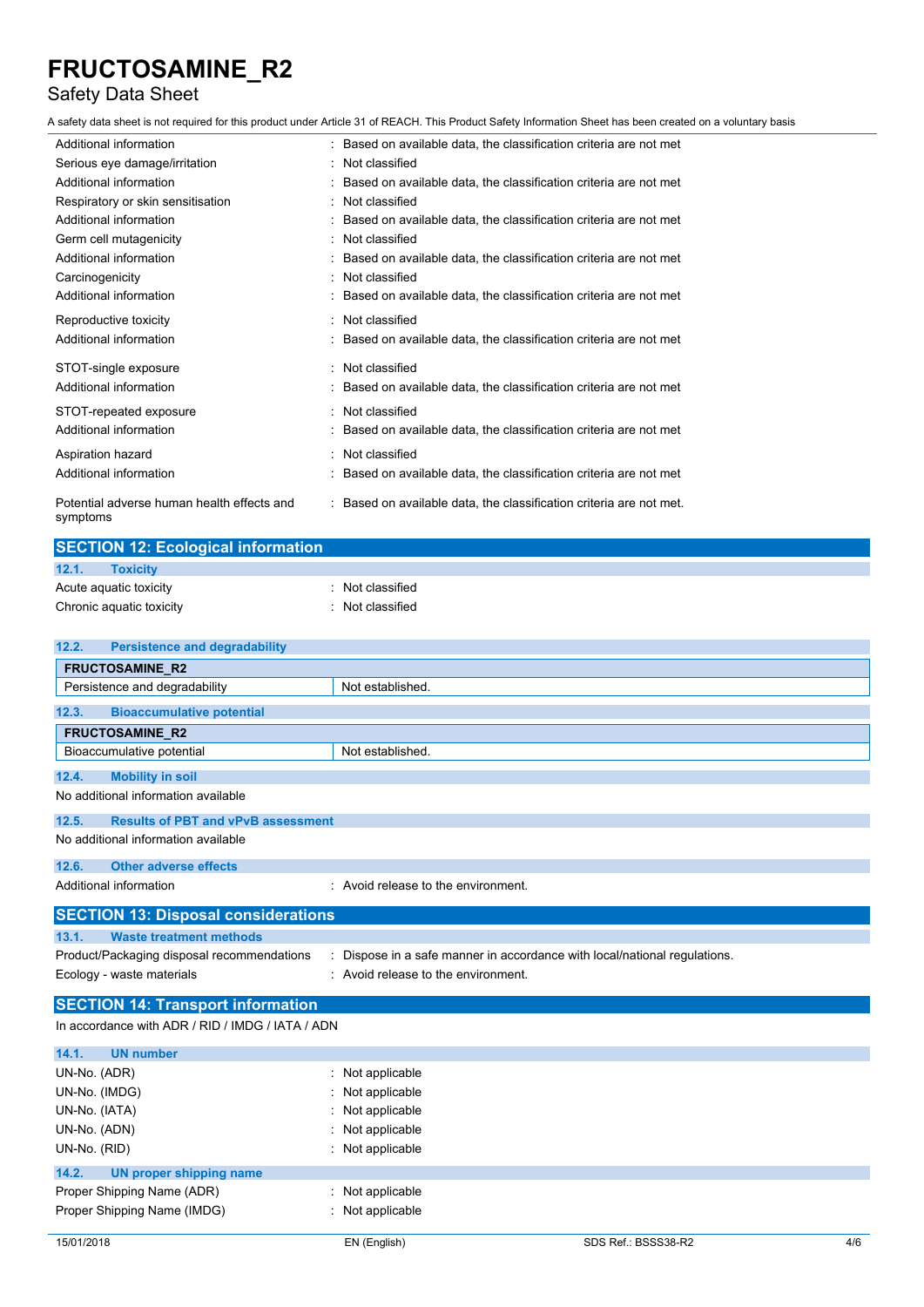### Safety Data Sheet

A safety data sheet is not required for this product under Article 31 of REACH. This Product Safety Information Sheet has been created on a voluntary basis

| Proper Shipping Name (IATA)                | Not applicable                         |
|--------------------------------------------|----------------------------------------|
| Proper Shipping Name (ADN)                 | Not applicable                         |
| Proper Shipping Name (RID)                 | : Not applicable                       |
| 14.3.<br><b>Transport hazard class(es)</b> |                                        |
| <b>ADR</b>                                 |                                        |
| Transport hazard class(es) (ADR)           | : Not applicable                       |
| <b>IMDG</b>                                |                                        |
| Transport hazard class(es) (IMDG)          | : Not applicable                       |
| <b>IATA</b>                                |                                        |
| Transport hazard class(es) (IATA)          | : Not applicable                       |
| <b>ADN</b>                                 |                                        |
| Transport hazard class(es) (ADN)           | : Not applicable                       |
| <b>RID</b>                                 |                                        |
| Transport hazard class(es) (RID)           | : Not applicable                       |
| 14.4.<br><b>Packing group</b>              |                                        |
| Packing group (ADR)                        | Not applicable                         |
| Packing group (IMDG)                       | Not applicable                         |
| Packing group (IATA)                       | Not applicable                         |
| Packing group (ADN)                        | Not applicable                         |
| Packing group (RID)                        | : Not applicable                       |
| 14.5.<br><b>Environmental hazards</b>      |                                        |
| Dangerous for the environment              | No<br>÷.                               |
| Marine pollutant                           | No<br>$\cdot$                          |
| Other information                          | No supplementary information available |

#### 14.6. **14.6. Special precautions for user**

#### **- Overland transport**

No data available

**- Transport by sea** No data available

#### **- Air transport**

No data available

#### **- Inland waterway transport**

No data available

### **- Rail transport**

No data available

**14.7. Transport in bulk according to Annex II of Marpol and the IBC Code**

Not applicable

### **SECTION 15: Regulatory information**

**15.1. Safety, health and environmental regulations/legislation specific for the substance or mixture**

#### **15.1.1. EU-Regulations**

Contains no REACH substances with Annex XVII restrictions Contains no substance on the REACH candidate list Contains no REACH Annex XIV substances

#### **15.1.2. National regulations**

No additional information available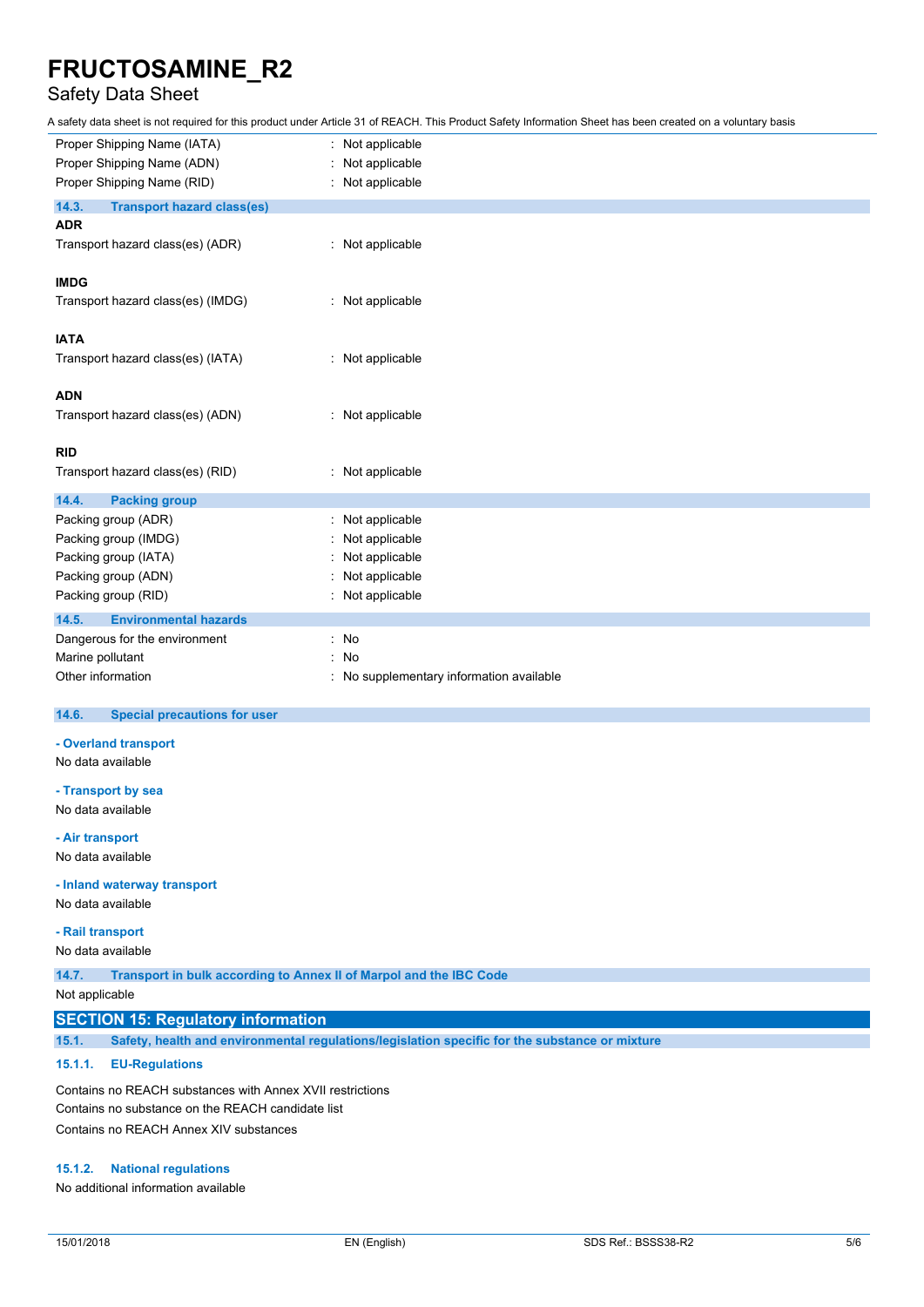### Safety Data Sheet

A safety data sheet is not required for this product under Article 31 of REACH. This Product Safety Information Sheet has been created on a voluntary basis

#### **15.2. Chemical safety assessment**

No chemical safety assessment has been carried out

### **SECTION 16: Other information**

A safety data sheet is not required for this product under Article 31 of REACH. This Product Safety Information Sheet has been created on a voluntary basis

Data sources **Superint Studies : REGULATION (EC) No 1272/2008 OF THE EUROPEAN PARLIAMENT AND OF THE** COUNCIL of 16 December 2008 on classification, labelling and packaging of substances and mixtures, amending and repealing Directives 67/548/EEC and 1999/45/EC, and amending Regulation (EC) No 1907/2006. Other information : None.

#### SDS EU (REACH Annex II)

This information is based on our current knowledge and is intended to describe the product for the purposes of health, safety and environmental requirements only. It should not therefore be<br>construed as guaranteeing any sp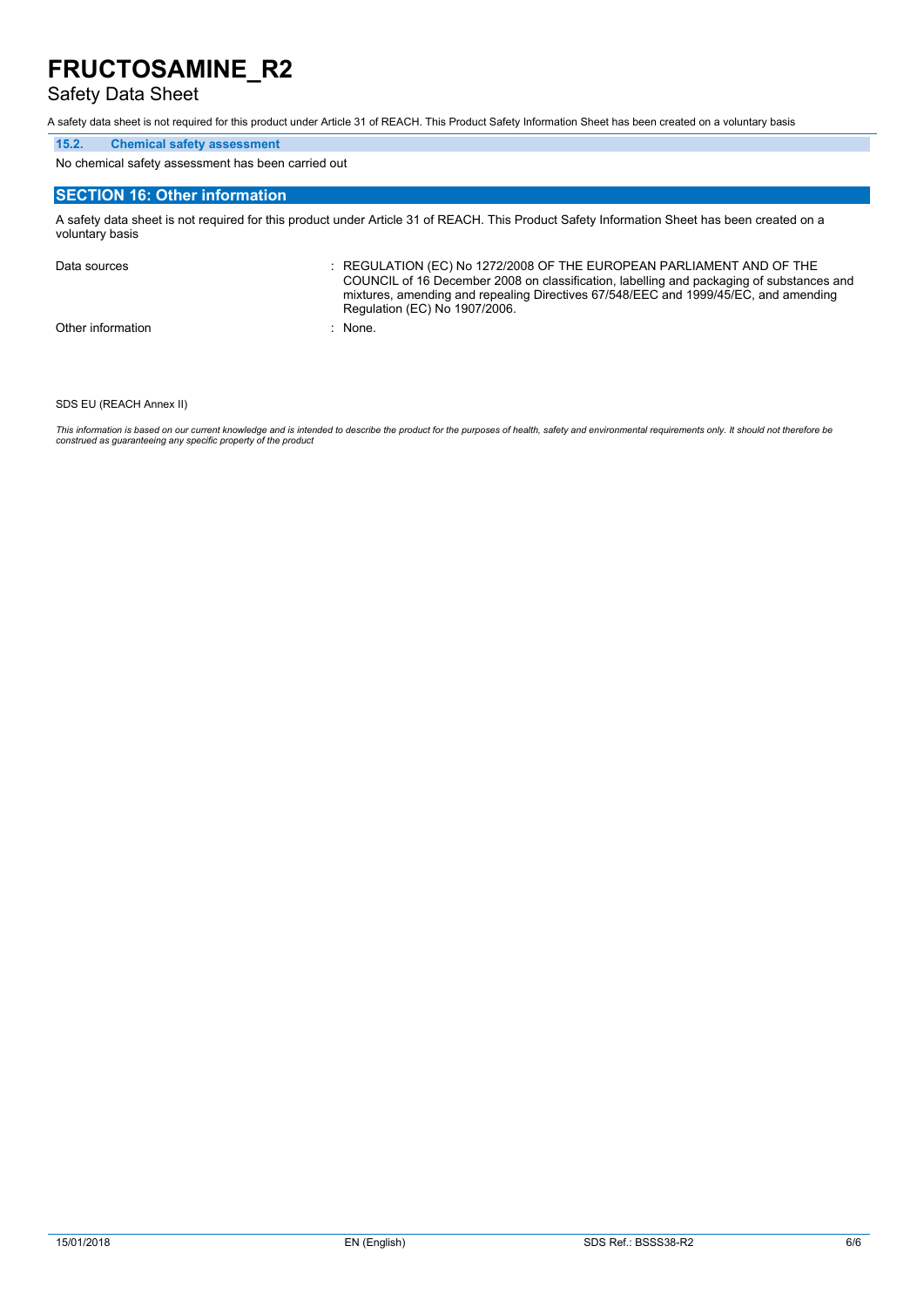

### Safety Data Sheet

A safety data sheet is not required for this product under Article 31 of REACH. This Product Safety Information Sheet has been created on a voluntary basis

Date of issue: 09/11/2017 Revision date: 09/11/2017 Supersedes: 22/04/2015 Version: 2.0

|                                                                                                                                                                                   | SECTION 1: Identification of the substance/mixture and of the company/undertaking                                                                                                  |
|-----------------------------------------------------------------------------------------------------------------------------------------------------------------------------------|------------------------------------------------------------------------------------------------------------------------------------------------------------------------------------|
| <b>Product identifier</b><br>1.1.                                                                                                                                                 |                                                                                                                                                                                    |
| Product form                                                                                                                                                                      | : Mixture                                                                                                                                                                          |
| Product name                                                                                                                                                                      | FRUCTOSAMINE_CAL                                                                                                                                                                   |
| Product group                                                                                                                                                                     | This SDS applies for any reference of this product.                                                                                                                                |
|                                                                                                                                                                                   |                                                                                                                                                                                    |
| 1.2.                                                                                                                                                                              | Relevant identified uses of the substance or mixture and uses advised against                                                                                                      |
| 1.2.1.<br><b>Relevant identified uses</b>                                                                                                                                         |                                                                                                                                                                                    |
| Industrial/Professional use spec                                                                                                                                                  | : In vitro diagnostics use                                                                                                                                                         |
| 1.2.2.<br><b>Uses advised against</b>                                                                                                                                             |                                                                                                                                                                                    |
| No additional information available                                                                                                                                               |                                                                                                                                                                                    |
| 1.3.<br>Details of the supplier of the safety data sheet                                                                                                                          |                                                                                                                                                                                    |
| SPINREACT, S.A.U.<br>Ctra. Santa Coloma, 7<br>E-17176 Sant Esteve de Bas (GIRONA) - SPAIN<br>T +34 972 690 800 - F +34 972 690 099<br>spinreact@spinreact.com - www.spinreact.com |                                                                                                                                                                                    |
| 1.4.<br><b>Emergency telephone number</b>                                                                                                                                         |                                                                                                                                                                                    |
| Emergency number                                                                                                                                                                  | $: +34972690800$                                                                                                                                                                   |
|                                                                                                                                                                                   |                                                                                                                                                                                    |
| <b>SECTION 2: Hazards identification</b>                                                                                                                                          |                                                                                                                                                                                    |
| <b>Classification of the substance or mixture</b><br>2.1.                                                                                                                         |                                                                                                                                                                                    |
| Classification according to Regulation (EC) No. 1272/2008 [CLP]<br>Not classified<br>Adverse physicochemical, human health and environmental effects                              |                                                                                                                                                                                    |
| No additional information available                                                                                                                                               |                                                                                                                                                                                    |
| 2.2.<br><b>Label elements</b>                                                                                                                                                     |                                                                                                                                                                                    |
| Labelling according to Regulation (EC) No. 1272/2008 [CLP]<br>No labelling applicable                                                                                             |                                                                                                                                                                                    |
| 2.3.<br><b>Other hazards</b>                                                                                                                                                      |                                                                                                                                                                                    |
| Other hazards not contributing to the<br>classification                                                                                                                           | Components from human origin have been tested and found negative for the presence of<br>HbsAg, HCV and antibody to HIV (1/2). However handle cautiously as potentially infectious. |
| <b>SECTION 3: Composition/information on ingredients</b>                                                                                                                          |                                                                                                                                                                                    |
| 3.1.<br><b>Substances</b>                                                                                                                                                         |                                                                                                                                                                                    |
| Not applicable                                                                                                                                                                    |                                                                                                                                                                                    |
| 3.2.<br><b>Mixtures</b>                                                                                                                                                           |                                                                                                                                                                                    |
|                                                                                                                                                                                   | This mixture does not contain any substances to be mentioned according to the criteria of section 3.2 of REACH annex II                                                            |
| <b>SECTION 4: First aid measures</b>                                                                                                                                              |                                                                                                                                                                                    |

| <b>Description of first aid measures</b><br>4.1. |                                                                                                                                      |
|--------------------------------------------------|--------------------------------------------------------------------------------------------------------------------------------------|
| First-aid measures general                       | : Never give anything by mouth to an unconscious person. If you feel unwell, seek medical<br>advice (show the label where possible). |
| First-aid measures after inhalation              | : Assure fresh air breathing. Allow the victim to rest.                                                                              |
| First-aid measures after skin contact            | : Remove affected clothing and wash all exposed skin area with mild soap and water, followed<br>by warm water rinse.                 |
| First-aid measures after eye contact             | Rinse immediately with plenty of water. Obtain medical attention if pain, blinking or redness<br>persists.                           |
| First-aid measures after ingestion               | : Rinse mouth. Do NOT induce vomiting. Obtain emergency medical attention.                                                           |
|                                                  |                                                                                                                                      |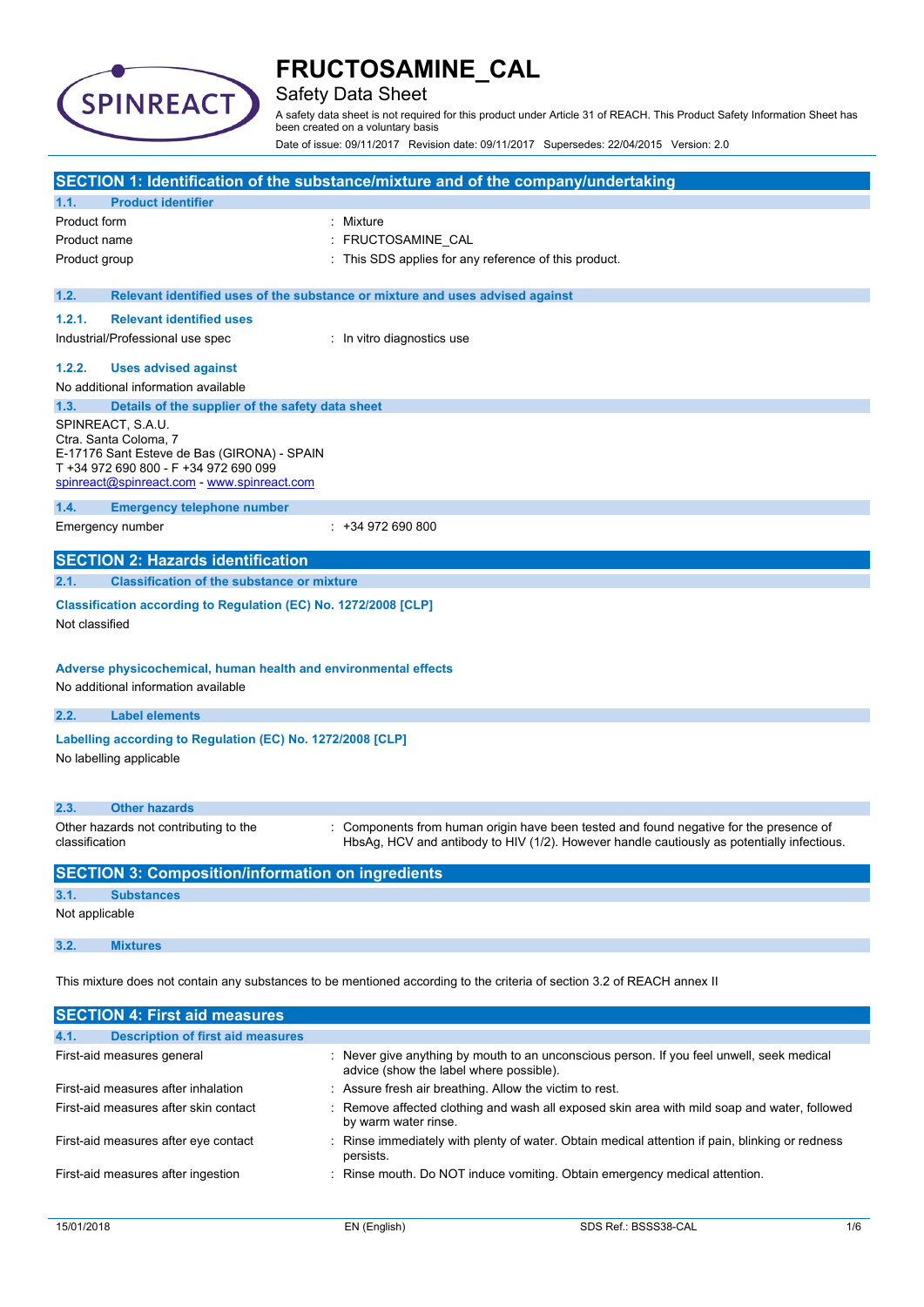Safety Data Sheet

A safety data sheet is not required for this product under Article 31 of REACH. This Product Safety Information Sheet has been created on a voluntary basis

| 4.2.<br>Most important symptoms and effects, both acute and delayed                                     |                                                                                                                                                                                                        |
|---------------------------------------------------------------------------------------------------------|--------------------------------------------------------------------------------------------------------------------------------------------------------------------------------------------------------|
| Symptoms/effects                                                                                        | : Not expected to present a significant hazard under anticipated conditions of normal use.                                                                                                             |
| 4.3.<br>No additional information available                                                             | Indication of any immediate medical attention and special treatment needed                                                                                                                             |
| <b>SECTION 5: Firefighting measures</b>                                                                 |                                                                                                                                                                                                        |
| 5.1.<br><b>Extinguishing media</b>                                                                      |                                                                                                                                                                                                        |
| Suitable extinguishing media                                                                            | : Foam. Dry powder. Carbon dioxide. Water spray. Sand.                                                                                                                                                 |
| Unsuitable extinguishing media                                                                          | : Do not use a heavy water stream.                                                                                                                                                                     |
| 5.2.<br>Special hazards arising from the substance or mixture                                           |                                                                                                                                                                                                        |
| No additional information available                                                                     |                                                                                                                                                                                                        |
| <b>Advice for firefighters</b><br>5.3.                                                                  |                                                                                                                                                                                                        |
| Firefighting instructions                                                                               | Use water spray or fog for cooling exposed containers. Exercise caution when fighting any<br>chemical fire. Prevent fire fighting water from entering the environment.                                 |
| Protection during firefighting                                                                          | Do not enter fire area without proper protective equipment, including respiratory protection.                                                                                                          |
| <b>SECTION 6: Accidental release measures</b>                                                           |                                                                                                                                                                                                        |
| 6.1.<br>Personal precautions, protective equipment and emergency procedures                             |                                                                                                                                                                                                        |
| 6.1.1.<br>For non-emergency personnel                                                                   |                                                                                                                                                                                                        |
| <b>Emergency procedures</b>                                                                             | Evacuate unnecessary personnel.                                                                                                                                                                        |
| 6.1.2.<br>For emergency responders                                                                      |                                                                                                                                                                                                        |
| Protective equipment                                                                                    | Equip cleanup crew with proper protection.                                                                                                                                                             |
| <b>Emergency procedures</b>                                                                             | Ventilate area.                                                                                                                                                                                        |
| 6.2.<br><b>Environmental precautions</b>                                                                |                                                                                                                                                                                                        |
| Prevent entry to sewers and public waters. Notify authorities if liquid enters sewers or public waters. |                                                                                                                                                                                                        |
| 6.3.<br>Methods and material for containment and cleaning up                                            |                                                                                                                                                                                                        |
| Methods for cleaning up                                                                                 | Soak up spills with inert solids, such as clay or diatomaceous earth as soon as possible. Collect<br>spillage. Store away from other materials.                                                        |
| <b>Reference to other sections</b><br>6.4.                                                              |                                                                                                                                                                                                        |
| See Heading 8. Exposure controls and personal protection.                                               |                                                                                                                                                                                                        |
| <b>SECTION 7: Handling and storage</b>                                                                  |                                                                                                                                                                                                        |
| <b>Precautions for safe handling</b><br>7.1.                                                            |                                                                                                                                                                                                        |
| Precautions for safe handling                                                                           | : Wash hands and other exposed areas with mild soap and water before eating, drinking or<br>smoking and when leaving work. Provide good ventilation in process area to prevent formation<br>of vapour. |
| 7.2.<br>Conditions for safe storage, including any incompatibilities                                    |                                                                                                                                                                                                        |
| Storage conditions                                                                                      | Keep only in the original container in a cool, well ventilated place away from : Heat sources.<br>Keep container closed when not in use.                                                               |
| Incompatible products                                                                                   | Strong bases. Strong acids.                                                                                                                                                                            |
| Incompatible materials                                                                                  | Sources of ignition. Direct sunlight.                                                                                                                                                                  |
| <b>Specific end use(s)</b><br>7.3.                                                                      |                                                                                                                                                                                                        |
| No additional information available                                                                     |                                                                                                                                                                                                        |
| <b>SECTION 8: Exposure controls/personal protection</b>                                                 |                                                                                                                                                                                                        |
| <b>Control parameters</b><br>8.1.                                                                       |                                                                                                                                                                                                        |
| No additional information available                                                                     |                                                                                                                                                                                                        |
| <b>Exposure controls</b><br>8.2.                                                                        |                                                                                                                                                                                                        |
| Personal protective equipment:                                                                          |                                                                                                                                                                                                        |
| Avoid all unnecessary exposure.                                                                         |                                                                                                                                                                                                        |
| Hand protection:                                                                                        |                                                                                                                                                                                                        |

Wear protective gloves.

### **Eye protection:**

Chemical goggles or safety glasses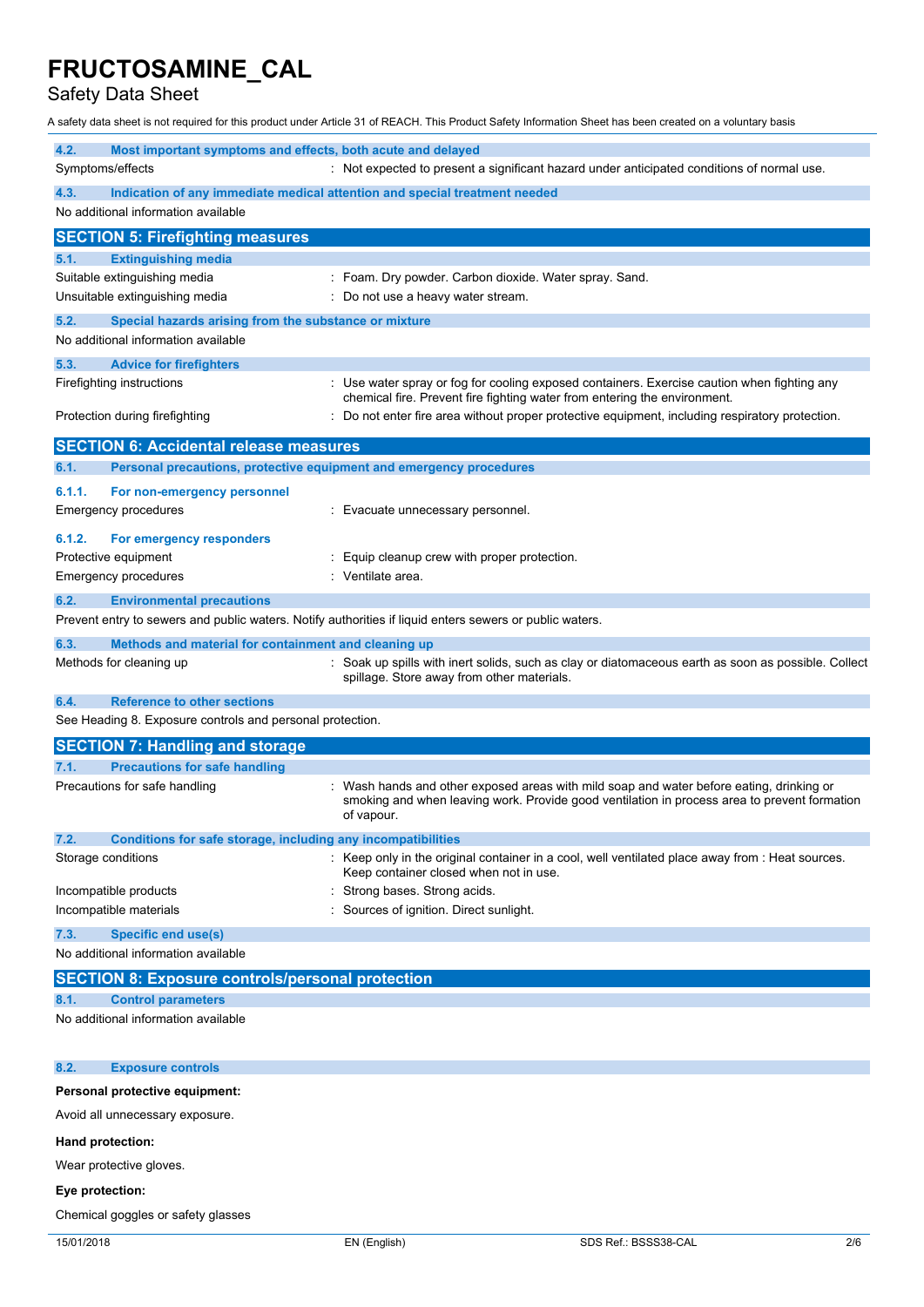### Safety Data Sheet

A safety data sheet is not required for this product under Article 31 of REACH. This Product Safety Information Sheet has been created on a voluntary basis

#### **Respiratory protection:**

Wear appropriate mask

#### **Other information:**

Do not eat, drink or smoke during use.

| <b>SECTION 9: Physical and chemical properties</b>            |                   |
|---------------------------------------------------------------|-------------------|
| 9.1.<br>Information on basic physical and chemical properties |                   |
| Physical state                                                | Solid             |
| Appearance                                                    | Lyophilised.      |
| Colour                                                        | No data available |
| Odour                                                         | Odorless.         |
| Odour threshold                                               | No data available |
| рH                                                            | No data available |
| Relative evaporation rate (butylacetate=1)                    | No data available |
| Melting point                                                 | No data available |
| Freezing point                                                | No data available |
| Boiling point                                                 | No data available |
| Flash point                                                   | No data available |
| Auto-ignition temperature                                     | No data available |
| Decomposition temperature                                     | No data available |
| Flammability (solid, gas)                                     | Non flammable.    |
| Vapour pressure                                               | No data available |
| Relative vapour density at 20 °C                              | No data available |
| Relative density                                              | No data available |
| Solubility                                                    | No data available |
| Log Pow                                                       | No data available |
| Viscosity, kinematic                                          | No data available |
| Viscosity, dynamic                                            | No data available |
| <b>Explosive properties</b>                                   | No data available |
| Oxidising properties                                          | No data available |
| <b>Explosive limits</b>                                       | No data available |
| 9.2.<br><b>Other information</b>                              |                   |
| No additional information available                           |                   |
| <b>SECTION 10: Stability and reactivity</b>                   |                   |
| <b>Reactivity</b><br>10.1.                                    |                   |
| No additional information available                           |                   |
| 10.2.<br><b>Chemical stability</b>                            |                   |
| Not established.                                              |                   |
| 10.3.<br><b>Possibility of hazardous reactions</b>            |                   |
| Not established.                                              |                   |
| 10.4.<br><b>Conditions to avoid</b>                           |                   |
| Direct sunlight. Extremely high or low temperatures.          |                   |
| 10.5.<br><b>Incompatible materials</b>                        |                   |
| Not known when used appropiately.                             |                   |

**10.6. Hazardous decomposition products**

No hazardous decomposition products known.

| <b>SECTION 11: Toxicological information</b>  |                  |  |
|-----------------------------------------------|------------------|--|
| 11.1.<br>Information on toxicological effects |                  |  |
| Acute toxicity (oral)                         | : Not classified |  |
| Acute toxicity (dermal)                       | : Not classified |  |
| Acute toxicity (inhalation)                   | : Not classified |  |
| Skin corrosion/irritation                     | : Not classified |  |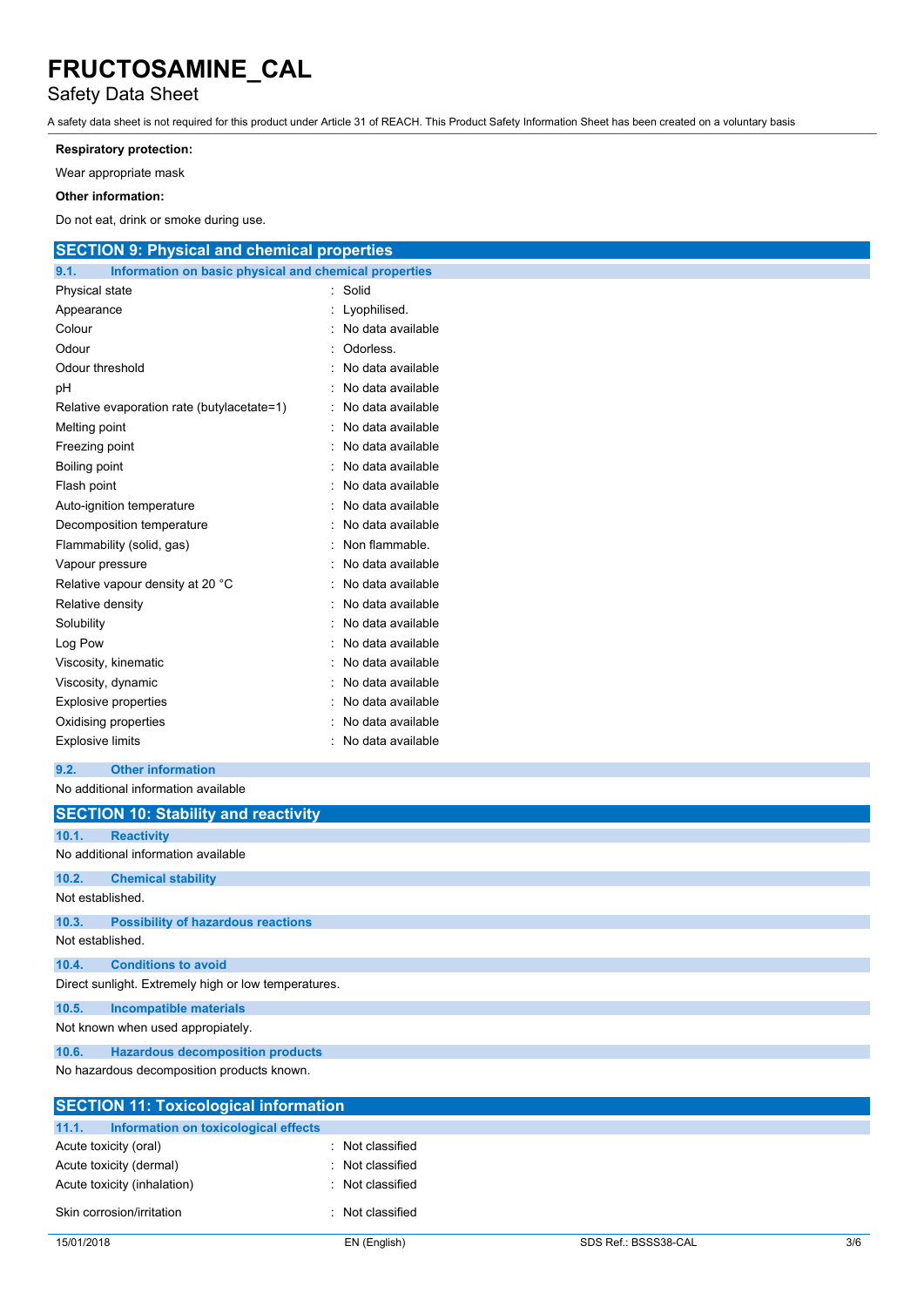### Safety Data Sheet

A safety data sheet is not required for this product under Article 31 of REACH. This Product Safety Information Sheet has been created on a voluntary basis

| Additional information                                 | : Based on available data, the classification criteria are not met  |
|--------------------------------------------------------|---------------------------------------------------------------------|
| Serious eye damage/irritation                          | : Not classified                                                    |
| Additional information                                 | : Based on available data, the classification criteria are not met  |
| Respiratory or skin sensitisation                      | : Not classified                                                    |
| Additional information                                 | : Based on available data, the classification criteria are not met  |
| Germ cell mutagenicity                                 | : Not classified                                                    |
| Additional information                                 | : Based on available data, the classification criteria are not met  |
| Carcinogenicity                                        | Not classified                                                      |
| Additional information                                 | : Based on available data, the classification criteria are not met  |
| Reproductive toxicity                                  | : Not classified                                                    |
| Additional information                                 | : Based on available data, the classification criteria are not met  |
| STOT-single exposure                                   | : Not classified                                                    |
| Additional information                                 | : Based on available data, the classification criteria are not met  |
| STOT-repeated exposure                                 | : Not classified                                                    |
| Additional information                                 | : Based on available data, the classification criteria are not met  |
| Aspiration hazard                                      | : Not classified                                                    |
| Additional information                                 | Based on available data, the classification criteria are not met    |
| Potential adverse human health effects and<br>symptoms | : Based on available data, the classification criteria are not met. |

| <b>SECTION 12: Ecological information</b> |                             |  |
|-------------------------------------------|-----------------------------|--|
| 12.1.<br>Toxicity                         |                             |  |
| Acute aquatic toxicity                    | $\therefore$ Not classified |  |
| Chronic aquatic toxicity                  | : Not classified            |  |
|                                           |                             |  |

| <b>Persistence and degradability</b><br>12.2.      |                                                                           |  |  |  |
|----------------------------------------------------|---------------------------------------------------------------------------|--|--|--|
| <b>FRUCTOSAMINE CAL</b>                            |                                                                           |  |  |  |
| Persistence and degradability                      | Not established.                                                          |  |  |  |
| 12.3.<br><b>Bioaccumulative potential</b>          |                                                                           |  |  |  |
| FRUCTOSAMINE_CAL                                   |                                                                           |  |  |  |
| Bioaccumulative potential                          | Not established.                                                          |  |  |  |
| <b>Mobility in soil</b><br>12.4.                   |                                                                           |  |  |  |
| No additional information available                |                                                                           |  |  |  |
| <b>Results of PBT and vPvB assessment</b><br>12.5. |                                                                           |  |  |  |
| No additional information available                |                                                                           |  |  |  |
| <b>Other adverse effects</b><br>12.6.              |                                                                           |  |  |  |
| Additional information                             | : Avoid release to the environment.                                       |  |  |  |
| <b>SECTION 13: Disposal considerations</b>         |                                                                           |  |  |  |
| <b>Waste treatment methods</b><br>13.1.            |                                                                           |  |  |  |
| Product/Packaging disposal recommendations         | : Dispose in a safe manner in accordance with local/national regulations. |  |  |  |
| Ecology - waste materials                          | : Avoid release to the environment.                                       |  |  |  |
| <b>SECTION 14: Transport information</b>           |                                                                           |  |  |  |
| In accordance with ADR / RID / IMDG / IATA / ADN   |                                                                           |  |  |  |
| 14.1.<br><b>UN number</b>                          |                                                                           |  |  |  |
| UN-No. (ADR)                                       | : Not applicable                                                          |  |  |  |
| UN-No. (IMDG)                                      | Not applicable                                                            |  |  |  |
| UN-No. (IATA)                                      | : Not applicable                                                          |  |  |  |
| UN-No. (ADN)                                       | Not applicable                                                            |  |  |  |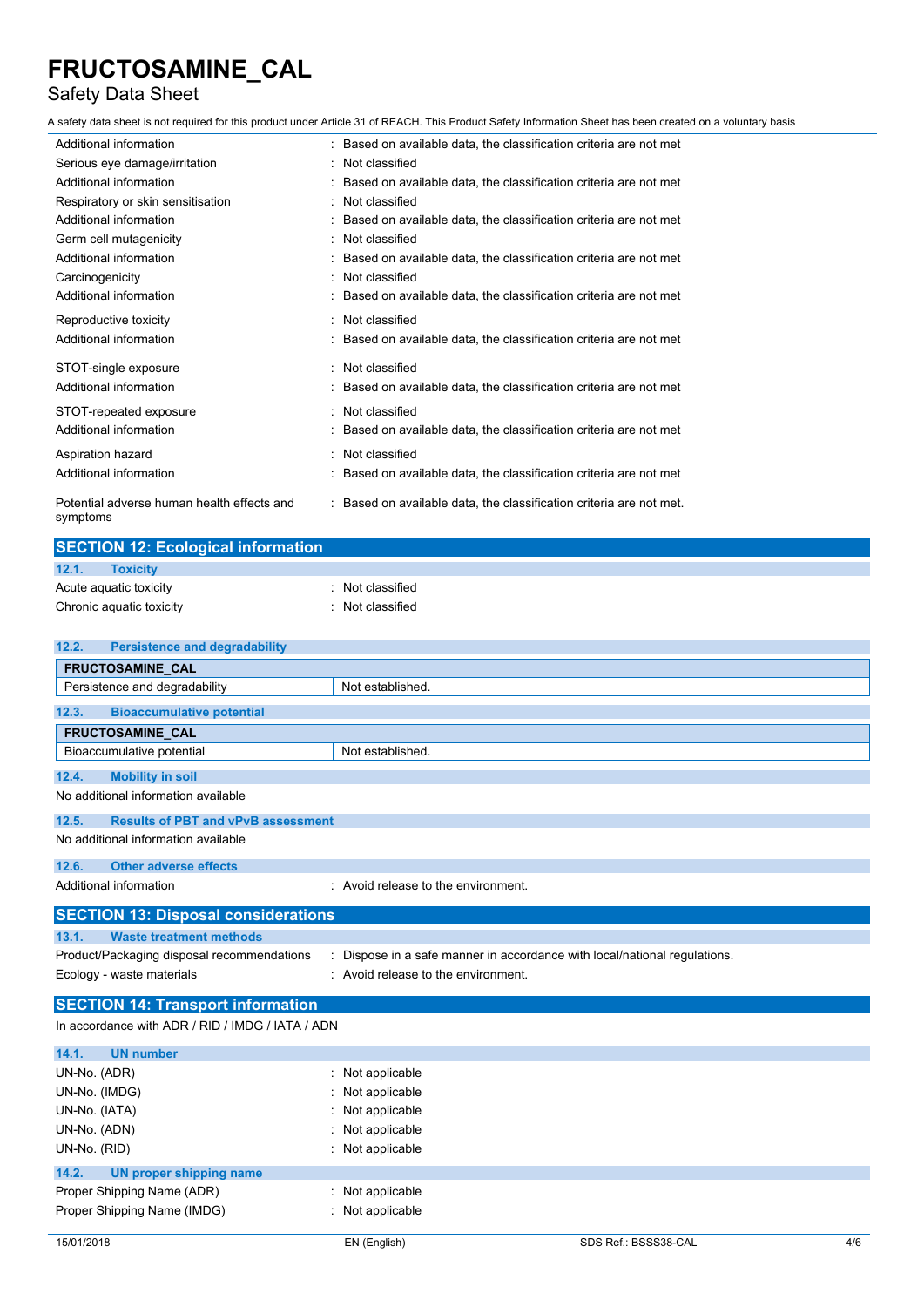## Safety Data Sheet

A safety data sheet is not required for this product under Article 31 of REACH. This Product Safety Information Sheet has been created on a voluntary basis

| Proper Shipping Name (IATA)<br>Proper Shipping Name (ADN) | Not applicable<br>Not applicable       |
|-----------------------------------------------------------|----------------------------------------|
| Proper Shipping Name (RID)                                | Not applicable                         |
|                                                           |                                        |
| 14.3.<br><b>Transport hazard class(es)</b><br><b>ADR</b>  |                                        |
| Transport hazard class(es) (ADR)                          | Not applicable                         |
| <b>IMDG</b>                                               |                                        |
| Transport hazard class(es) (IMDG)                         | : Not applicable                       |
| <b>IATA</b>                                               |                                        |
| Transport hazard class(es) (IATA)                         | Not applicable<br>÷                    |
| <b>ADN</b>                                                |                                        |
| Transport hazard class(es) (ADN)                          | Not applicable                         |
| <b>RID</b>                                                |                                        |
| Transport hazard class(es) (RID)                          | : Not applicable                       |
| 14.4.<br><b>Packing group</b>                             |                                        |
| Packing group (ADR)                                       | Not applicable                         |
| Packing group (IMDG)                                      | Not applicable                         |
| Packing group (IATA)                                      | Not applicable                         |
| Packing group (ADN)                                       | Not applicable                         |
| Packing group (RID)                                       | Not applicable                         |
| 14.5.<br><b>Environmental hazards</b>                     |                                        |
| Dangerous for the environment                             | : No                                   |
| Marine pollutant                                          | No<br>÷                                |
| Other information                                         | No supplementary information available |

#### $14.6.$ **14.6. Special precautions for user**

### **- Overland transport**

Not applicable

**- Transport by sea** Not applicable

### **- Air transport**

Not applicable

### **- Inland waterway transport**

Not applicable

### **- Rail transport**

Not applicable

**14.7. Transport in bulk according to Annex II of Marpol and the IBC Code**

Not applicable

### **SECTION 15: Regulatory information**

**15.1. Safety, health and environmental regulations/legislation specific for the substance or mixture**

### **15.1.1. EU-Regulations**

Contains no REACH substances with Annex XVII restrictions Contains no substance on the REACH candidate list Contains no REACH Annex XIV substances

### **15.1.2. National regulations**

No additional information available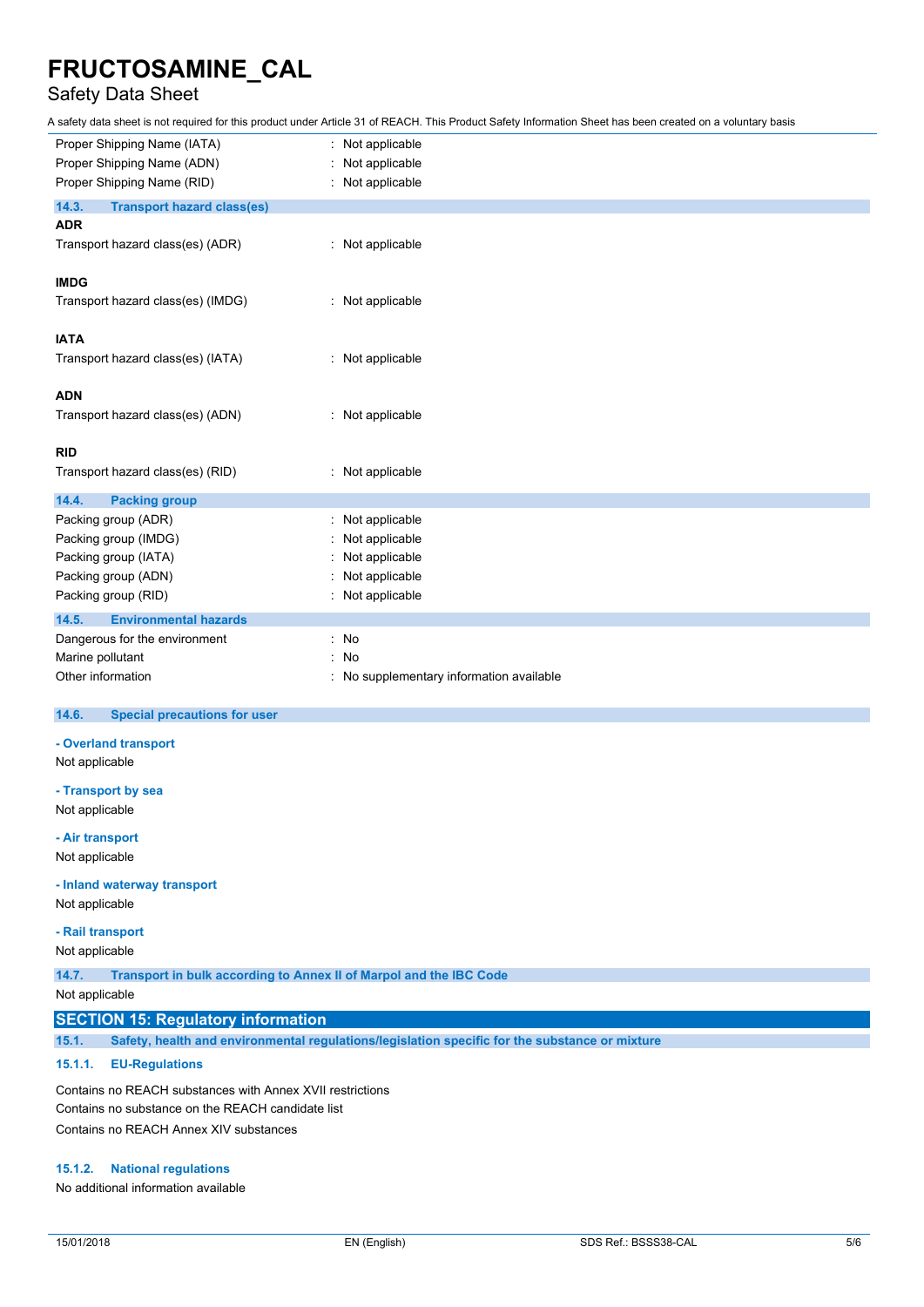### Safety Data Sheet

A safety data sheet is not required for this product under Article 31 of REACH. This Product Safety Information Sheet has been created on a voluntary basis

### **15.2. Chemical safety assessment**

No chemical safety assessment has been carried out

### **SECTION 16: Other information**

A safety data sheet is not required for this product under Article 31 of REACH. This Product Safety Information Sheet has been created on a voluntary basis

Indication of changes:

Hazards identification.

| <b>Section</b>    | <b>Changed item</b>    | Change                                                                                                | <b>Comments</b>                                                                                                                                                                 |
|-------------------|------------------------|-------------------------------------------------------------------------------------------------------|---------------------------------------------------------------------------------------------------------------------------------------------------------------------------------|
| 2.3               | Additional information | Added                                                                                                 | Origin of certain components.                                                                                                                                                   |
| Data sources      |                        | : REGULATION (EC) No 1272/2008 OF THE EUROPEAN PARLIAMENT AND OF THE<br>Regulation (EC) No 1907/2006. | COUNCIL of 16 December 2008 on classification, labelling and packaging of substances and<br>mixtures, amending and repealing Directives 67/548/EEC and 1999/45/EC, and amending |
| Other information | $:$ None.              |                                                                                                       |                                                                                                                                                                                 |

#### SDS EU (REACH Annex II)

This information is based on our current knowledge and is intended to describe the product for the purposes of health, safety and environmental requirements only. It should not therefore be<br>construed as guaranteeing any sp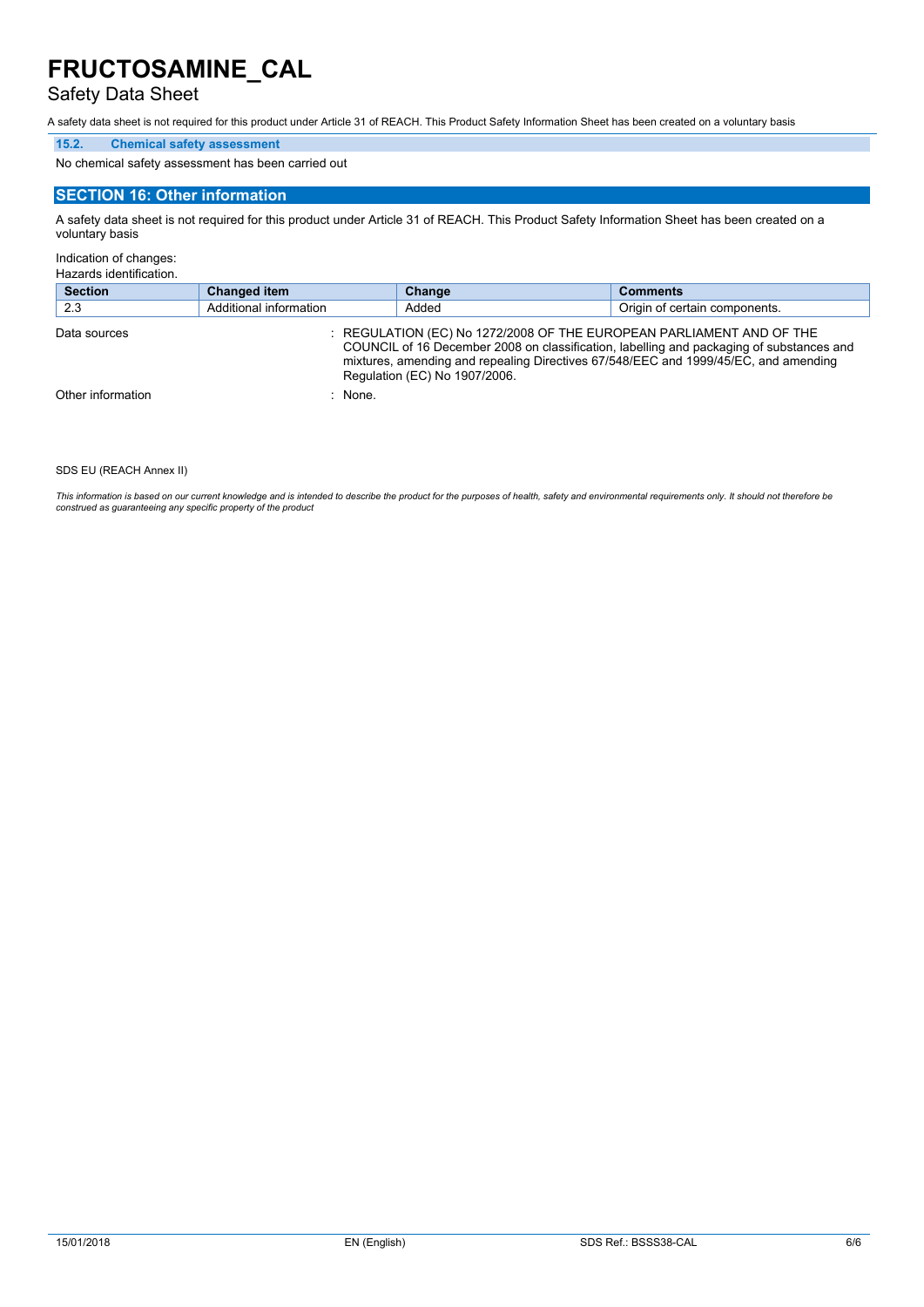

### Ficha de datos de seguridad

Según el artículo 31 del reglamento REACH, este producto no requiere una ficha de datos de seguridad. La presente ficha de información sobre la seguridad del producto se redactó de forma voluntaria Fecha de emisión: 22/04/2015 Fecha de revisión: 22/04/2015 Versión: 1.0

|                                                                                                                               |                                                                                      | SECCIÓN 1: Identificación de la sustancia o la mezcla y de la sociedad o la empresa                                                                                       |  |  |
|-------------------------------------------------------------------------------------------------------------------------------|--------------------------------------------------------------------------------------|---------------------------------------------------------------------------------------------------------------------------------------------------------------------------|--|--|
| 1.1.                                                                                                                          | Identificador del producto                                                           |                                                                                                                                                                           |  |  |
|                                                                                                                               | Forma del producto                                                                   | : Mezcla                                                                                                                                                                  |  |  |
|                                                                                                                               | Nombre del producto                                                                  | FRUCTOSAMINA_R1                                                                                                                                                           |  |  |
|                                                                                                                               | Grupo de productos                                                                   | Esta FDS aplica a cualquier referencia del producto.                                                                                                                      |  |  |
|                                                                                                                               |                                                                                      |                                                                                                                                                                           |  |  |
| 1.2.                                                                                                                          |                                                                                      | Usos pertinentes identificados de la sustancia o de la mezcla y usos desaconsejados                                                                                       |  |  |
| 1.2.1.                                                                                                                        | <b>Usos pertinentes identificados</b>                                                |                                                                                                                                                                           |  |  |
|                                                                                                                               | Especificaciones de utilización                                                      | : Solo para diagnostico in vitro profesional                                                                                                                              |  |  |
|                                                                                                                               | industrial/profesional                                                               |                                                                                                                                                                           |  |  |
| 1.2.2.                                                                                                                        | <b>Usos desaconsejados</b>                                                           |                                                                                                                                                                           |  |  |
|                                                                                                                               | No se dispone de más información                                                     |                                                                                                                                                                           |  |  |
| 1.3.                                                                                                                          | Datos del proveedor de la ficha de datos de seguridad                                |                                                                                                                                                                           |  |  |
|                                                                                                                               | SPINREACT, S.A.U.                                                                    |                                                                                                                                                                           |  |  |
|                                                                                                                               | Ctra. Santa Coloma, 7                                                                |                                                                                                                                                                           |  |  |
|                                                                                                                               | E-17176 Sant Esteve de Bas (GIRONA) - SPAIN<br>T +34 972 690 800 - F +34 972 690 099 |                                                                                                                                                                           |  |  |
|                                                                                                                               | spinreact@spinreact.com - www.spinreact.com                                          |                                                                                                                                                                           |  |  |
| 1.4.                                                                                                                          | Teléfono de emergencia                                                               |                                                                                                                                                                           |  |  |
|                                                                                                                               | Número de emergencia                                                                 | $: +34972690800$                                                                                                                                                          |  |  |
|                                                                                                                               |                                                                                      |                                                                                                                                                                           |  |  |
|                                                                                                                               | SECCIÓN 2: Identificación de los peligros                                            |                                                                                                                                                                           |  |  |
| 2.1.                                                                                                                          | Clasificación de la sustancia o de la mezcla                                         |                                                                                                                                                                           |  |  |
|                                                                                                                               | Clasificación según reglamento (UE) No. 1272/2008 [CLP]                              |                                                                                                                                                                           |  |  |
| No clasificado                                                                                                                |                                                                                      |                                                                                                                                                                           |  |  |
|                                                                                                                               |                                                                                      |                                                                                                                                                                           |  |  |
|                                                                                                                               | Efectos adversos fisicoquímicos, para la salud humana y el medio ambiente            |                                                                                                                                                                           |  |  |
|                                                                                                                               | No se dispone de más información                                                     |                                                                                                                                                                           |  |  |
|                                                                                                                               |                                                                                      |                                                                                                                                                                           |  |  |
| 2.2.                                                                                                                          | Elementos de la etiqueta                                                             |                                                                                                                                                                           |  |  |
|                                                                                                                               | Etiquetado según el Reglamento (CE) Nº 1272/2008 [CLP]                               |                                                                                                                                                                           |  |  |
|                                                                                                                               | Etiquetado no aplicable                                                              |                                                                                                                                                                           |  |  |
|                                                                                                                               |                                                                                      |                                                                                                                                                                           |  |  |
|                                                                                                                               |                                                                                      |                                                                                                                                                                           |  |  |
| 2.3.                                                                                                                          | <b>Otros peligros</b>                                                                |                                                                                                                                                                           |  |  |
|                                                                                                                               | Otros peligros que no conllevan clasificación                                        | Ninguno en condiciones normales.                                                                                                                                          |  |  |
|                                                                                                                               | SECCIÓN 3: Composición/información sobre los componentes                             |                                                                                                                                                                           |  |  |
| 3.1.                                                                                                                          | <b>Sustancias</b>                                                                    |                                                                                                                                                                           |  |  |
| No aplicable                                                                                                                  |                                                                                      |                                                                                                                                                                           |  |  |
|                                                                                                                               |                                                                                      |                                                                                                                                                                           |  |  |
| 3.2.                                                                                                                          | <b>Mezclas</b>                                                                       |                                                                                                                                                                           |  |  |
|                                                                                                                               |                                                                                      |                                                                                                                                                                           |  |  |
| Esta mezcla no contiene ninguna sustancia a mencionar según los criterios de la sección 3.2 del Anexo II del Reglamento REACH |                                                                                      |                                                                                                                                                                           |  |  |
|                                                                                                                               | <b>SECCIÓN 4: Primeros auxilios</b>                                                  |                                                                                                                                                                           |  |  |
|                                                                                                                               |                                                                                      |                                                                                                                                                                           |  |  |
| 4.1.                                                                                                                          | Descripción de los primeros auxilios                                                 |                                                                                                                                                                           |  |  |
|                                                                                                                               | Medidas de primeros auxilios general                                                 | No administrar nada por vía oral a las personas en estado de inconsciencia. En caso de<br>malestar consultar a un médico (mostrarle la etiqueta siempre que sea posible). |  |  |
|                                                                                                                               | Medidas de primeros auxilios en caso de                                              | Hacer respirar aire fresco. Colocar a la víctima en reposo.                                                                                                               |  |  |
| inhalación                                                                                                                    |                                                                                      |                                                                                                                                                                           |  |  |
|                                                                                                                               |                                                                                      |                                                                                                                                                                           |  |  |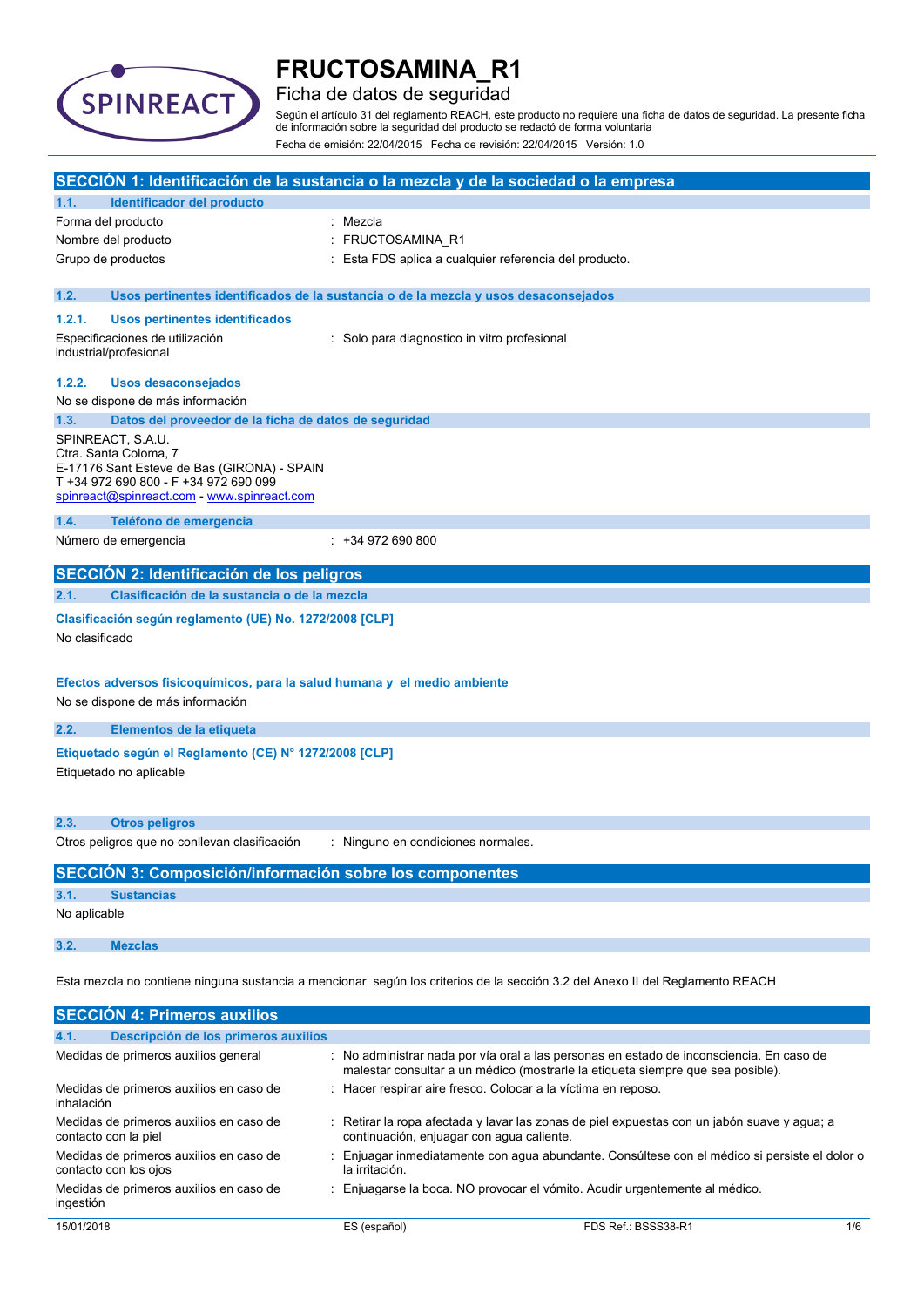### Ficha de datos de seguridad

Según el artículo 31 del reglamento REACH, este producto no requiere una ficha de datos de seguridad. La presente ficha de información sobre la seguridad del producto se redactó de forma voluntaria

| 4.2.<br>Principales síntomas y efectos, agudos y retardados<br>: No se considera peligroso en condiciones normales de utilización.<br>Síntomas/efectos                                                                                                                                             |  |
|----------------------------------------------------------------------------------------------------------------------------------------------------------------------------------------------------------------------------------------------------------------------------------------------------|--|
|                                                                                                                                                                                                                                                                                                    |  |
|                                                                                                                                                                                                                                                                                                    |  |
| 4.3.<br>Indicación de toda atención médica y de los tratamientos especiales que deban dispensarse inmediatamente                                                                                                                                                                                   |  |
| No se dispone de más información                                                                                                                                                                                                                                                                   |  |
| <b>SECCIÓN 5: Medidas de lucha contra incendios</b>                                                                                                                                                                                                                                                |  |
| <b>Medios de extinción</b><br>5.1.                                                                                                                                                                                                                                                                 |  |
| Medios de extinción apropiados<br>Espuma. Polvo seco. Dióxido de carbono. Agua pulverizada. Arena.                                                                                                                                                                                                 |  |
| Medios de extinción no apropiados<br>No utilizar flujos de agua potentes.                                                                                                                                                                                                                          |  |
| 5.2.<br>Peligros específicos derivados de la sustancia o la mezcla                                                                                                                                                                                                                                 |  |
| No se dispone de más información                                                                                                                                                                                                                                                                   |  |
| 5.3.<br>Recomendaciones para el personal de lucha contra incendios                                                                                                                                                                                                                                 |  |
| Instrucciones para extinción de incendio<br>Enfriar los contenedores expuestos mediante agua pulverizada o nebulizada. Sea prudente a<br>la hora de extinguir cualquier incendio de productos químicos. Evitar que las aguas residuales<br>de extinción de incendios contaminen el medio ambiente. |  |
| Protección durante la extinción de incendios<br>No entrar en la zona de fuego sin el equipo de protección adecuado, incluida la protección<br>respiratoria.                                                                                                                                        |  |
| SECCIÓN 6: Medidas en caso de vertido accidental                                                                                                                                                                                                                                                   |  |
| Precauciones personales, equipo de protección y procedimientos de emergencia<br>6.1.                                                                                                                                                                                                               |  |
| 6.1.1.<br>Para el personal que no forma parte de los servicios de emergencia                                                                                                                                                                                                                       |  |
| Procedimientos de emergencia<br>: Evacuar el personal no necesario.                                                                                                                                                                                                                                |  |
| 6.1.2.<br>Para el personal de emergencia                                                                                                                                                                                                                                                           |  |
| Equipo de protección<br>Proporcionar una protección adecuada a los equipos de limpieza.                                                                                                                                                                                                            |  |
| Ventilar la zona.<br>Procedimientos de emergencia                                                                                                                                                                                                                                                  |  |
| 6.2.<br>Precauciones relativas al medio ambiente                                                                                                                                                                                                                                                   |  |
| Evitar la penetración en alcantarillas y aguas potables. Advertir a las autoridades si el líquido penetra en sumideros o en aguas públicas.                                                                                                                                                        |  |
|                                                                                                                                                                                                                                                                                                    |  |
| 6.3.<br>Métodos y material de contención y de limpieza<br>Procedimientos de limpieza<br>: Absorber inmediatamente el producto derramado mediante sólidos inertes como arcilla o tierra                                                                                                             |  |
| de diatomeas. Recoger el vertido. Almacenar alejado de otros materiales.                                                                                                                                                                                                                           |  |
| 6.4.<br>Referencia a otras secciones                                                                                                                                                                                                                                                               |  |
| Ver la Sección 8. Control de exposición/protección individual.                                                                                                                                                                                                                                     |  |
| <b>SECCIÓN 7: Manipulación y almacenamiento</b>                                                                                                                                                                                                                                                    |  |
| 7.1.<br>Precauciones para una manipulación segura                                                                                                                                                                                                                                                  |  |
| Precauciones para una manipulación segura<br>: Lavarse las manos y otras zonas expuestas con un jabón suave y con agua antes de comer,<br>beber y fumar o de abandonar el trabajo. Garantizar una buena ventilación de la zona de<br>trabajo para evitar la formación de vapores.                  |  |
| 7.2.<br>Condiciones de almacenamiento seguro, incluidas posibles incompatibilidades                                                                                                                                                                                                                |  |
| : Consérvese únicamente en el recipiente de origen, en lugar fresco y bien ventilado lejos de :<br>Condiciones de almacenamiento<br>Fuentes de calor. Mantener los envases cerrados cuando no se estén utilizando.                                                                                 |  |
|                                                                                                                                                                                                                                                                                                    |  |
| Bases fuertes. Acidos fuertes.<br>Productos incompatibles                                                                                                                                                                                                                                          |  |
| Materiales incompatibles<br>Fuentes de ignición. Luz directa del sol.                                                                                                                                                                                                                              |  |
| <b>Usos específicos finales</b><br>7.3.                                                                                                                                                                                                                                                            |  |
| No se dispone de más información                                                                                                                                                                                                                                                                   |  |
| SECCIÓN 8: Controles de exposición/protección individual                                                                                                                                                                                                                                           |  |
| Parámetros de control<br>8.1.                                                                                                                                                                                                                                                                      |  |
| No se dispone de más información                                                                                                                                                                                                                                                                   |  |
|                                                                                                                                                                                                                                                                                                    |  |
| Controles de la exposición<br>8.2.                                                                                                                                                                                                                                                                 |  |

Evitar toda exposición innecesaria.

#### **Protección de las manos:**

Llevar guantes de protección.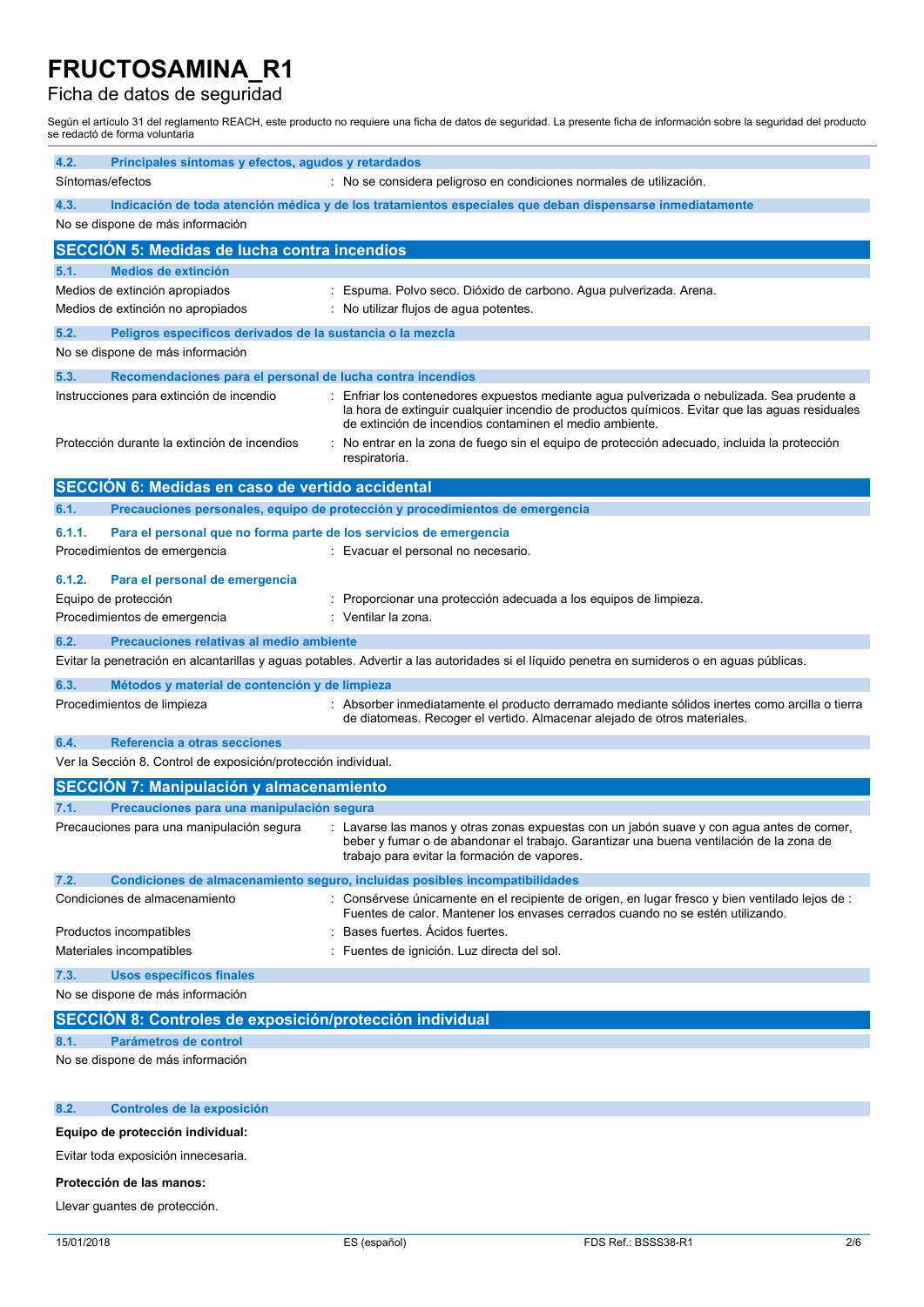## Ficha de datos de seguridad

Según el artículo 31 del reglamento REACH, este producto no requiere una ficha de datos de seguridad. La presente ficha de información sobre la seguridad del producto se redactó de forma voluntaria

### **Protección ocular:**

Gafas químicas o gafas de seguridad

**Protección de las vías respiratorias:**

Llevar una máscara adecuada

#### **Otros datos:**

No comer, beber ni fumar durante la utilización.

| <b>SECCION 9: Propiedades físicas y químicas</b>                 |                            |  |  |  |  |
|------------------------------------------------------------------|----------------------------|--|--|--|--|
| 9.1.<br>Información sobre propiedades físicas y químicas básicas |                            |  |  |  |  |
| Forma/estado                                                     | : Líquido                  |  |  |  |  |
| Color                                                            | : Incoloro.                |  |  |  |  |
| Olor                                                             | : Inodoro.                 |  |  |  |  |
| Umbral olfativo                                                  | : No hay datos disponibles |  |  |  |  |
| pH                                                               | : $\approx 10.3$           |  |  |  |  |
| Grado de evaporación (acetato de butilo=1)                       | : No hay datos disponibles |  |  |  |  |
| Punto de fusión                                                  | No hay datos disponibles   |  |  |  |  |
| Punto de solidificación                                          | No hay datos disponibles   |  |  |  |  |
| Punto de ebullición                                              | : No hay datos disponibles |  |  |  |  |
| Punto de inflamación                                             | : No hay datos disponibles |  |  |  |  |
| Temperatura de autoignición                                      | : No hay datos disponibles |  |  |  |  |
| Temperatura de descomposición                                    | No hay datos disponibles   |  |  |  |  |
| Inflamabilidad (sólido, gas)                                     | No inflamable.             |  |  |  |  |
| Presión de vapor                                                 | No hay datos disponibles   |  |  |  |  |
| Densidad relativa de vapor a 20 °C                               | No hay datos disponibles   |  |  |  |  |
| Densidad relativa                                                | No hay datos disponibles   |  |  |  |  |
| Solubilidad                                                      | No hay datos disponibles   |  |  |  |  |
| Log Pow                                                          | No hay datos disponibles   |  |  |  |  |
| Viscosidad, cinemática                                           | No hay datos disponibles   |  |  |  |  |
| Viscosidad, dinámica                                             | No hay datos disponibles   |  |  |  |  |
| Propiedades explosivas                                           | No hay datos disponibles   |  |  |  |  |
| Propiedad de provocar incendios                                  | No hay datos disponibles   |  |  |  |  |
| Límites de explosión                                             | No hay datos disponibles   |  |  |  |  |

```
9.2. Otros datos
```
No se dispone de más información

|                                                                                   | SECCIÓN 10: Estabilidad y reactividad         |  |  |  |  |  |
|-----------------------------------------------------------------------------------|-----------------------------------------------|--|--|--|--|--|
| 10.1.                                                                             | <b>Reactividad</b>                            |  |  |  |  |  |
| No se dispone de más información                                                  |                                               |  |  |  |  |  |
| 10.2.                                                                             | <b>Estabilidad química</b>                    |  |  |  |  |  |
| No establecido.                                                                   |                                               |  |  |  |  |  |
| 10.3.                                                                             | Posibilidad de reacciones peligrosas          |  |  |  |  |  |
| No establecido.                                                                   |                                               |  |  |  |  |  |
| 10.4.                                                                             | <b>Condiciones que deben evitarse</b>         |  |  |  |  |  |
| Luz directa del sol. Temperaturas extremadamente elevadas o extremadamente bajas. |                                               |  |  |  |  |  |
| 10.5.                                                                             | <b>Materiales incompatibles</b>               |  |  |  |  |  |
| No conocido cuando se usa apropiadamente.                                         |                                               |  |  |  |  |  |
| 10.6.                                                                             | Productos de descomposición peligrosos        |  |  |  |  |  |
| No se generan productos de descomposición peligrosos conocidos.                   |                                               |  |  |  |  |  |
| <b>SECCIÓN 11: Información toxicológica</b>                                       |                                               |  |  |  |  |  |
| 11.1.                                                                             | Información sobre los efectos toxicológicos   |  |  |  |  |  |
|                                                                                   | Toxicidad aguda (oral)<br>: No clasificado    |  |  |  |  |  |
|                                                                                   | Toxicidad aguda (cutánea)<br>: No clasificado |  |  |  |  |  |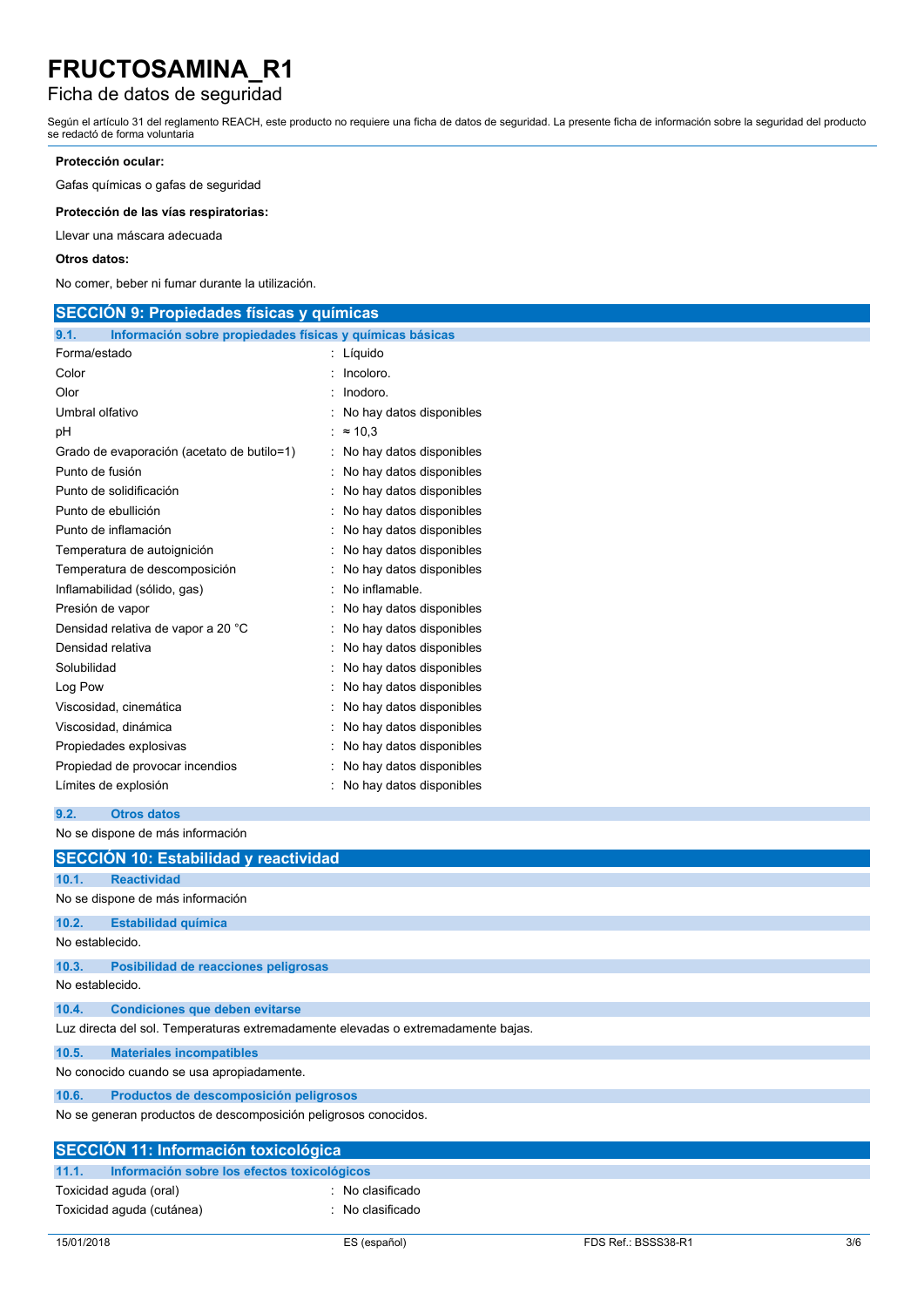### Ficha de datos de seguridad

Según el artículo 31 del reglamento REACH, este producto no requiere una ficha de datos de seguridad. La presente ficha de información sobre la seguridad del producto se redactó de forma voluntaria

| Toxicidad aguda (inhalación)                                                 | No clasificado                                                                       |
|------------------------------------------------------------------------------|--------------------------------------------------------------------------------------|
| Corrosión o irritación cutáneas                                              | No clasificado<br>$pH: \approx 10.3$                                                 |
| Indicaciones complementarias                                                 | : A la vista de los datos disponibles, no se cumplen los criterios de clasificación  |
| Lesiones oculares graves o irritación ocular                                 | No clasificado<br>$pH: \approx 10.3$                                                 |
| Indicaciones complementarias                                                 | : A la vista de los datos disponibles, no se cumplen los criterios de clasificación  |
| Sensibilización respiratoria o cutánea                                       | No clasificado                                                                       |
| Indicaciones complementarias                                                 | : A la vista de los datos disponibles, no se cumplen los criterios de clasificación  |
| Mutagenicidad en células germinales                                          | No clasificado                                                                       |
| Indicaciones complementarias                                                 | A la vista de los datos disponibles, no se cumplen los criterios de clasificación    |
| Carcinogenicidad                                                             | No clasificado                                                                       |
| Indicaciones complementarias                                                 | : A la vista de los datos disponibles, no se cumplen los criterios de clasificación  |
| Toxicidad para la reproducción                                               | No clasificado                                                                       |
| Indicaciones complementarias                                                 | : A la vista de los datos disponibles, no se cumplen los criterios de clasificación  |
| Toxicidad específica en determinados órganos<br>(STOT) - exposición única    | : No clasificado                                                                     |
| Indicaciones complementarias                                                 | : A la vista de los datos disponibles, no se cumplen los criterios de clasificación  |
| Toxicidad específica en determinados órganos<br>(STOT) - exposición repetida | : No clasificado                                                                     |
| Indicaciones complementarias                                                 | : A la vista de los datos disponibles, no se cumplen los criterios de clasificación  |
| Peligro por aspiración                                                       | No clasificado                                                                       |
| Indicaciones complementarias                                                 | : A la vista de los datos disponibles, no se cumplen los criterios de clasificación  |
| Efectos adversos y posibles síntomas para la<br>salud humana                 | : A la vista de los datos disponibles, no se cumplen los criterios de clasificación. |

|                                              |       | SECCIÓN 12: Información ecológica |  |
|----------------------------------------------|-------|-----------------------------------|--|
|                                              | 12.1. | <b>Toxicidad</b>                  |  |
| Toxicidad acuática aguda<br>: No clasificado |       |                                   |  |
| Toxicidad acuática crónica<br>No clasificado |       |                                   |  |

| 12.2.<br>Persistencia y degradabilidad                      |                                           |                                                                                                |     |
|-------------------------------------------------------------|-------------------------------------------|------------------------------------------------------------------------------------------------|-----|
| <b>FRUCTOSAMINA R1</b>                                      |                                           |                                                                                                |     |
| Persistencia y degradabilidad                               | No establecido.                           |                                                                                                |     |
| Potencial de bioacumulación<br>12.3.                        |                                           |                                                                                                |     |
| <b>FRUCTOSAMINA R1</b>                                      |                                           |                                                                                                |     |
| Potencial de bioacumulación                                 | No establecido.                           |                                                                                                |     |
| 12.4.<br><b>Movilidad en el suelo</b>                       |                                           |                                                                                                |     |
| No se dispone de más información                            |                                           |                                                                                                |     |
| 12.5.<br>Resultados de la valoración PBT y mPmB             |                                           |                                                                                                |     |
| No se dispone de más información                            |                                           |                                                                                                |     |
| 12.6.<br><b>Otros efectos adversos</b>                      |                                           |                                                                                                |     |
| Indicaciones complementarias                                | : Evitar su liberación al medio ambiente. |                                                                                                |     |
| SECCIÓN 13: Consideraciones relativas a la eliminación      |                                           |                                                                                                |     |
| 13.1.<br>Métodos para el tratamiento de residuos            |                                           |                                                                                                |     |
| Recomendaciones para la eliminación de<br>productos/envases |                                           | : Destruir cumpliendo las condiciones de seguridad exigidas por la legislación local/nacional. |     |
| Ecología - residuos                                         | : Evitar su liberación al medio ambiente. |                                                                                                |     |
| <b>SECCIÓN 14: Información relativa al transporte</b>       |                                           |                                                                                                |     |
| Según los requisitos de ADR / RID / IMDG / IATA / ADN       |                                           |                                                                                                |     |
| 14.1.<br>Número ONU                                         |                                           |                                                                                                |     |
| N° ONU (ADR)                                                | : No aplicable                            |                                                                                                |     |
| 15/01/2018                                                  | ES (español)                              | FDS Ref.: BSSS38-R1                                                                            | 4/6 |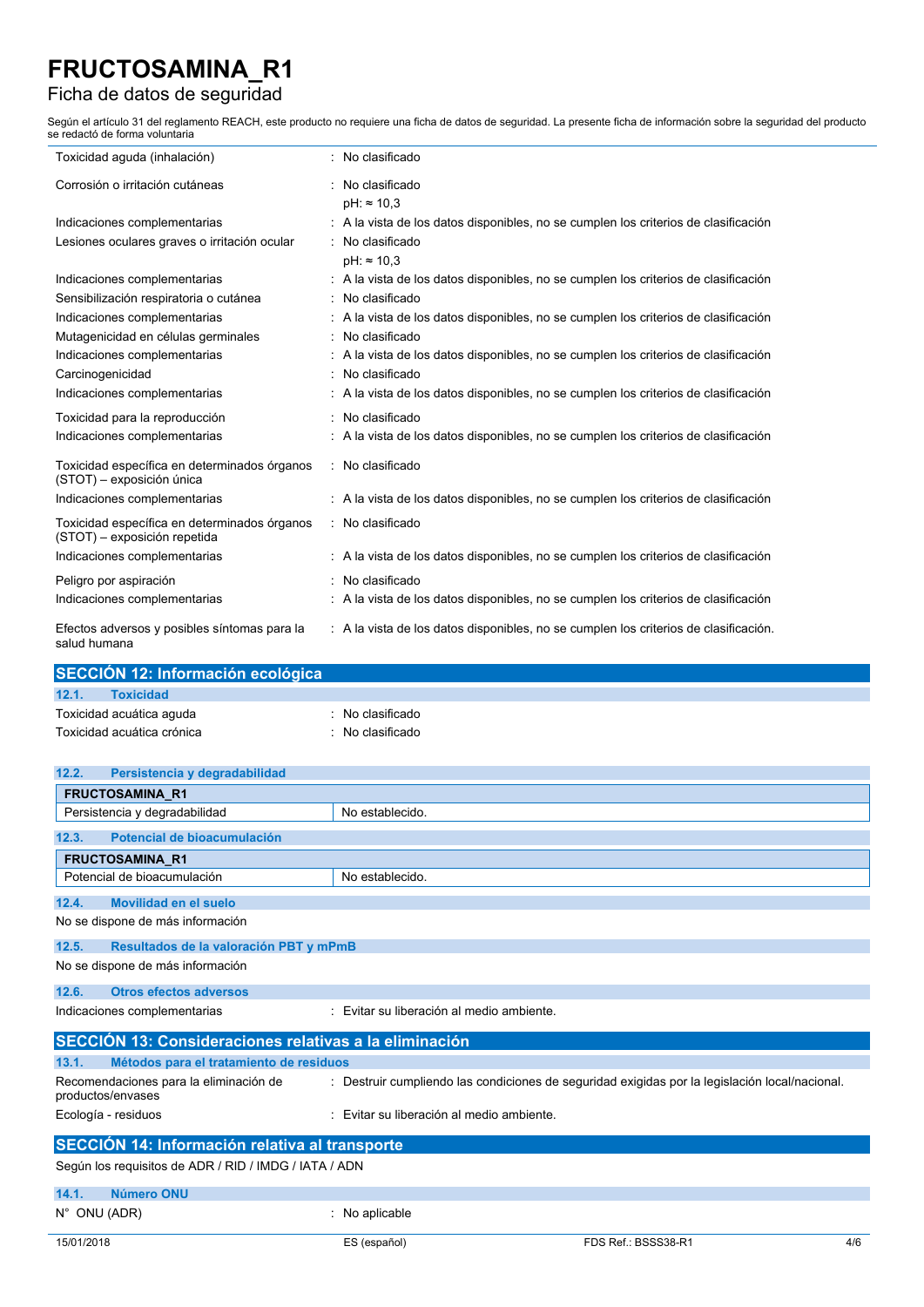### Ficha de datos de seguridad

Según el artículo 31 del reglamento REACH, este producto no requiere una ficha de datos de seguridad. La presente ficha de información sobre la seguridad del producto se redactó de forma voluntaria

| N° ONU (IMDG)                                                     | No aplicable                           |
|-------------------------------------------------------------------|----------------------------------------|
| N° ONU (IATA)                                                     | No aplicable                           |
| N° ONU (ADN)                                                      | No aplicable                           |
| N° ONU (RID)                                                      | No aplicable                           |
| 14.2.<br>Designación oficial de transporte de las Naciones Unidas |                                        |
| Designación oficial de transporte (ADR)                           | : No aplicable                         |
| Designación oficial de transporte (IMDG)                          | No aplicable                           |
|                                                                   |                                        |
| Designación oficial de transporte (IATA)                          | No aplicable                           |
| Designación oficial de transporte (ADN)                           | No aplicable                           |
| Designación oficial de transporte (RID)                           | No aplicable                           |
| 14.3.<br>Clase(s) de peligro para el transporte                   |                                        |
| <b>ADR</b>                                                        |                                        |
| Clase(s) de peligro para el transporte (ADR)                      | : No aplicable                         |
|                                                                   |                                        |
| <b>IMDG</b>                                                       |                                        |
| Clase(s) de peligro para el transporte (IMDG)                     | : No aplicable                         |
|                                                                   |                                        |
| <b>IATA</b>                                                       |                                        |
| Clase(s) de peligro para el transporte (IATA)                     | : No aplicable                         |
|                                                                   |                                        |
| ADN                                                               |                                        |
| Clase(s) de peligro para el transporte (ADN)                      | : No aplicable                         |
|                                                                   |                                        |
| <b>RID</b>                                                        |                                        |
| Clase(s) de peligro para el transporte (RID)                      | : No aplicable                         |
|                                                                   |                                        |
| 14.4.<br>Grupo de embalaje                                        |                                        |
| Grupo de embalaje (ADR)                                           | No aplicable                           |
| Grupo de embalaje (IMDG)                                          | No aplicable                           |
| Grupo de embalaje (IATA)                                          | No aplicable                           |
| Grupo de embalaje (ADN)                                           | No aplicable                           |
| Grupo de embalaje (RID)                                           | No aplicable                           |
| 14.5.<br>Peligros para el medio ambiente                          |                                        |
| Peligroso para el medio ambiente                                  | No<br>t.                               |
| Contaminante marino                                               | No                                     |
| Otros datos                                                       | No se dispone de información adicional |
|                                                                   |                                        |
| 14.6.<br>Precauciones particulares para los usuarios              |                                        |
| - Transporte por vía terrestre                                    |                                        |
| No hay datos disponibles                                          |                                        |
|                                                                   |                                        |
| - Transporte marítimo                                             |                                        |
| No hay datos disponibles                                          |                                        |
| - Transporte aéreo                                                |                                        |
| No hay datos disponibles                                          |                                        |
|                                                                   |                                        |
|                                                                   |                                        |

### **- Transporte por vía fluvial**

No hay datos disponibles

### **- Transporte ferroviario**

No hay datos disponibles

### **14.7. Transporte a granel con arreglo al anexo II del Convenio MARPOL y el Código IBC**

No aplicable

### **SECCIÓN 15: Información reglamentaria**

15.1. Reglamentación y legislación en materia de seguridad, salud y medio ambiente específicas para la sustancia o la mezcla

### **15.1.1. UE-Reglamentos**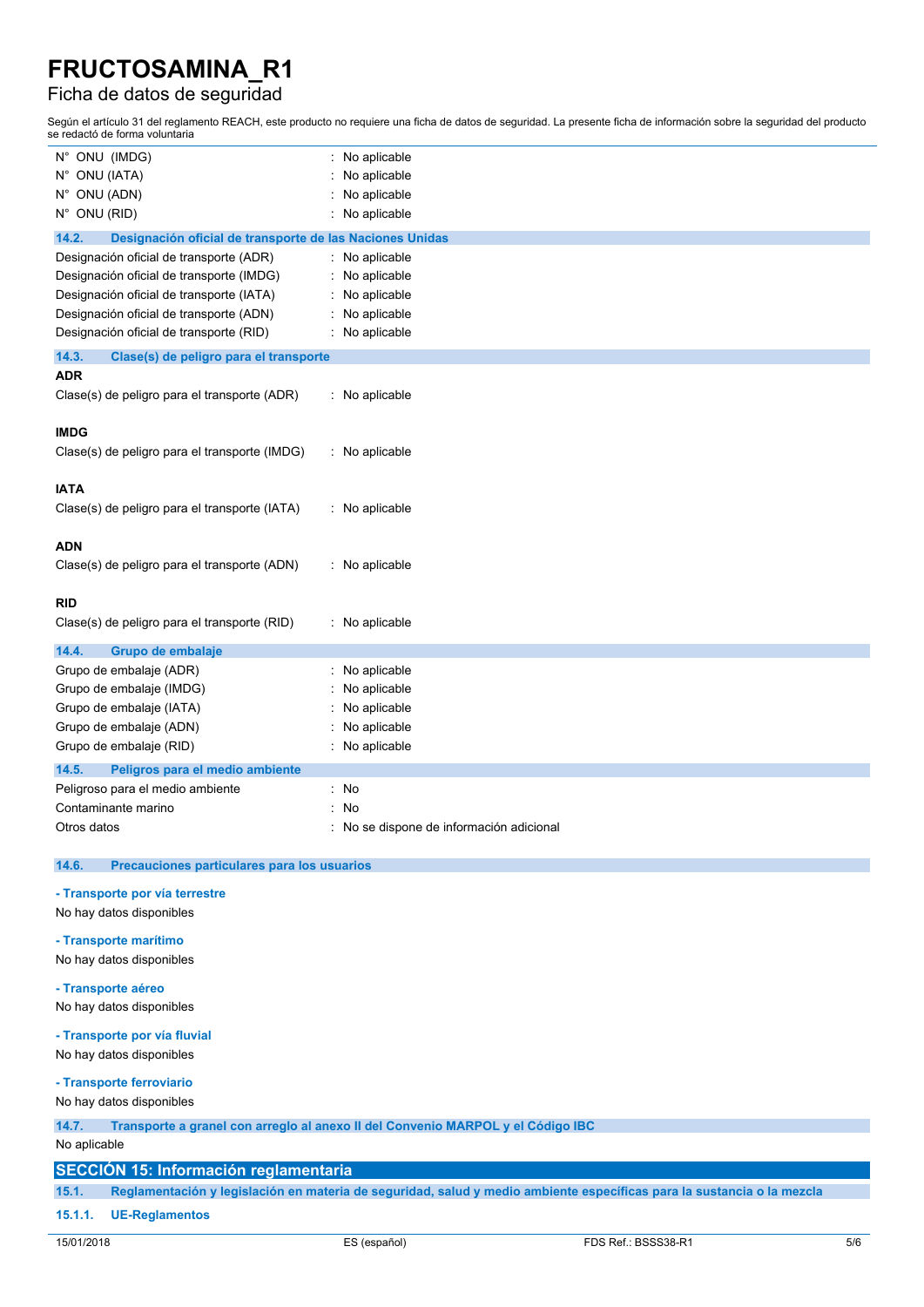### Ficha de datos de seguridad

Según el artículo 31 del reglamento REACH, este producto no requiere una ficha de datos de seguridad. La presente ficha de información sobre la seguridad del producto se redactó de forma voluntaria

No contiene sustancias sujetas a restricciones según el anexo XVII de REACH No contiene ninguna sustancia incluida en la lista de sustancias candidatas de REACH No contiene ninguna sustancia que figure en la lista del Anexo XIV de REACH

#### **15.1.2. Reglamentos nacionales**

No se dispone de más información

#### **15.2. Evaluación de la seguridad química**

No se ha llevado a cabo la Evaluación de la Seguridad Química

#### **SECCIÓN 16: Información adicional**

Según el artículo 31 del reglamento REACH, este producto no requiere una ficha de datos de seguridad. La presente ficha de información sobre la seguridad del producto se redactó de forma voluntaria

| Fuentes de los datos | REGLAMENTO (CE) N° 1272/2008 DEL PARLAMENTO EUROPEO Y DEL CONSEJO de 16<br>de diciembre de 2008 sobre clasificación, etiquetado y envasado de sustancias y mezclas, y<br>por el que se modifican y derogan las Directivas 67/548/CEE y 1999/45/CE y se modifica el<br>Reglamento (CE) N° 1907/2006. |
|----------------------|-----------------------------------------------------------------------------------------------------------------------------------------------------------------------------------------------------------------------------------------------------------------------------------------------------|
| Otros datos          | Ninguno(a).                                                                                                                                                                                                                                                                                         |

SDS EU (Anexo II de REACH)

Esta información se basa en nuestro conocimiento actual y tiene como finalidad describir el producto para la tutela de la salud, seguridad y medio ambiente. Por lo tanto, no debe ser interpretada *como garantía de ninguna característica específica del producto*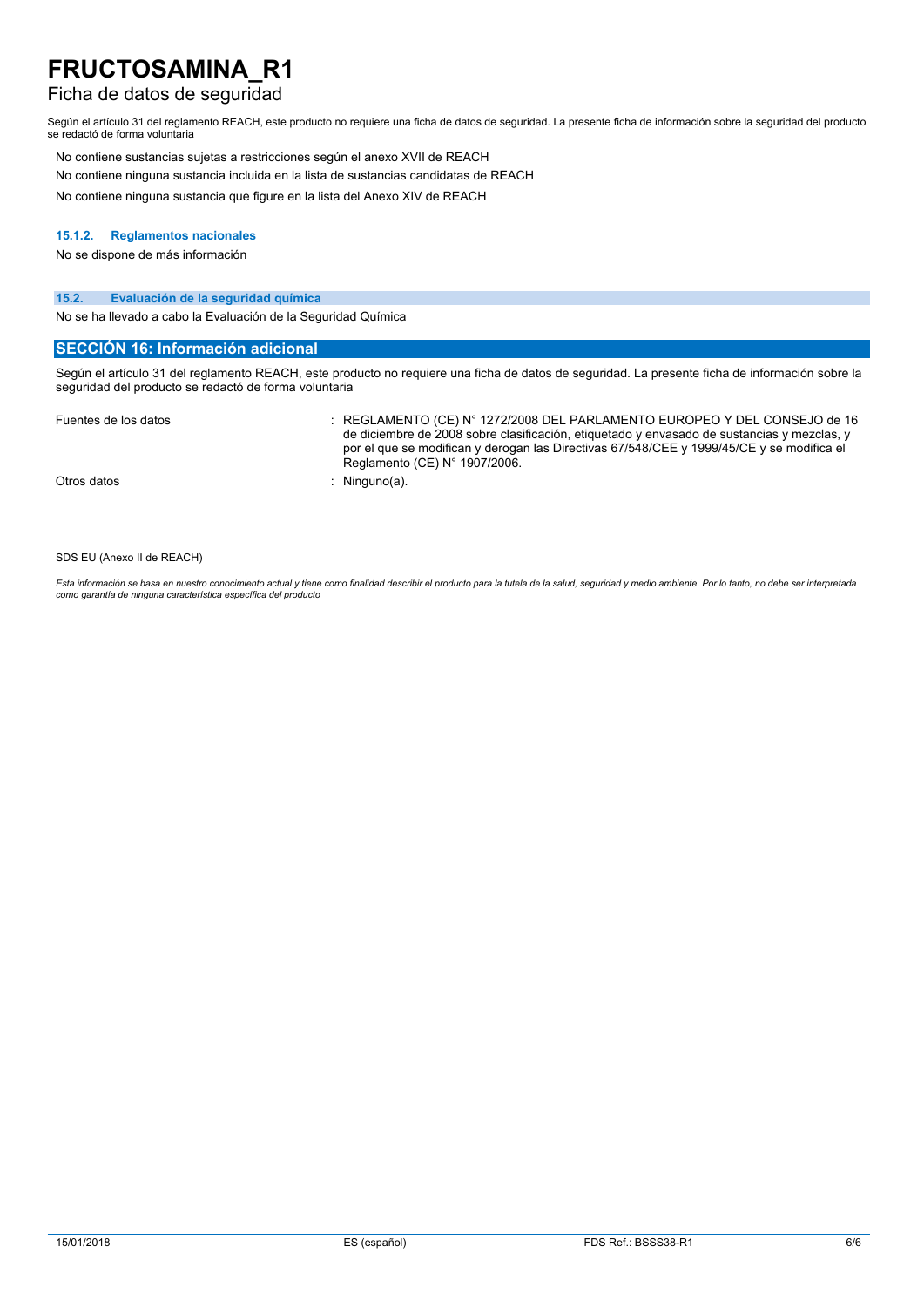

### Ficha de datos de seguridad

Según el artículo 31 del reglamento REACH, este producto no requiere una ficha de datos de seguridad. La presente ficha de información sobre la seguridad del producto se redactó de forma voluntaria Fecha de emisión: 22/04/2015 Fecha de revisión: 22/04/2015 Versión: 1.0

| SECCIÓN 1: Identificación de la sustancia o la mezcla y de la sociedad o la empresa                                           |                                                                                                                                                                                   |                                                                                                                                                                             |
|-------------------------------------------------------------------------------------------------------------------------------|-----------------------------------------------------------------------------------------------------------------------------------------------------------------------------------|-----------------------------------------------------------------------------------------------------------------------------------------------------------------------------|
| 1.1.                                                                                                                          | Identificador del producto                                                                                                                                                        |                                                                                                                                                                             |
|                                                                                                                               | Forma del producto                                                                                                                                                                | : Mezcla                                                                                                                                                                    |
|                                                                                                                               | Nombre del producto                                                                                                                                                               | FRUCTOSAMINA_R2                                                                                                                                                             |
|                                                                                                                               | Grupo de productos                                                                                                                                                                | : Esta FDS aplica a cualquier referencia del producto.                                                                                                                      |
| 1.2.                                                                                                                          |                                                                                                                                                                                   | Usos pertinentes identificados de la sustancia o de la mezcla y usos desaconsejados                                                                                         |
| 1.2.1.                                                                                                                        | Usos pertinentes identificados                                                                                                                                                    |                                                                                                                                                                             |
|                                                                                                                               | Especificaciones de utilización<br>industrial/profesional                                                                                                                         | : Solo para diagnostico in vitro profesional                                                                                                                                |
| 1.2.2.                                                                                                                        | <b>Usos desaconsejados</b>                                                                                                                                                        |                                                                                                                                                                             |
|                                                                                                                               | No se dispone de más información                                                                                                                                                  |                                                                                                                                                                             |
| 1.3.                                                                                                                          | Datos del proveedor de la ficha de datos de seguridad                                                                                                                             |                                                                                                                                                                             |
|                                                                                                                               | SPINREACT, S.A.U.<br>Ctra. Santa Coloma, 7<br>E-17176 Sant Esteve de Bas (GIRONA) - SPAIN<br>T +34 972 690 800 - F +34 972 690 099<br>spinreact@spinreact.com - www.spinreact.com |                                                                                                                                                                             |
| 1.4.                                                                                                                          | Teléfono de emergencia                                                                                                                                                            |                                                                                                                                                                             |
|                                                                                                                               | Número de emergencia                                                                                                                                                              | $: +34972690800$                                                                                                                                                            |
|                                                                                                                               | SECCIÓN 2: Identificación de los peligros                                                                                                                                         |                                                                                                                                                                             |
| 2.1.                                                                                                                          | Clasificación de la sustancia o de la mezcla                                                                                                                                      |                                                                                                                                                                             |
| No clasificado                                                                                                                | Clasificación según reglamento (UE) No. 1272/2008 [CLP]                                                                                                                           |                                                                                                                                                                             |
|                                                                                                                               | Efectos adversos fisicoquímicos, para la salud humana y el medio ambiente<br>No se dispone de más información                                                                     |                                                                                                                                                                             |
| 2.2.                                                                                                                          | Elementos de la etiqueta                                                                                                                                                          |                                                                                                                                                                             |
|                                                                                                                               | Etiquetado según el Reglamento (CE) Nº 1272/2008 [CLP]<br>Etiquetado no aplicable                                                                                                 |                                                                                                                                                                             |
| 2.3.                                                                                                                          | <b>Otros peligros</b>                                                                                                                                                             |                                                                                                                                                                             |
|                                                                                                                               | Otros peligros que no conllevan clasificación                                                                                                                                     | : Ninguno en condiciones normales.                                                                                                                                          |
|                                                                                                                               | SECCIÓN 3: Composición/información sobre los componentes                                                                                                                          |                                                                                                                                                                             |
| 3.1.                                                                                                                          | <b>Sustancias</b>                                                                                                                                                                 |                                                                                                                                                                             |
| No aplicable                                                                                                                  |                                                                                                                                                                                   |                                                                                                                                                                             |
| 3.2.                                                                                                                          | <b>Mezclas</b>                                                                                                                                                                    |                                                                                                                                                                             |
| Esta mezcla no contiene ninguna sustancia a mencionar según los criterios de la sección 3.2 del Anexo II del Reglamento REACH |                                                                                                                                                                                   |                                                                                                                                                                             |
| <b>SECCIÓN 4: Primeros auxilios</b>                                                                                           |                                                                                                                                                                                   |                                                                                                                                                                             |
| 4.1.                                                                                                                          | Descripción de los primeros auxilios                                                                                                                                              |                                                                                                                                                                             |
|                                                                                                                               | Medidas de primeros auxilios general                                                                                                                                              | : No administrar nada por vía oral a las personas en estado de inconsciencia. En caso de<br>malestar consultar a un médico (mostrarle la etiqueta siempre que sea posible). |
| inhalación                                                                                                                    | Medidas de primeros auxilios en caso de                                                                                                                                           | Hacer respirar aire fresco. Colocar a la víctima en reposo.                                                                                                                 |
|                                                                                                                               | Medidas de primeros auxilios en caso de<br>contacto con la piel                                                                                                                   | Retirar la ropa afectada y lavar las zonas de piel expuestas con un jabón suave y agua; a<br>continuación, enjuagar con agua caliente.                                      |

ingestión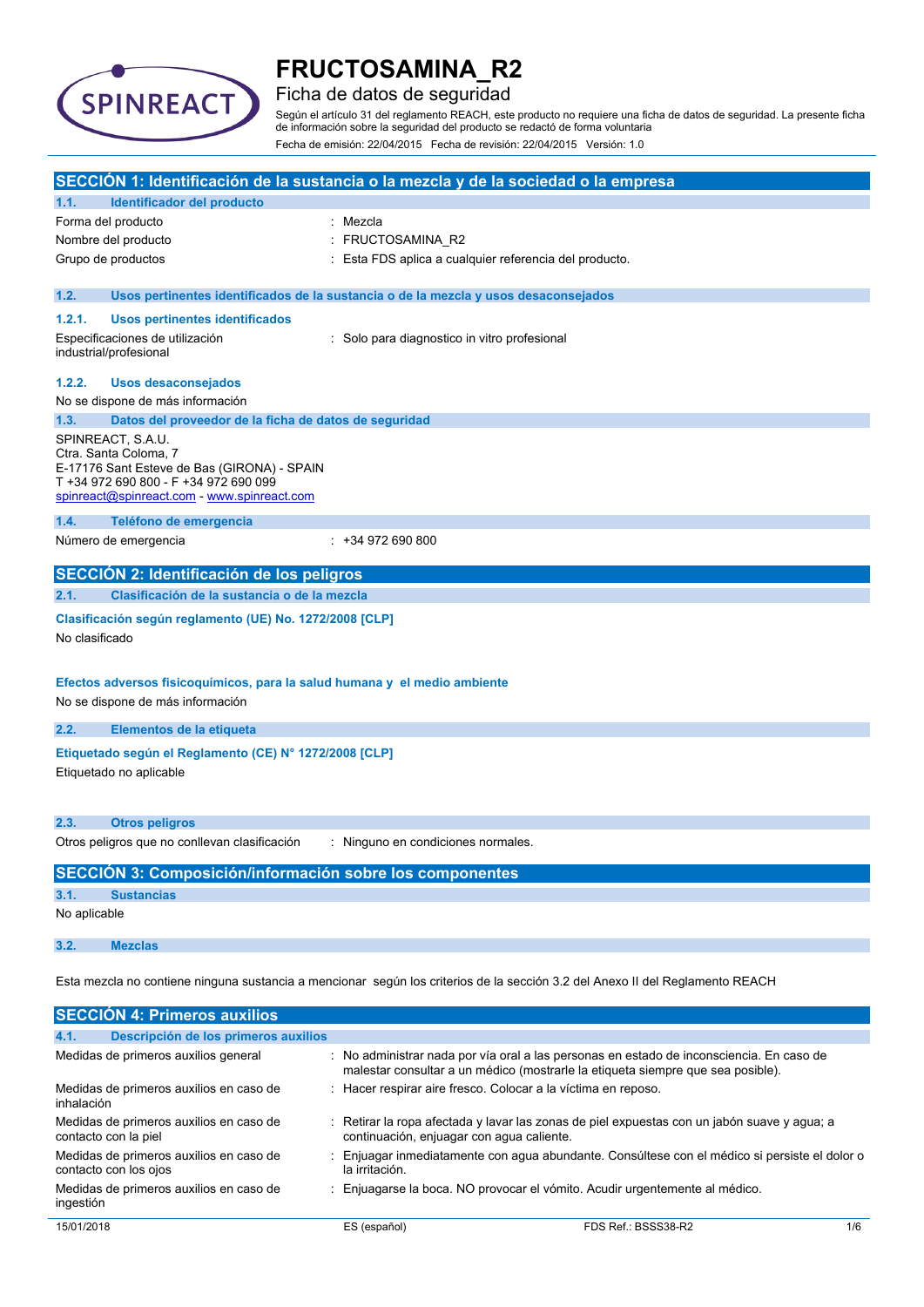### Ficha de datos de seguridad

Según el artículo 31 del reglamento REACH, este producto no requiere una ficha de datos de seguridad. La presente ficha de información sobre la seguridad del producto se redactó de forma voluntaria

| 4.2.<br>Principales síntomas y efectos, agudos y retardados<br>Síntomas/efectos                        | : No se considera peligroso en condiciones normales de utilización.                                                                                                                                                                                    |
|--------------------------------------------------------------------------------------------------------|--------------------------------------------------------------------------------------------------------------------------------------------------------------------------------------------------------------------------------------------------------|
|                                                                                                        |                                                                                                                                                                                                                                                        |
| 4.3.<br>No se dispone de más información                                                               | Indicación de toda atención médica y de los tratamientos especiales que deban dispensarse inmediatamente                                                                                                                                               |
| <b>SECCIÓN 5: Medidas de lucha contra incendios</b>                                                    |                                                                                                                                                                                                                                                        |
| <b>Medios de extinción</b><br>5.1.                                                                     |                                                                                                                                                                                                                                                        |
| Medios de extinción apropiados                                                                         | Espuma. Polvo seco. Dióxido de carbono. Agua pulverizada. Arena.                                                                                                                                                                                       |
| Medios de extinción no apropiados                                                                      | No utilizar flujos de agua potentes.                                                                                                                                                                                                                   |
| 5.2.<br>Peligros específicos derivados de la sustancia o la mezcla<br>No se dispone de más información |                                                                                                                                                                                                                                                        |
| 5.3.<br>Recomendaciones para el personal de lucha contra incendios                                     |                                                                                                                                                                                                                                                        |
| Instrucciones para extinción de incendio                                                               | Enfriar los contenedores expuestos mediante agua pulverizada o nebulizada. Sea prudente a<br>la hora de extinguir cualquier incendio de productos químicos. Evitar que las aguas residuales<br>de extinción de incendios contaminen el medio ambiente. |
| Protección durante la extinción de incendios<br>÷                                                      | No entrar en la zona de fuego sin el equipo de protección adecuado, incluida la protección<br>respiratoria.                                                                                                                                            |
| SECCIÓN 6: Medidas en caso de vertido accidental                                                       |                                                                                                                                                                                                                                                        |
| 6.1.                                                                                                   | Precauciones personales, equipo de protección y procedimientos de emergencia                                                                                                                                                                           |
| 6.1.1.<br>Para el personal que no forma parte de los servicios de emergencia                           |                                                                                                                                                                                                                                                        |
| Procedimientos de emergencia                                                                           | : Evacuar el personal no necesario.                                                                                                                                                                                                                    |
| 6.1.2.<br>Para el personal de emergencia                                                               |                                                                                                                                                                                                                                                        |
| Equipo de protección                                                                                   | Proporcionar una protección adecuada a los equipos de limpieza.                                                                                                                                                                                        |
| Procedimientos de emergencia                                                                           | Ventilar la zona.                                                                                                                                                                                                                                      |
| Precauciones relativas al medio ambiente<br>6.2.                                                       |                                                                                                                                                                                                                                                        |
|                                                                                                        | Evitar la penetración en alcantarillas y aguas potables. Advertir a las autoridades si el líquido penetra en sumideros o en aguas públicas.                                                                                                            |
| 6.3.<br>Métodos y material de contención y de limpieza                                                 |                                                                                                                                                                                                                                                        |
| Procedimientos de limpieza                                                                             | : Absorber inmediatamente el producto derramado mediante sólidos inertes como arcilla o tierra<br>de diatomeas. Recoger el vertido. Almacenar alejado de otros materiales.                                                                             |
| Referencia a otras secciones<br>6.4.                                                                   |                                                                                                                                                                                                                                                        |
| Ver la Sección 8. Control de exposición/protección individual.                                         |                                                                                                                                                                                                                                                        |
| <b>SECCIÓN 7: Manipulación y almacenamiento</b>                                                        |                                                                                                                                                                                                                                                        |
| Precauciones para una manipulación segura<br>7.1.                                                      |                                                                                                                                                                                                                                                        |
| Precauciones para una manipulación segura                                                              | : Lavarse las manos y otras zonas expuestas con un jabón suave y con agua antes de comer,<br>beber y fumar o de abandonar el trabajo. Garantizar una buena ventilación de la zona de<br>trabajo para evitar la formación de vapores.                   |
| 7.2.                                                                                                   | Condiciones de almacenamiento seguro, incluidas posibles incompatibilidades                                                                                                                                                                            |
| Condiciones de almacenamiento                                                                          | : Consérvese únicamente en el recipiente de origen, en lugar fresco y bien ventilado lejos de :<br>Fuentes de calor. Mantener los envases cerrados cuando no se estén utilizando.                                                                      |
| Productos incompatibles                                                                                | Bases fuertes. Acidos fuertes.                                                                                                                                                                                                                         |
| Materiales incompatibles                                                                               | Fuentes de ignición. Luz directa del sol.                                                                                                                                                                                                              |
| 7.3.<br>Usos específicos finales                                                                       |                                                                                                                                                                                                                                                        |
| No se dispone de más información                                                                       |                                                                                                                                                                                                                                                        |
| SECCIÓN 8: Controles de exposición/protección individual                                               |                                                                                                                                                                                                                                                        |
| Parámetros de control<br>8.1.                                                                          |                                                                                                                                                                                                                                                        |
| No se dispone de más información                                                                       |                                                                                                                                                                                                                                                        |
| 8.2.<br>Controles de la exposición                                                                     |                                                                                                                                                                                                                                                        |
| Equipo de protección individual:                                                                       |                                                                                                                                                                                                                                                        |

Evitar toda exposición innecesaria.

#### **Protección de las manos:**

Llevar guantes de protección.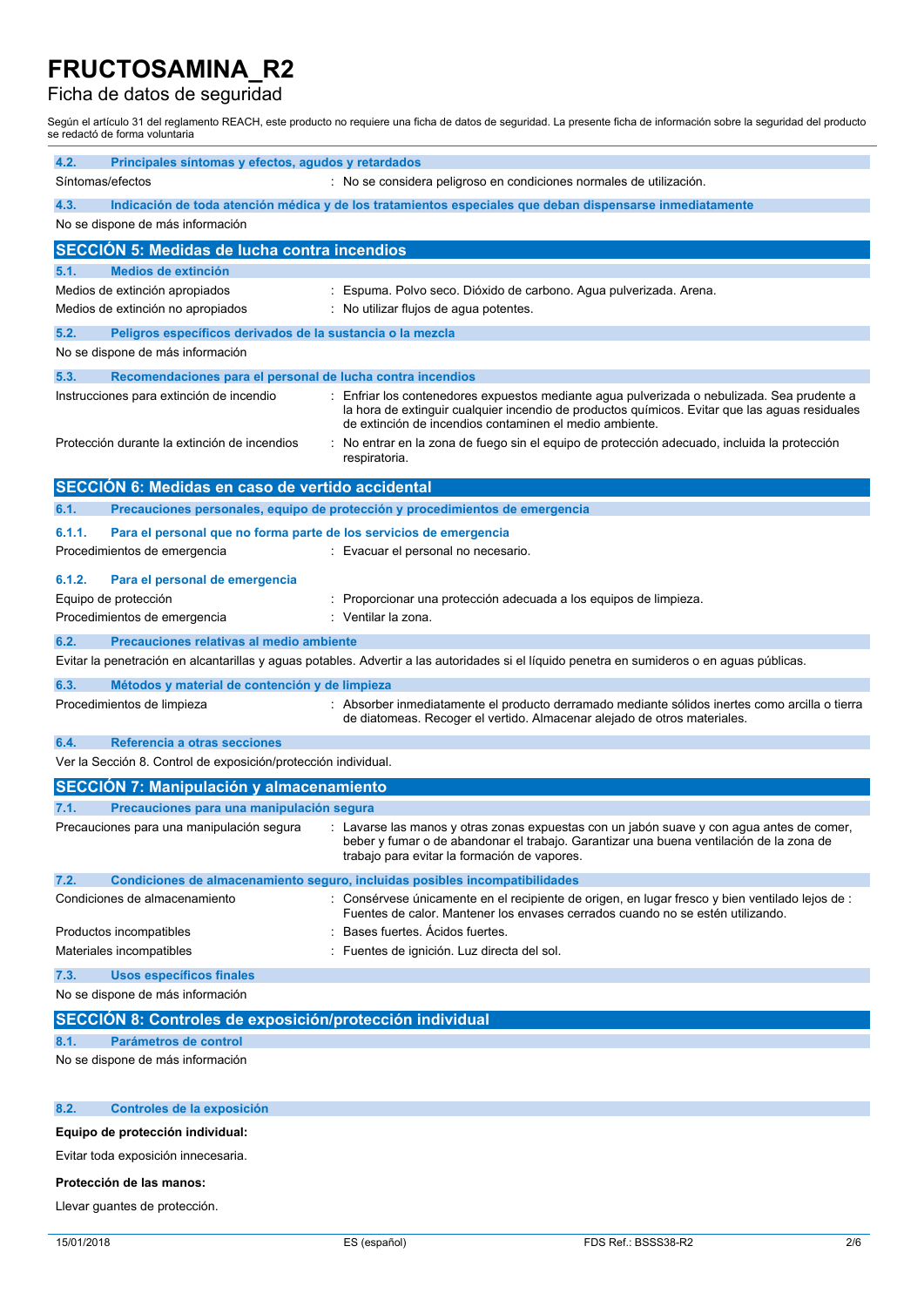### Ficha de datos de seguridad

Según el artículo 31 del reglamento REACH, este producto no requiere una ficha de datos de seguridad. La presente ficha de información sobre la seguridad del producto se redactó de forma voluntaria

### **Protección ocular:**

Gafas químicas o gafas de seguridad

**Protección de las vías respiratorias:**

Llevar una máscara adecuada

#### **Otros datos:**

No comer, beber ni fumar durante la utilización.

| <b>SECCION 9: Propiedades físicas y químicas</b>                 |                            |  |  |
|------------------------------------------------------------------|----------------------------|--|--|
| Información sobre propiedades físicas y químicas básicas<br>9.1. |                            |  |  |
| Forma/estado                                                     | Sólido                     |  |  |
| Apariencia                                                       | Comprimidos.               |  |  |
| Color                                                            | Blanco.                    |  |  |
| Olor                                                             | Inodoro.                   |  |  |
| Umbral olfativo                                                  | No hay datos disponibles   |  |  |
| рH                                                               | No hay datos disponibles   |  |  |
| Grado de evaporación (acetato de butilo=1)                       | No hay datos disponibles   |  |  |
| Punto de fusión                                                  | No hay datos disponibles   |  |  |
| Punto de solidificación                                          | : No hay datos disponibles |  |  |
| Punto de ebullición                                              | : No hay datos disponibles |  |  |
| Punto de inflamación                                             | No hay datos disponibles   |  |  |
| Temperatura de autoignición                                      | No hay datos disponibles   |  |  |
| Temperatura de descomposición                                    | No hay datos disponibles   |  |  |
| Inflamabilidad (sólido, gas)                                     | No inflamable.             |  |  |
| Presión de vapor                                                 | No hay datos disponibles   |  |  |
| Densidad relativa de vapor a 20 °C                               | : No hay datos disponibles |  |  |
| Densidad relativa                                                | : No hay datos disponibles |  |  |
| Solubilidad                                                      | No hay datos disponibles   |  |  |
| Log Pow                                                          | No hay datos disponibles   |  |  |
| Viscosidad, cinemática                                           | No hay datos disponibles   |  |  |
| Viscosidad, dinámica                                             | No hay datos disponibles   |  |  |
| Propiedades explosivas                                           | No hay datos disponibles   |  |  |
| Propiedad de provocar incendios                                  | : No hay datos disponibles |  |  |
| Límites de explosión                                             | : No hay datos disponibles |  |  |
|                                                                  |                            |  |  |

### **9.2. Otros datos**

No se dispone de más información

|                 | SECCIÓN 10: Estabilidad y reactividad                                             |                  |
|-----------------|-----------------------------------------------------------------------------------|------------------|
| 10.1.           | <b>Reactividad</b>                                                                |                  |
|                 | No se dispone de más información                                                  |                  |
| 10.2.           | <b>Estabilidad química</b>                                                        |                  |
| No establecido. |                                                                                   |                  |
| 10.3.           | Posibilidad de reacciones peligrosas                                              |                  |
| No establecido. |                                                                                   |                  |
| 10.4.           | <b>Condiciones que deben evitarse</b>                                             |                  |
|                 | Luz directa del sol. Temperaturas extremadamente elevadas o extremadamente bajas. |                  |
| 10.5.           | <b>Materiales incompatibles</b>                                                   |                  |
|                 | No conocido cuando se usa apropiadamente.                                         |                  |
| 10.6.           | Productos de descomposición peligrosos                                            |                  |
|                 | No se generan productos de descomposición peligrosos conocidos.                   |                  |
|                 | SECCIÓN 11: Información toxicológica                                              |                  |
| 11.1.           | Información sobre los efectos toxicológicos                                       |                  |
|                 | Toxicidad aguda (oral)                                                            | : No clasificado |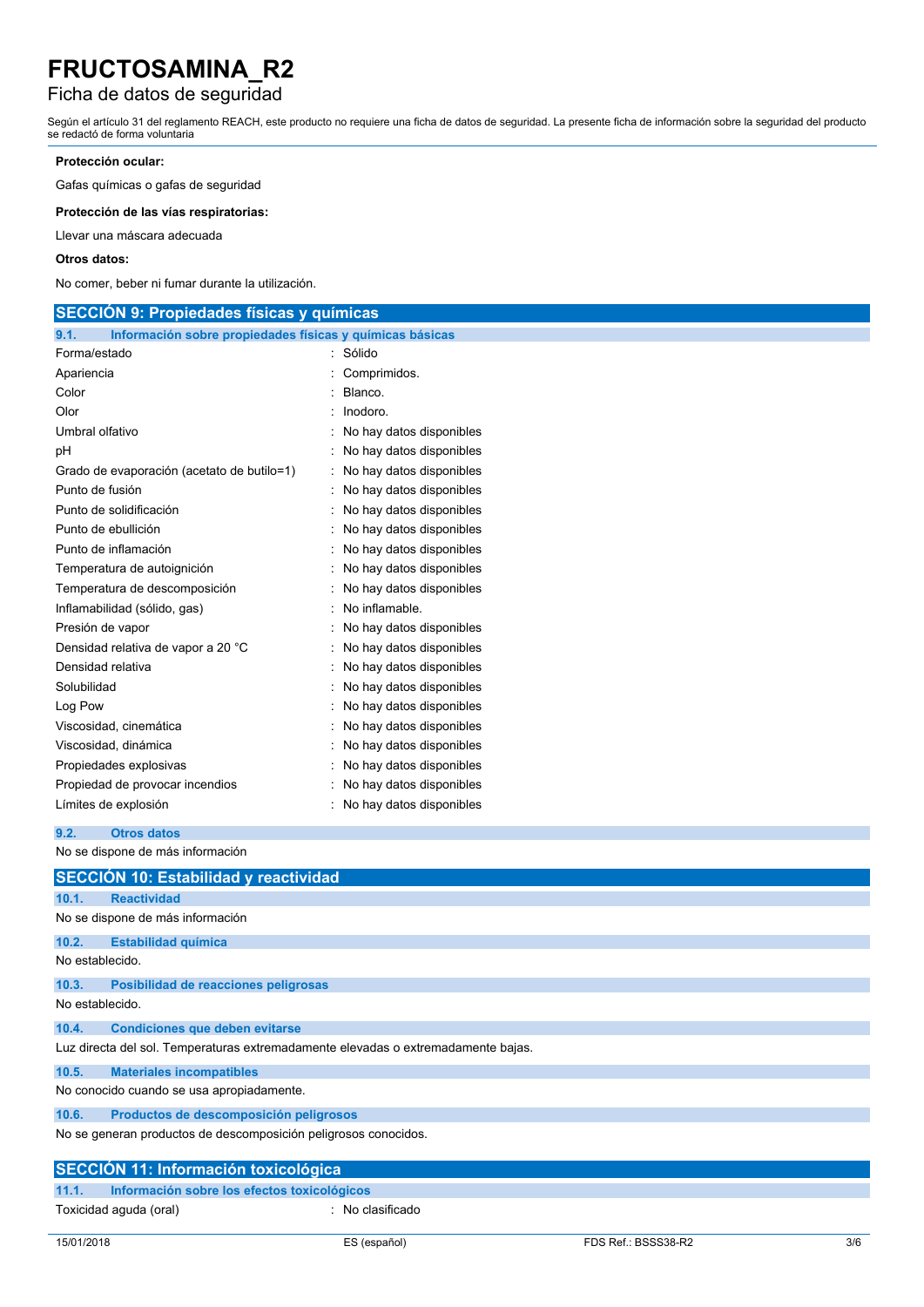## Ficha de datos de seguridad

÷

Según el artículo 31 del reglamento REACH, este producto no requiere una ficha de datos de seguridad. La presente ficha de información sobre la seguridad del producto se redactó de forma voluntaria

| Toxicidad aguda (cutánea)                                                    | No clasificado                                                                       |
|------------------------------------------------------------------------------|--------------------------------------------------------------------------------------|
| Toxicidad aguda (inhalación)                                                 | No clasificado                                                                       |
| Corrosión o irritación cutáneas                                              | : No clasificado                                                                     |
| Indicaciones complementarias                                                 | : A la vista de los datos disponibles, no se cumplen los criterios de clasificación  |
| Lesiones oculares graves o irritación ocular                                 | : No clasificado                                                                     |
| Indicaciones complementarias                                                 | : A la vista de los datos disponibles, no se cumplen los criterios de clasificación  |
| Sensibilización respiratoria o cutánea                                       | : No clasificado                                                                     |
| Indicaciones complementarias                                                 | : A la vista de los datos disponibles, no se cumplen los criterios de clasificación  |
| Mutagenicidad en células germinales                                          | : No clasificado                                                                     |
| Indicaciones complementarias                                                 | A la vista de los datos disponibles, no se cumplen los criterios de clasificación    |
| Carcinogenicidad                                                             | : No clasificado                                                                     |
| Indicaciones complementarias                                                 | : A la vista de los datos disponibles, no se cumplen los criterios de clasificación  |
| Toxicidad para la reproducción                                               | : No clasificado                                                                     |
| Indicaciones complementarias                                                 | : A la vista de los datos disponibles, no se cumplen los criterios de clasificación  |
| Toxicidad específica en determinados órganos<br>(STOT) - exposición única    | : No clasificado                                                                     |
| Indicaciones complementarias                                                 | : A la vista de los datos disponibles, no se cumplen los criterios de clasificación  |
| Toxicidad específica en determinados órganos<br>(STOT) - exposición repetida | : No clasificado                                                                     |
| Indicaciones complementarias                                                 | : A la vista de los datos disponibles, no se cumplen los criterios de clasificación  |
| Peligro por aspiración                                                       | : No clasificado                                                                     |
| Indicaciones complementarias                                                 | : A la vista de los datos disponibles, no se cumplen los criterios de clasificación  |
| Efectos adversos y posibles síntomas para la<br>salud humana                 | : A la vista de los datos disponibles, no se cumplen los criterios de clasificación. |

| SECCIÓN 12: Información ecológica |                            |  |                  |  |
|-----------------------------------|----------------------------|--|------------------|--|
| 12.1.                             | <b>Toxicidad</b>           |  |                  |  |
|                                   | Toxicidad acuática aguda   |  | No clasificado   |  |
|                                   | Toxicidad acuática crónica |  | : No clasificado |  |

| 12.2.<br>Persistencia y degradabilidad                        |                                                                                                |
|---------------------------------------------------------------|------------------------------------------------------------------------------------------------|
| <b>FRUCTOSAMINA R2</b>                                        |                                                                                                |
| Persistencia y degradabilidad                                 | No establecido.                                                                                |
| Potencial de bioacumulación<br>12.3.                          |                                                                                                |
| <b>FRUCTOSAMINA R2</b>                                        |                                                                                                |
| Potencial de bioacumulación                                   | No establecido.                                                                                |
| Movilidad en el suelo<br>12.4.                                |                                                                                                |
| No se dispone de más información                              |                                                                                                |
| 12.5.<br>Resultados de la valoración PBT y mPmB               |                                                                                                |
| No se dispone de más información                              |                                                                                                |
| 12.6.<br><b>Otros efectos adversos</b>                        |                                                                                                |
| Indicaciones complementarias                                  | : Evitar su liberación al medio ambiente.                                                      |
| <b>SECCIÓN 13: Consideraciones relativas a la eliminación</b> |                                                                                                |
| 13.1.<br>Métodos para el tratamiento de residuos              |                                                                                                |
| Recomendaciones para la eliminación de<br>productos/envases   | : Destruir cumpliendo las condiciones de seguridad exigidas por la legislación local/nacional. |
| Ecología - residuos                                           | Evitar su liberación al medio ambiente.                                                        |
| <b>SECCIÓN 14: Información relativa al transporte</b>         |                                                                                                |
| Según los requisitos de ADR / RID / IMDG / IATA / ADN         |                                                                                                |
| 14.1.<br><b>Número ONU</b>                                    |                                                                                                |

| $N^{\circ}$ ONU (ADR)<br>$N^{\circ}$ ONU (IMDG) | $\therefore$ No aplicable<br>$:$ No aplicable |                     |     |
|-------------------------------------------------|-----------------------------------------------|---------------------|-----|
| 15/01/2018                                      | ES (español)                                  | FDS Ref.: BSSS38-R2 | 4/6 |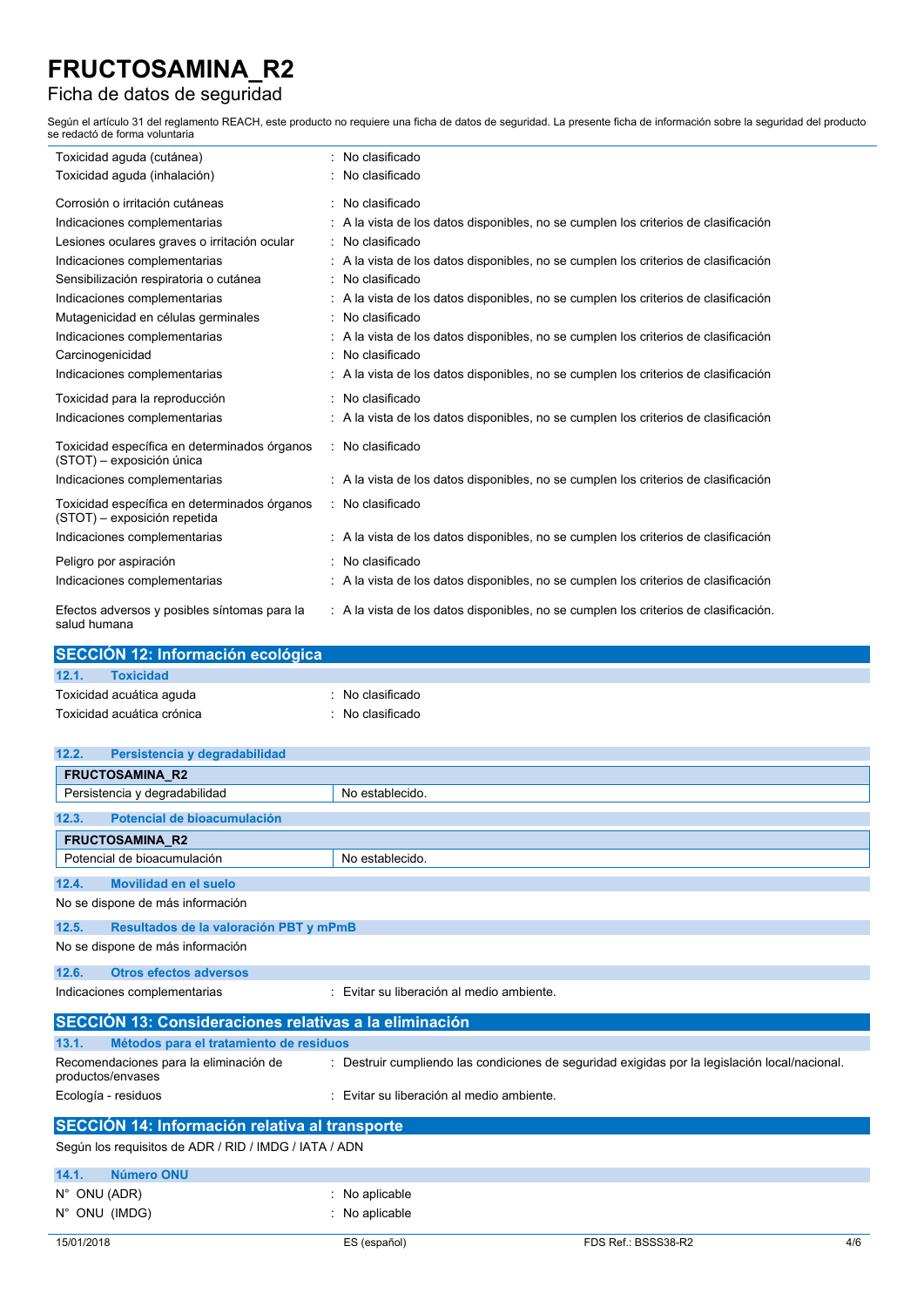### Ficha de datos de seguridad

Según el artículo 31 del reglamento REACH, este producto no requiere una ficha de datos de seguridad. La presente ficha de información sobre la seguridad del producto se redactó de forma voluntaria

| N° ONU (IATA)                                                               | No aplicable                                                                                                           |
|-----------------------------------------------------------------------------|------------------------------------------------------------------------------------------------------------------------|
| N° ONU (ADN)                                                                | No aplicable                                                                                                           |
| N° ONU (RID)                                                                | No aplicable                                                                                                           |
| 14.2.<br>Designación oficial de transporte de las Naciones Unidas           |                                                                                                                        |
| Designación oficial de transporte (ADR)                                     | : No aplicable                                                                                                         |
| Designación oficial de transporte (IMDG)                                    | No aplicable                                                                                                           |
| Designación oficial de transporte (IATA)                                    | No aplicable                                                                                                           |
| Designación oficial de transporte (ADN)                                     | No aplicable                                                                                                           |
| Designación oficial de transporte (RID)                                     | No aplicable                                                                                                           |
| 14.3.<br>Clase(s) de peligro para el transporte                             |                                                                                                                        |
| ADR                                                                         |                                                                                                                        |
| Clase(s) de peligro para el transporte (ADR)                                | No aplicable                                                                                                           |
| <b>IMDG</b>                                                                 |                                                                                                                        |
| Clase(s) de peligro para el transporte (IMDG)                               | No aplicable                                                                                                           |
|                                                                             |                                                                                                                        |
| <b>IATA</b>                                                                 |                                                                                                                        |
| Clase(s) de peligro para el transporte (IATA)                               | : No aplicable                                                                                                         |
|                                                                             |                                                                                                                        |
| <b>ADN</b>                                                                  |                                                                                                                        |
| Clase(s) de peligro para el transporte (ADN)                                | No aplicable                                                                                                           |
|                                                                             |                                                                                                                        |
| RID                                                                         |                                                                                                                        |
| Clase(s) de peligro para el transporte (RID)                                | : No aplicable                                                                                                         |
| 14.4.<br>Grupo de embalaje                                                  |                                                                                                                        |
| Grupo de embalaje (ADR)                                                     | No aplicable                                                                                                           |
| Grupo de embalaje (IMDG)                                                    | No aplicable                                                                                                           |
| Grupo de embalaje (IATA)                                                    | No aplicable                                                                                                           |
| Grupo de embalaje (ADN)                                                     | No aplicable                                                                                                           |
| Grupo de embalaje (RID)                                                     | No aplicable                                                                                                           |
| 14.5.<br>Peligros para el medio ambiente                                    |                                                                                                                        |
| Peligroso para el medio ambiente                                            | No                                                                                                                     |
| Contaminante marino                                                         | No                                                                                                                     |
| Otros datos                                                                 | No se dispone de información adicional                                                                                 |
| 14.6.<br>Precauciones particulares para los usuarios                        |                                                                                                                        |
|                                                                             |                                                                                                                        |
| - Transporte por vía terrestre                                              |                                                                                                                        |
| No hay datos disponibles                                                    |                                                                                                                        |
| - Transporte marítimo                                                       |                                                                                                                        |
| No hay datos disponibles                                                    |                                                                                                                        |
| - Transporte aéreo                                                          |                                                                                                                        |
| No hay datos disponibles                                                    |                                                                                                                        |
|                                                                             |                                                                                                                        |
| - Transporte por vía fluvial                                                |                                                                                                                        |
| No hay datos disponibles                                                    |                                                                                                                        |
| - Transporte ferroviario                                                    |                                                                                                                        |
| No hay datos disponibles                                                    |                                                                                                                        |
| 14.7.                                                                       | Transporte a granel con arregio al anexo II del Convenio MARPOL y el Código IBC                                        |
| No aplicable                                                                |                                                                                                                        |
| <b>SECCIÓN 15: Información reglamentaria</b>                                |                                                                                                                        |
| 15.1.                                                                       | Reglamentación y legislación en materia de seguridad, salud y medio ambiente específicas para la sustancia o la mezcla |
| 15.1.1.<br><b>UE-Reglamentos</b>                                            |                                                                                                                        |
| No contiene sustancias sujetas a restricciones según el anexo XVII de REACH |                                                                                                                        |
|                                                                             |                                                                                                                        |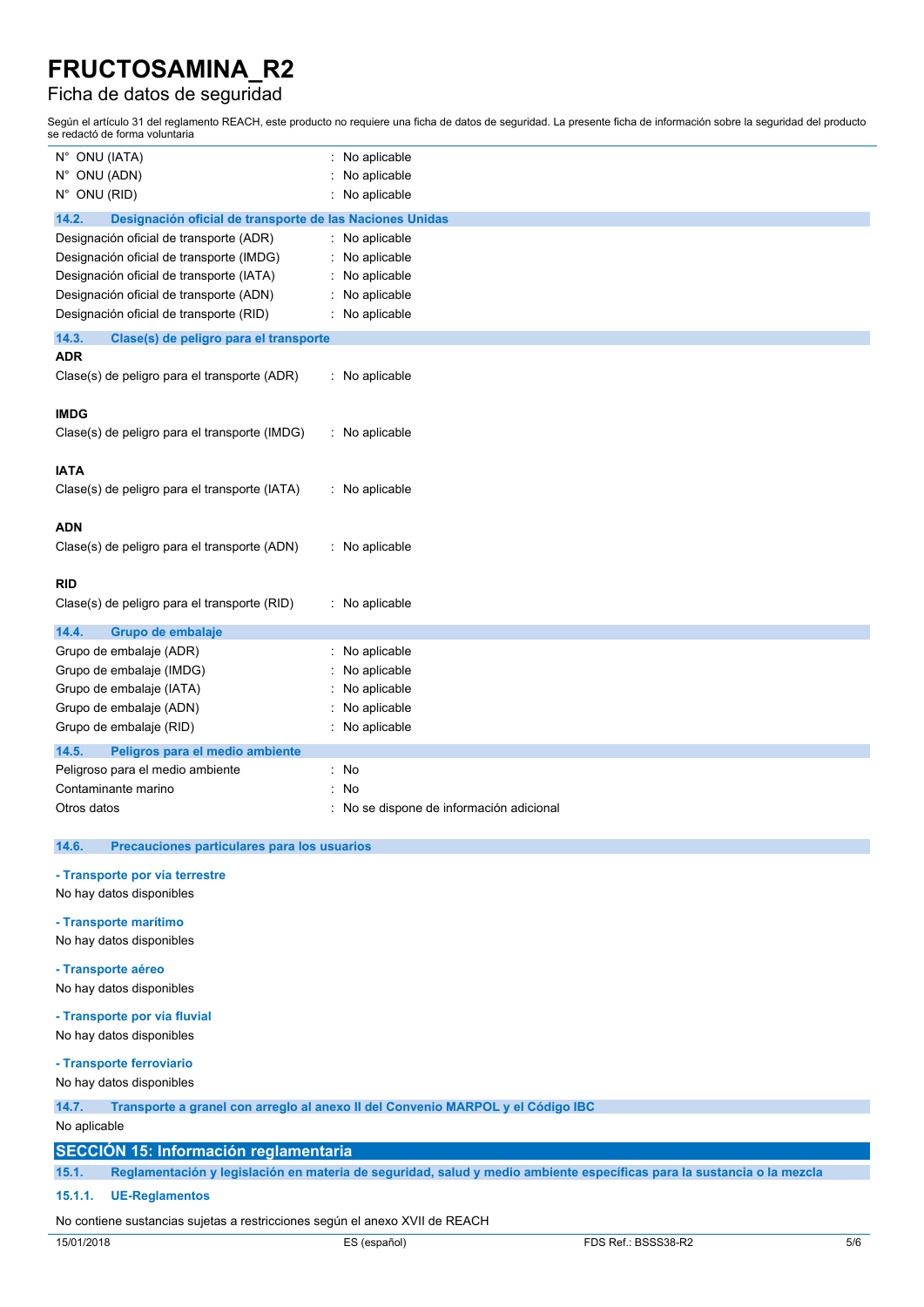### Ficha de datos de seguridad

Según el artículo 31 del reglamento REACH, este producto no requiere una ficha de datos de seguridad. La presente ficha de información sobre la seguridad del producto se redactó de forma voluntaria

No contiene ninguna sustancia incluida en la lista de sustancias candidatas de REACH No contiene ninguna sustancia que figure en la lista del Anexo XIV de REACH

#### **15.1.2. Reglamentos nacionales**

No se dispone de más información

#### **15.2. Evaluación de la seguridad química**

No se ha llevado a cabo la Evaluación de la Seguridad Química

### **SECCIÓN 16: Información adicional**

Según el artículo 31 del reglamento REACH, este producto no requiere una ficha de datos de seguridad. La presente ficha de información sobre la seguridad del producto se redactó de forma voluntaria

| Fuentes de los datos | REGLAMENTO (CE) N° 1272/2008 DEL PARLAMENTO EUROPEO Y DEL CONSEJO de 16<br>de diciembre de 2008 sobre clasificación, etiquetado y envasado de sustancias y mezclas, y<br>por el que se modifican y derogan las Directivas 67/548/CEE y 1999/45/CE y se modifica el<br>Reglamento (CE) $N^{\circ}$ 1907/2006. |
|----------------------|--------------------------------------------------------------------------------------------------------------------------------------------------------------------------------------------------------------------------------------------------------------------------------------------------------------|
| Otros datos          | Ninguno(a).                                                                                                                                                                                                                                                                                                  |

SDS EU (Anexo II de REACH)

Esta información se basa en nuestro conocimiento actual y tiene como finalidad describir el producto para la tutela de la salud, seguridad y medio ambiente. Por lo tanto, no debe ser interpretada<br>como garantía de ninguna c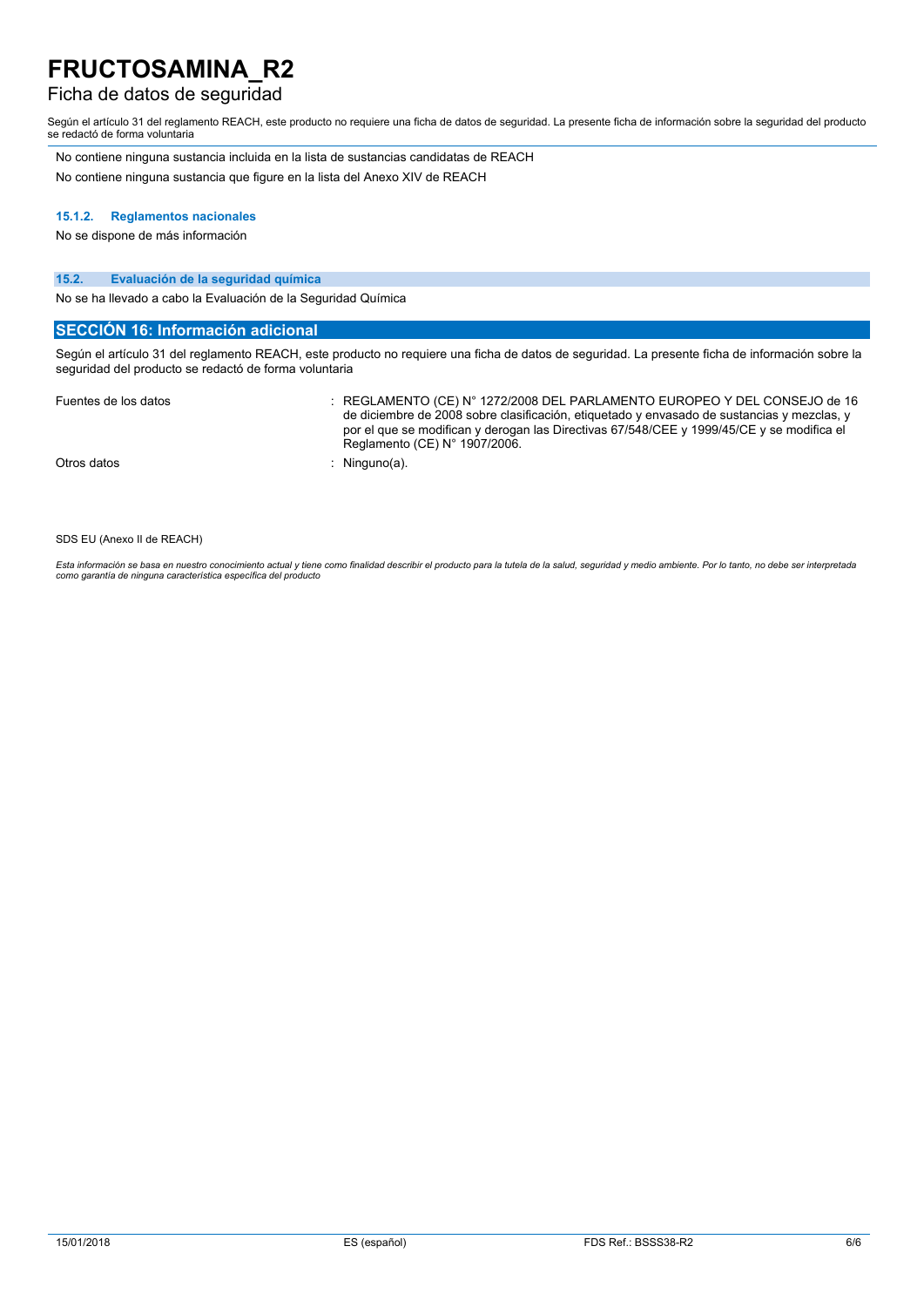

### Ficha de datos de seguridad

Según el artículo 31 del reglamento REACH, este producto no requiere una ficha de datos de seguridad. La presente ficha de información sobre la seguridad del producto se redactó de forma voluntaria Fecha de emisión: 09/11/2017 Fecha de revisión: 09/11/2017 Reemplaza la ficha: 22/04/2015 Versión: 2.0

| SECCIÓN 1: Identificación de la sustancia o la mezcla y de la sociedad o la empresa                                                                                                                                                                       |  |  |  |  |
|-----------------------------------------------------------------------------------------------------------------------------------------------------------------------------------------------------------------------------------------------------------|--|--|--|--|
| Identificador del producto<br>1.1.                                                                                                                                                                                                                        |  |  |  |  |
| Forma del producto<br>Mezcla                                                                                                                                                                                                                              |  |  |  |  |
| FRUCTOSAMINA_CAL<br>Nombre del producto                                                                                                                                                                                                                   |  |  |  |  |
| Grupo de productos<br>Esta FDS aplica a cualquier referencia del producto.                                                                                                                                                                                |  |  |  |  |
| 1.2.<br>Usos pertinentes identificados de la sustancia o de la mezcla y usos desaconsejados                                                                                                                                                               |  |  |  |  |
| 1.2.1.<br><b>Usos pertinentes identificados</b>                                                                                                                                                                                                           |  |  |  |  |
| Especificaciones de utilización<br>: Solo para diagnostico in vitro profesional<br>industrial/profesional                                                                                                                                                 |  |  |  |  |
| 1.2.2.<br><b>Usos desaconsejados</b>                                                                                                                                                                                                                      |  |  |  |  |
| No se dispone de más información                                                                                                                                                                                                                          |  |  |  |  |
| 1.3.<br>Datos del proveedor de la ficha de datos de seguridad                                                                                                                                                                                             |  |  |  |  |
| SPINREACT, S.A.U.<br>Ctra. Santa Coloma, 7<br>E-17176 Sant Esteve de Bas (GIRONA) - SPAIN<br>T +34 972 690 800 - F +34 972 690 099<br>spinreact@spinreact.com - www.spinreact.com                                                                         |  |  |  |  |
| Teléfono de emergencia<br>1.4.                                                                                                                                                                                                                            |  |  |  |  |
| Número de emergencia<br>$: +34972690800$                                                                                                                                                                                                                  |  |  |  |  |
| SECCIÓN 2: Identificación de los peligros                                                                                                                                                                                                                 |  |  |  |  |
| 2.1.<br>Clasificación de la sustancia o de la mezcla                                                                                                                                                                                                      |  |  |  |  |
| Clasificación según reglamento (UE) No. 1272/2008 [CLP]<br>No clasificado<br>Efectos adversos fisicoquímicos, para la salud humana y el medio ambiente<br>No se dispone de más información                                                                |  |  |  |  |
| 2.2.<br>Elementos de la etiqueta                                                                                                                                                                                                                          |  |  |  |  |
| Etiquetado según el Reglamento (CE) Nº 1272/2008 [CLP]<br>Etiquetado no aplicable                                                                                                                                                                         |  |  |  |  |
| 2.3.<br><b>Otros peligros</b>                                                                                                                                                                                                                             |  |  |  |  |
| Otros peligros que no conllevan clasificación<br>Todos los componentes de origen humano han resultado ser negativos para el antígeno HBs,<br>HCV y para el anti-HIV (1/2). Sin embargo, deben tratarse con precaución como<br>potencialmente infecciosos. |  |  |  |  |
| SECCIÓN 3: Composición/información sobre los componentes                                                                                                                                                                                                  |  |  |  |  |
| 3.1.<br><b>Sustancias</b>                                                                                                                                                                                                                                 |  |  |  |  |
| No aplicable                                                                                                                                                                                                                                              |  |  |  |  |
| 3.2.<br><b>Mezclas</b>                                                                                                                                                                                                                                    |  |  |  |  |
| Esta mezcla no contiene ninguna sustancia a mencionar según los criterios de la sección 3.2 del Anexo II del Reglamento REACH                                                                                                                             |  |  |  |  |
| <b>SECCIÓN 4: Primeros auxilios</b>                                                                                                                                                                                                                       |  |  |  |  |

| 4.1.       | Descripción de los primeros auxilios                             |                                                                                 |                                                                                             |  |
|------------|------------------------------------------------------------------|---------------------------------------------------------------------------------|---------------------------------------------------------------------------------------------|--|
|            | Medidas de primeros auxilios general                             | malestar consultar a un médico (mostrarle la etiqueta siempre que sea posible). | : No administrar nada por vía oral a las personas en estado de inconsciencia. En caso de    |  |
| inhalación | Medidas de primeros auxilios en caso de                          | Hacer respirar aire fresco. Colocar a la víctima en reposo.                     |                                                                                             |  |
|            | Medidas de primeros auxilios en caso de<br>contacto con la piel  | continuación, enjuagar con agua caliente.                                       | : Retirar la ropa afectada y lavar las zonas de piel expuestas con un jabón suave y agua; a |  |
|            | Medidas de primeros auxilios en caso de<br>contacto con los ojos | la irritación.                                                                  | Enjuagar inmediatamente con agua abundante. Consúltese con el médico si persiste el dolor o |  |
| 15/01/2018 |                                                                  | ES (español)                                                                    | FDS Ref.: BSSS38-CAL<br>1/6                                                                 |  |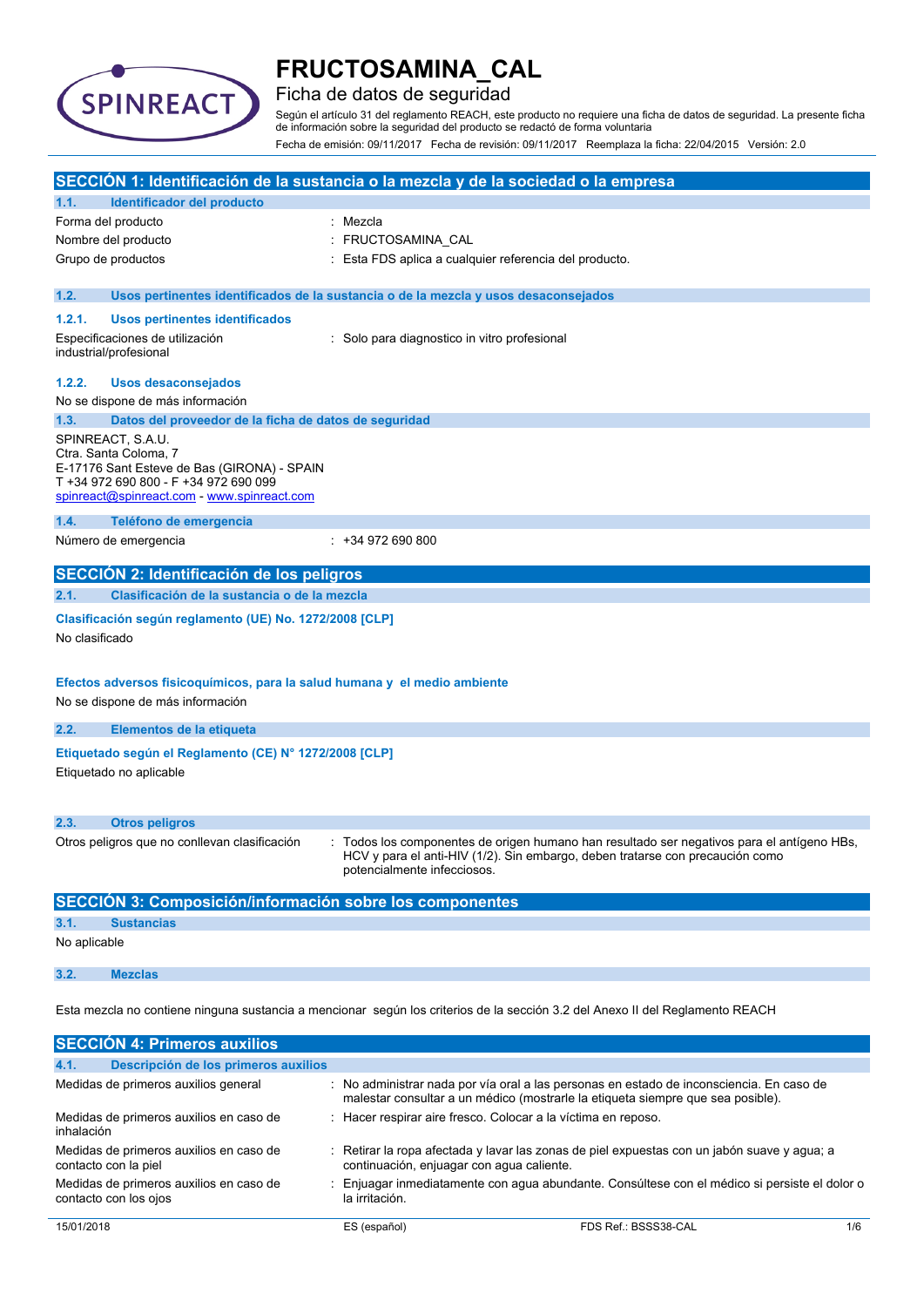### Ficha de datos de seguridad

Según el artículo 31 del reglamento REACH, este producto no requiere una ficha de datos de seguridad. La presente ficha de información sobre la seguridad del producto se redactó de forma voluntaria

| Medidas de primeros auxilios en caso de<br>ingestión                                 | : Enjuagarse la boca. NO provocar el vómito. Acudir urgentemente al médico.                                                                                                                                                                            |
|--------------------------------------------------------------------------------------|--------------------------------------------------------------------------------------------------------------------------------------------------------------------------------------------------------------------------------------------------------|
| 4.2.<br>Principales síntomas y efectos, agudos y retardados                          |                                                                                                                                                                                                                                                        |
| Síntomas/efectos                                                                     | : No se considera peligroso en condiciones normales de utilización.                                                                                                                                                                                    |
| 4.3.<br>No se dispone de más información                                             | Indicación de toda atención médica y de los tratamientos especiales que deban dispensarse inmediatamente                                                                                                                                               |
| <b>SECCIÓN 5: Medidas de lucha contra incendios</b>                                  |                                                                                                                                                                                                                                                        |
| <b>Medios de extinción</b><br>5.1.                                                   |                                                                                                                                                                                                                                                        |
| Medios de extinción apropiados                                                       | Espuma. Polvo seco. Dióxido de carbono. Agua pulverizada. Arena.                                                                                                                                                                                       |
| Medios de extinción no apropiados                                                    | No utilizar flujos de agua potentes.                                                                                                                                                                                                                   |
| 5.2.<br>Peligros específicos derivados de la sustancia o la mezcla                   |                                                                                                                                                                                                                                                        |
| No se dispone de más información                                                     |                                                                                                                                                                                                                                                        |
| Recomendaciones para el personal de lucha contra incendios<br>5.3.                   |                                                                                                                                                                                                                                                        |
| Instrucciones para extinción de incendio                                             | Enfriar los contenedores expuestos mediante agua pulverizada o nebulizada. Sea prudente a<br>la hora de extinguir cualquier incendio de productos químicos. Evitar que las aguas residuales<br>de extinción de incendios contaminen el medio ambiente. |
| Protección durante la extinción de incendios                                         | No entrar en la zona de fuego sin el equipo de protección adecuado, incluida la protección<br>respiratoria.                                                                                                                                            |
| SECCIÓN 6: Medidas en caso de vertido accidental                                     |                                                                                                                                                                                                                                                        |
| 6.1.                                                                                 | Precauciones personales, equipo de protección y procedimientos de emergencia                                                                                                                                                                           |
| 6.1.1.<br>Para el personal que no forma parte de los servicios de emergencia         |                                                                                                                                                                                                                                                        |
| Procedimientos de emergencia                                                         | : Evacuar el personal no necesario.                                                                                                                                                                                                                    |
| 6.1.2.<br>Para el personal de emergencia                                             |                                                                                                                                                                                                                                                        |
| Equipo de protección                                                                 | Proporcionar una protección adecuada a los equipos de limpieza.                                                                                                                                                                                        |
| Procedimientos de emergencia                                                         | Ventilar la zona.                                                                                                                                                                                                                                      |
| 6.2.<br>Precauciones relativas al medio ambiente                                     | Evitar la penetración en alcantarillas y aguas potables. Advertir a las autoridades si el líquido penetra en sumideros o en aguas públicas.                                                                                                            |
|                                                                                      |                                                                                                                                                                                                                                                        |
| 6.3.<br>Métodos y material de contención y de limpieza<br>Procedimientos de limpieza | : Absorber inmediatamente el producto derramado mediante sólidos inertes como arcilla o tierra<br>de diatomeas. Recoger el vertido. Almacenar alejado de otros materiales.                                                                             |
| Referencia a otras secciones<br>6.4.                                                 |                                                                                                                                                                                                                                                        |
| Ver la Sección 8. Control de exposición/protección individual.                       |                                                                                                                                                                                                                                                        |
| <b>SECCIÓN 7: Manipulación y almacenamiento</b>                                      |                                                                                                                                                                                                                                                        |
| Precauciones para una manipulación segura<br>7.1.                                    |                                                                                                                                                                                                                                                        |
| Precauciones para una manipulación segura                                            | : Lavarse las manos y otras zonas expuestas con un jabón suave y con agua antes de comer,<br>beber y fumar o de abandonar el trabajo. Garantizar una buena ventilación de la zona de<br>trabajo para evitar la formación de vapores.                   |
| 7.2.                                                                                 | Condiciones de almacenamiento seguro, incluidas posibles incompatibilidades                                                                                                                                                                            |
| Condiciones de almacenamiento                                                        | : Consérvese únicamente en el recipiente de origen, en lugar fresco y bien ventilado lejos de :<br>Fuentes de calor. Mantener los envases cerrados cuando no se estén utilizando.                                                                      |
| Productos incompatibles                                                              | Bases fuertes. Acidos fuertes.                                                                                                                                                                                                                         |
| Materiales incompatibles                                                             | Fuentes de ignición. Luz directa del sol.                                                                                                                                                                                                              |
| 7.3.<br><b>Usos específicos finales</b>                                              |                                                                                                                                                                                                                                                        |
| No se dispone de más información                                                     |                                                                                                                                                                                                                                                        |
| SECCIÓN 8: Controles de exposición/protección individual                             |                                                                                                                                                                                                                                                        |
| Parámetros de control<br>8.1.                                                        |                                                                                                                                                                                                                                                        |
| No se dispone de más información                                                     |                                                                                                                                                                                                                                                        |
| 8.2.<br>Controles de la exposición                                                   |                                                                                                                                                                                                                                                        |
| Equipo de protección individual:                                                     |                                                                                                                                                                                                                                                        |
|                                                                                      |                                                                                                                                                                                                                                                        |
| Evitar toda exposición innecesaria.                                                  |                                                                                                                                                                                                                                                        |

### **Protección de las manos:**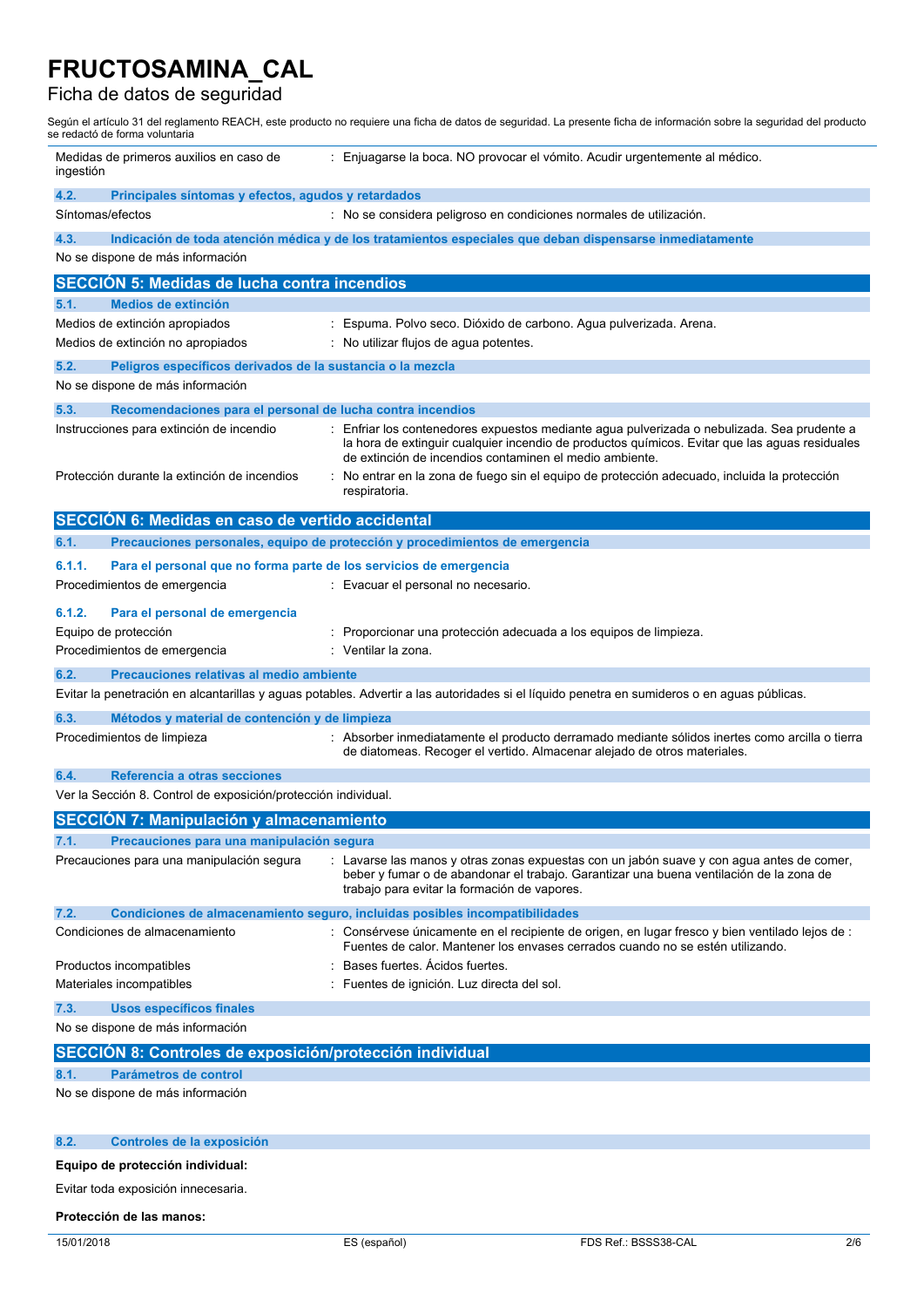### Ficha de datos de seguridad

Según el artículo 31 del reglamento REACH, este producto no requiere una ficha de datos de seguridad. La presente ficha de información sobre la seguridad del producto se redactó de forma voluntaria

Llevar guantes de protección.

#### **Protección ocular:**

Gafas químicas o gafas de seguridad

#### **Protección de las vías respiratorias:**

Llevar una máscara adecuada

#### **Otros datos:**

No comer, beber ni fumar durante la utilización.

| <b>SECCIÓN 9: Propiedades físicas y químicas</b>                 |                          |  |  |  |
|------------------------------------------------------------------|--------------------------|--|--|--|
| Información sobre propiedades físicas y químicas básicas<br>9.1. |                          |  |  |  |
| Forma/estado                                                     | : Sólido                 |  |  |  |
| Apariencia                                                       | Liofilizado.             |  |  |  |
| Color                                                            | No hay datos disponibles |  |  |  |
| Olor                                                             | Inodoro.                 |  |  |  |
| Umbral olfativo                                                  | No hay datos disponibles |  |  |  |
| рH                                                               | No hay datos disponibles |  |  |  |
| Grado de evaporación (acetato de butilo=1)                       | No hay datos disponibles |  |  |  |
| Punto de fusión                                                  | No hay datos disponibles |  |  |  |
| Punto de solidificación                                          | No hay datos disponibles |  |  |  |
| Punto de ebullición                                              | No hay datos disponibles |  |  |  |
| Punto de inflamación                                             | No hay datos disponibles |  |  |  |
| Temperatura de autoignición                                      | No hay datos disponibles |  |  |  |
| Temperatura de descomposición<br>No hay datos disponibles        |                          |  |  |  |
| No inflamable.<br>Inflamabilidad (sólido, gas)                   |                          |  |  |  |
| Presión de vapor<br>No hay datos disponibles                     |                          |  |  |  |
| Densidad relativa de vapor a 20 °C<br>No hay datos disponibles   |                          |  |  |  |
| Densidad relativa<br>No hay datos disponibles                    |                          |  |  |  |
| Solubilidad<br>No hay datos disponibles                          |                          |  |  |  |
| Log Pow<br>No hay datos disponibles                              |                          |  |  |  |
| Viscosidad, cinemática<br>No hay datos disponibles               |                          |  |  |  |
| Viscosidad, dinámica<br>No hay datos disponibles                 |                          |  |  |  |
| No hay datos disponibles<br>Propiedades explosivas               |                          |  |  |  |
| Propiedad de provocar incendios<br>No hay datos disponibles      |                          |  |  |  |
| Límites de explosión<br>No hay datos disponibles                 |                          |  |  |  |
| <b>Otros datos</b><br>9.2.                                       |                          |  |  |  |
| No se dispone de más información                                 |                          |  |  |  |
| <b>SECCION 10: Estabilidad y reactividad</b>                     |                          |  |  |  |
| <b>Reactividad</b><br>10.1.                                      |                          |  |  |  |
| No se dispone de más información                                 |                          |  |  |  |
| 10.2.<br><b>Estabilidad química</b>                              |                          |  |  |  |
| No establecido.                                                  |                          |  |  |  |
| 10.3.<br>Posibilidad de reacciones peligrosas                    |                          |  |  |  |
| No establecido.                                                  |                          |  |  |  |

#### **10.4. Condiciones que deben evitarse**

Luz directa del sol. Temperaturas extremadamente elevadas o extremadamente bajas.

**10.5. Materiales incompatibles**

No conocido cuando se usa apropiadamente.

#### **10.6. Productos de descomposición peligrosos**

No se generan productos de descomposición peligrosos conocidos.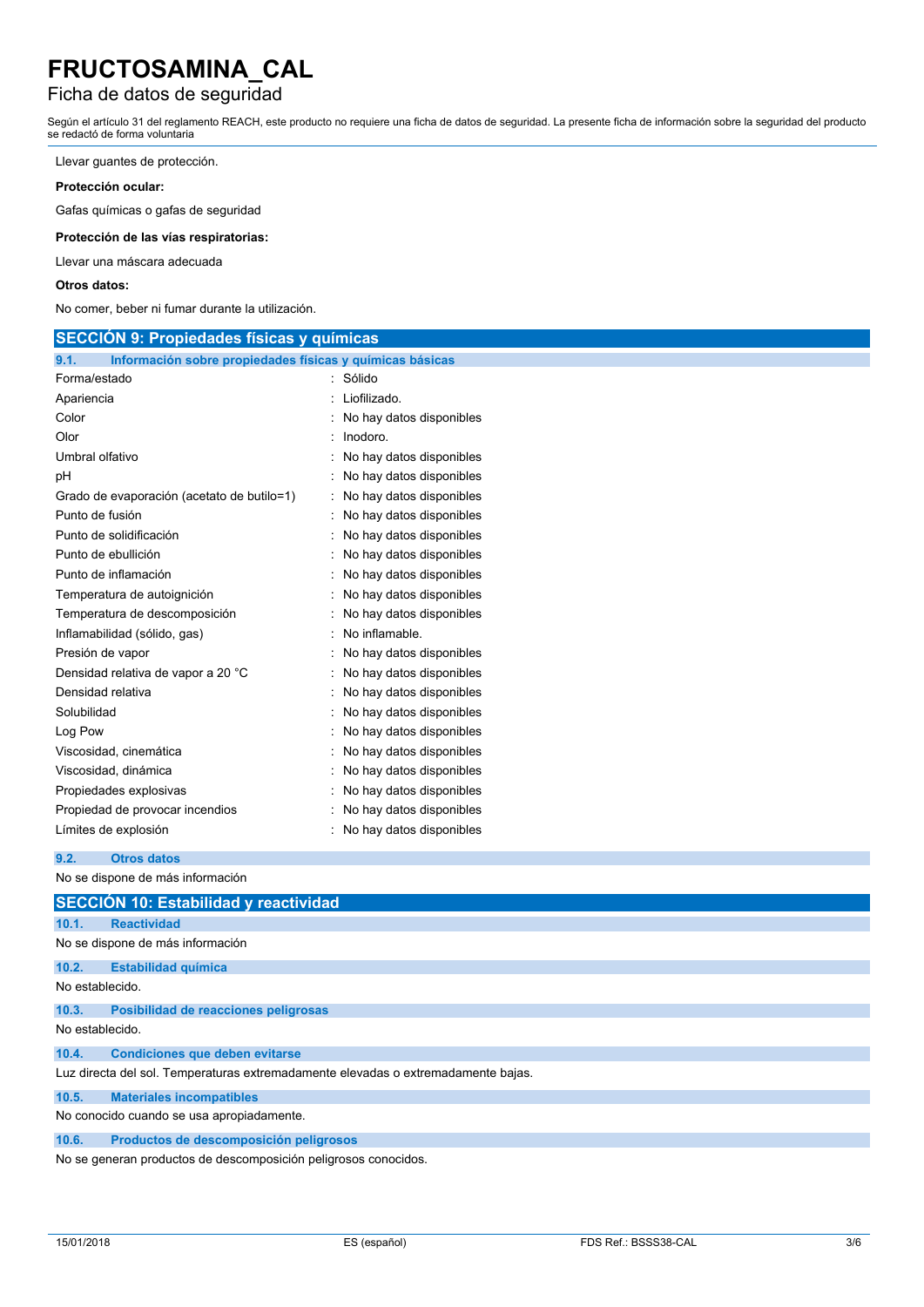### Ficha de datos de seguridad

Según el artículo 31 del reglamento REACH, este producto no requiere una ficha de datos de seguridad. La presente ficha de información sobre la seguridad del producto se redactó de forma voluntaria

| SECCIÓN 11: Información toxicológica                                         |  |                                                                                      |  |  |
|------------------------------------------------------------------------------|--|--------------------------------------------------------------------------------------|--|--|
| Información sobre los efectos toxicológicos<br>11.1.                         |  |                                                                                      |  |  |
| Toxicidad aguda (oral)                                                       |  | : No clasificado                                                                     |  |  |
| Toxicidad aguda (cutánea)                                                    |  | No clasificado                                                                       |  |  |
| Toxicidad aguda (inhalación)                                                 |  | No clasificado                                                                       |  |  |
| Corrosión o irritación cutáneas                                              |  | : No clasificado                                                                     |  |  |
| Indicaciones complementarias                                                 |  | A la vista de los datos disponibles, no se cumplen los criterios de clasificación    |  |  |
| Lesiones oculares graves o irritación ocular                                 |  | : No clasificado                                                                     |  |  |
| Indicaciones complementarias                                                 |  | A la vista de los datos disponibles, no se cumplen los criterios de clasificación    |  |  |
| Sensibilización respiratoria o cutánea                                       |  | No clasificado                                                                       |  |  |
| Indicaciones complementarias                                                 |  | A la vista de los datos disponibles, no se cumplen los criterios de clasificación    |  |  |
| Mutagenicidad en células germinales                                          |  | No clasificado                                                                       |  |  |
| Indicaciones complementarias                                                 |  | A la vista de los datos disponibles, no se cumplen los criterios de clasificación    |  |  |
| Carcinogenicidad                                                             |  | : No clasificado                                                                     |  |  |
| Indicaciones complementarias                                                 |  | : A la vista de los datos disponibles, no se cumplen los criterios de clasificación  |  |  |
| Toxicidad para la reproducción                                               |  | : No clasificado                                                                     |  |  |
| Indicaciones complementarias                                                 |  | : A la vista de los datos disponibles, no se cumplen los criterios de clasificación  |  |  |
| Toxicidad específica en determinados órganos<br>(STOT) - exposición única    |  | : No clasificado                                                                     |  |  |
| Indicaciones complementarias                                                 |  | : A la vista de los datos disponibles, no se cumplen los criterios de clasificación  |  |  |
| Toxicidad específica en determinados órganos<br>(STOT) - exposición repetida |  | : No clasificado                                                                     |  |  |
| Indicaciones complementarias                                                 |  | : A la vista de los datos disponibles, no se cumplen los criterios de clasificación  |  |  |
| Peligro por aspiración                                                       |  | No clasificado                                                                       |  |  |
| Indicaciones complementarias                                                 |  | A la vista de los datos disponibles, no se cumplen los criterios de clasificación    |  |  |
| Efectos adversos y posibles síntomas para la<br>salud humana                 |  | : A la vista de los datos disponibles, no se cumplen los criterios de clasificación. |  |  |

| 12.1.<br><b>Toxicidad</b>  |                             |  |  |
|----------------------------|-----------------------------|--|--|
|                            |                             |  |  |
| Toxicidad acuática aguda   | $\therefore$ No clasificado |  |  |
| Toxicidad acuática crónica | : No clasificado            |  |  |

| 12.2.<br>Persistencia y degradabilidad                                                                                                                        |                                           |  |  |  |  |
|---------------------------------------------------------------------------------------------------------------------------------------------------------------|-------------------------------------------|--|--|--|--|
| <b>FRUCTOSAMINA CAL</b>                                                                                                                                       |                                           |  |  |  |  |
| Persistencia y degradabilidad                                                                                                                                 | No establecido.                           |  |  |  |  |
| Potencial de bioacumulación<br>12.3.                                                                                                                          |                                           |  |  |  |  |
| FRUCTOSAMINA_CAL                                                                                                                                              |                                           |  |  |  |  |
| Potencial de bioacumulación                                                                                                                                   | No establecido.                           |  |  |  |  |
| 12.4.<br>Movilidad en el suelo                                                                                                                                |                                           |  |  |  |  |
| No se dispone de más información                                                                                                                              |                                           |  |  |  |  |
| 12.5.<br>Resultados de la valoración PBT y mPmB                                                                                                               |                                           |  |  |  |  |
| No se dispone de más información                                                                                                                              |                                           |  |  |  |  |
| 12.6.<br><b>Otros efectos adversos</b>                                                                                                                        |                                           |  |  |  |  |
| Indicaciones complementarias                                                                                                                                  | : Evitar su liberación al medio ambiente. |  |  |  |  |
| SECCIÓN 13: Consideraciones relativas a la eliminación                                                                                                        |                                           |  |  |  |  |
| 13.1.                                                                                                                                                         | Métodos para el tratamiento de residuos   |  |  |  |  |
| : Destruir cumpliendo las condiciones de seguridad exigidas por la legislación local/nacional.<br>Recomendaciones para la eliminación de<br>productos/envases |                                           |  |  |  |  |

Ecología - residuos : Evitar su liberación al medio ambiente.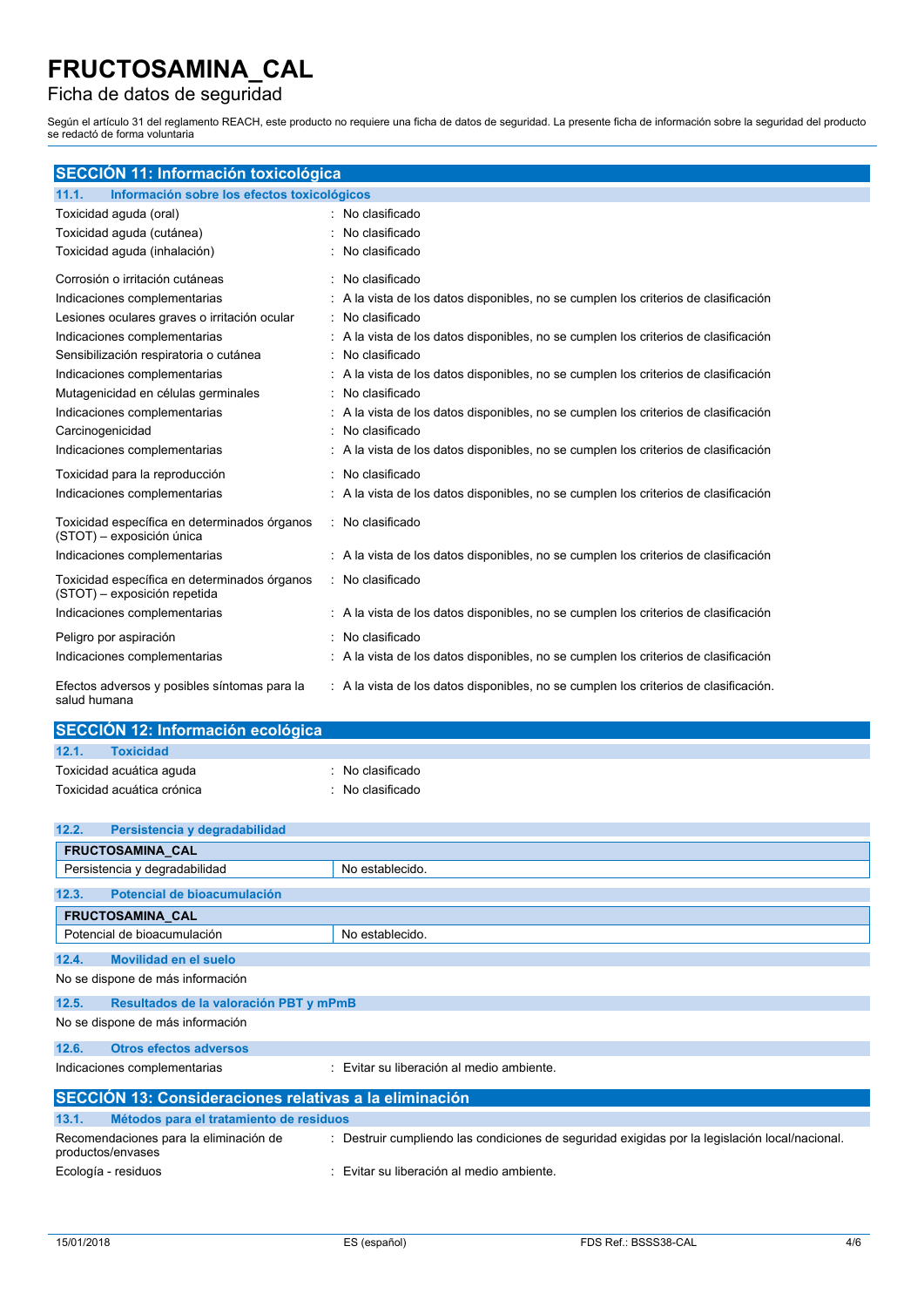## Ficha de datos de seguridad

Según el artículo 31 del reglamento REACH, este producto no requiere una ficha de datos de seguridad. La presente ficha de información sobre la seguridad del producto se redactó de forma voluntaria

| SECCIÓN 14: Información relativa al transporte                                                                                                                                                                        |                                                                                |  |  |
|-----------------------------------------------------------------------------------------------------------------------------------------------------------------------------------------------------------------------|--------------------------------------------------------------------------------|--|--|
| Según los requisitos de ADR / RID / IMDG / IATA / ADN                                                                                                                                                                 |                                                                                |  |  |
| <b>Número ONU</b><br>14.1.<br>N° ONU (ADR)<br>N° ONU (IMDG)<br>N° ONU (IATA)<br>N° ONU (ADN)<br>N° ONU (RID)                                                                                                          | No aplicable<br>No aplicable<br>No aplicable<br>No aplicable<br>No aplicable   |  |  |
| 14.2.<br>Designación oficial de transporte de las Naciones Unidas                                                                                                                                                     |                                                                                |  |  |
| Designación oficial de transporte (ADR)<br>Designación oficial de transporte (IMDG)<br>Designación oficial de transporte (IATA)<br>Designación oficial de transporte (ADN)<br>Designación oficial de transporte (RID) | : No aplicable<br>No aplicable<br>No aplicable<br>No aplicable<br>No aplicable |  |  |
| 14.3.<br>Clase(s) de peligro para el transporte                                                                                                                                                                       |                                                                                |  |  |
| <b>ADR</b><br>Clase(s) de peligro para el transporte (ADR)                                                                                                                                                            | : No aplicable                                                                 |  |  |
| <b>IMDG</b><br>Clase(s) de peligro para el transporte (IMDG)                                                                                                                                                          | : No aplicable                                                                 |  |  |
| <b>IATA</b><br>Clase(s) de peligro para el transporte (IATA)                                                                                                                                                          | : No aplicable                                                                 |  |  |
| <b>ADN</b><br>Clase(s) de peligro para el transporte (ADN)                                                                                                                                                            | : No aplicable                                                                 |  |  |
| <b>RID</b><br>Clase(s) de peligro para el transporte (RID)                                                                                                                                                            | : No aplicable                                                                 |  |  |
| 14.4.<br>Grupo de embalaje                                                                                                                                                                                            |                                                                                |  |  |
| Grupo de embalaje (ADR)<br>Grupo de embalaje (IMDG)<br>Grupo de embalaje (IATA)<br>Grupo de embalaje (ADN)<br>Grupo de embalaje (RID)                                                                                 | No aplicable<br>No aplicable<br>No aplicable<br>No aplicable<br>No aplicable   |  |  |
| 14.5.<br>Peligros para el medio ambiente                                                                                                                                                                              |                                                                                |  |  |
| Peligroso para el medio ambiente<br>Contaminante marino<br>Otros datos                                                                                                                                                | : No<br>: No<br>: No se dispone de información adicional                       |  |  |
| Precauciones particulares para los usuarios<br>14.6.                                                                                                                                                                  |                                                                                |  |  |
| - Transporte por vía terrestre<br>No aplicable                                                                                                                                                                        |                                                                                |  |  |

**- Transporte marítimo** No aplicable

**- Transporte aéreo**

No aplicable

**- Transporte por vía fluvial** No aplicable

**- Transporte ferroviario** No aplicable